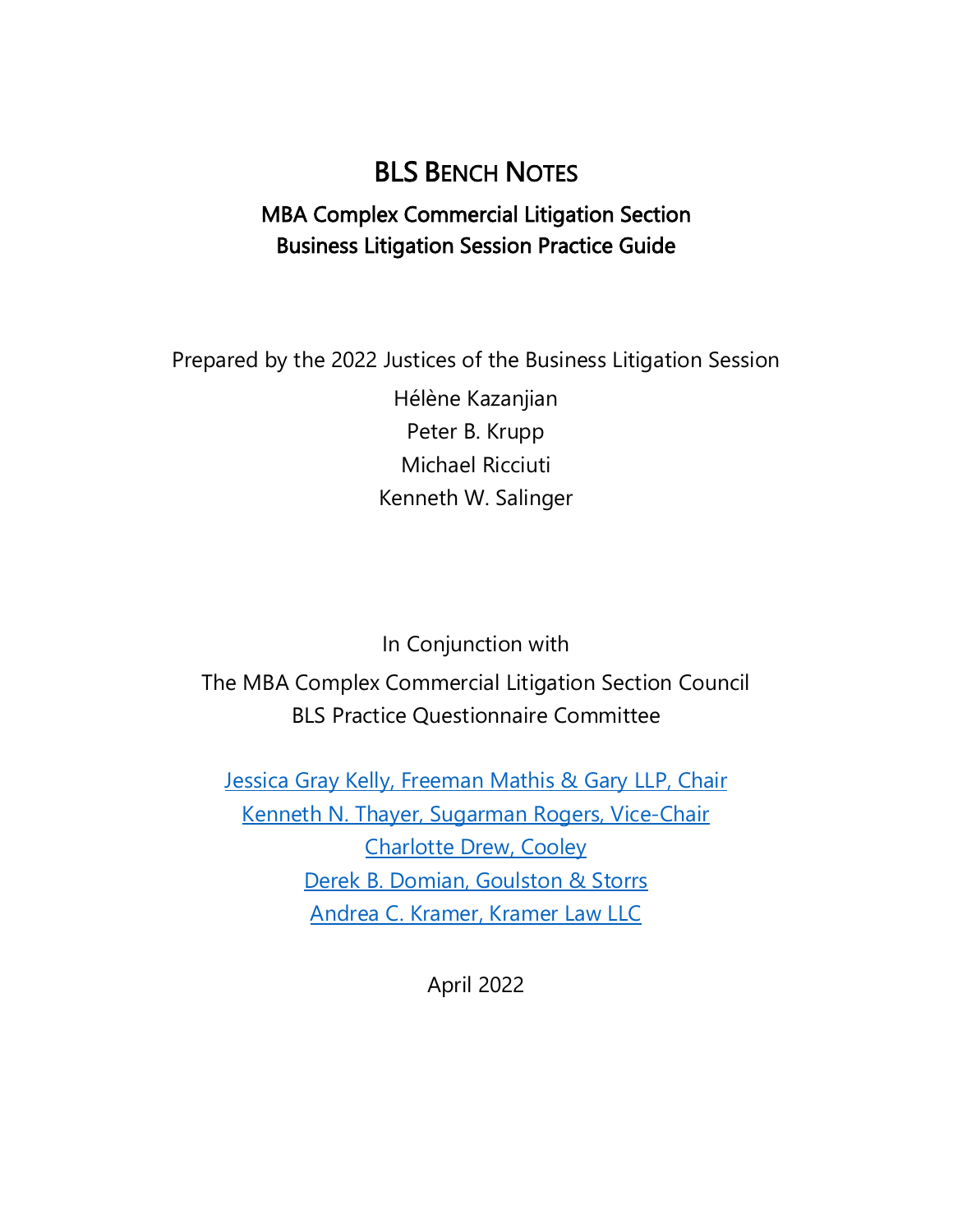# **Table of Contents**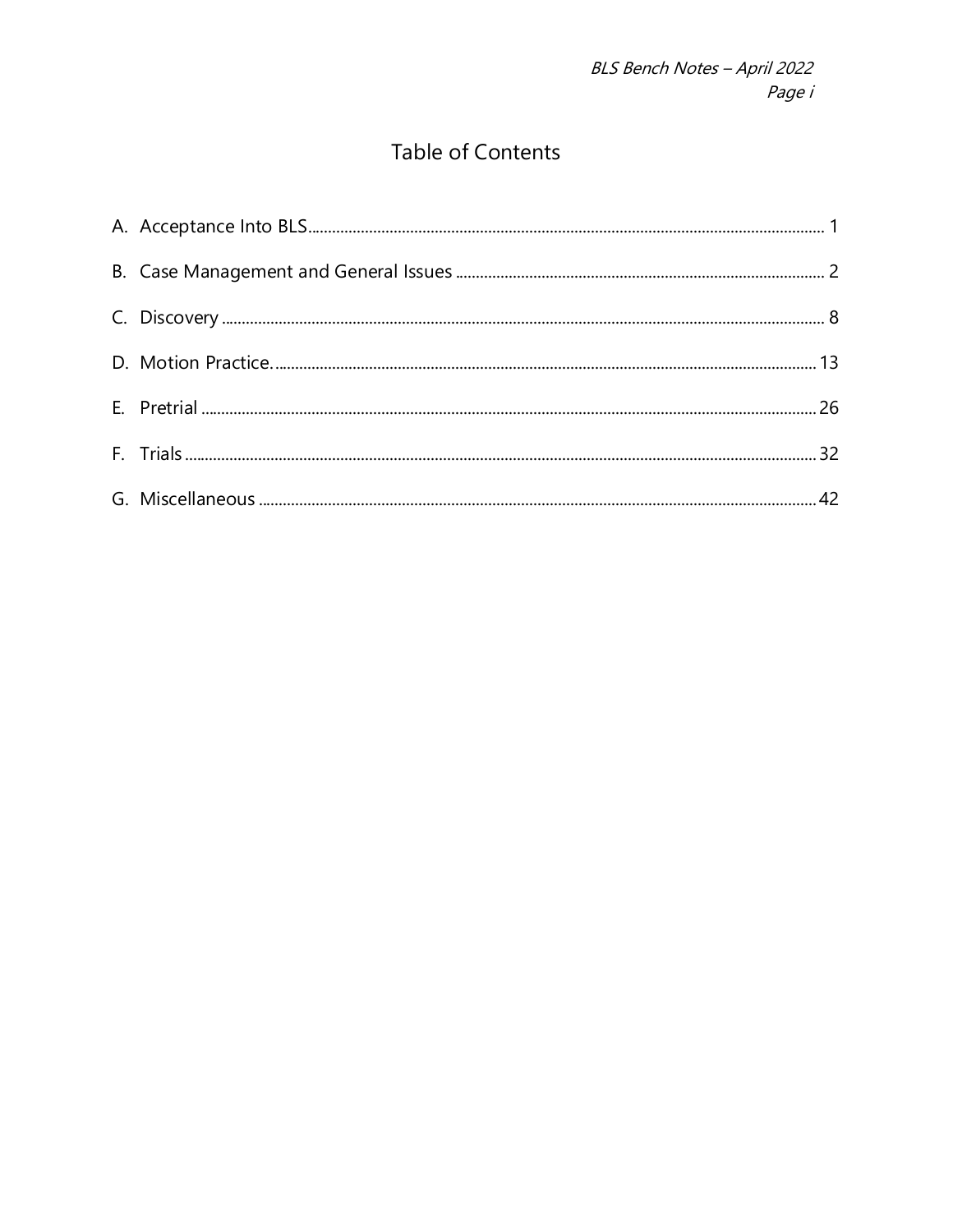# Expanded Table of Contents

| (1) | What factors are relevant to your decision whether to accept a case into<br>the BLS? Are there types of cases you generally do not accept in the BLS?  1                                                                                                                       |  |
|-----|--------------------------------------------------------------------------------------------------------------------------------------------------------------------------------------------------------------------------------------------------------------------------------|--|
| (2) | What factors do you consider when transferring a case from a general                                                                                                                                                                                                           |  |
|     |                                                                                                                                                                                                                                                                                |  |
| (1) | Do you use a customized Rule 16 case management conference notice<br>or the standard notice to appear? What, if anything, do you instruct the<br>parties to file in connection with a Rule 16 case management conference                                                       |  |
| (2) | Do you have any requirements or preferences for who must appear for                                                                                                                                                                                                            |  |
| (3) | Do you have any requirements or preferences for setting tracking order                                                                                                                                                                                                         |  |
| (4) | During the ongoing pandemic, are you conducting Rule 16 conferences<br>via videoconference or in the courtroom? Will that change post-                                                                                                                                         |  |
| (5) | Do you ever phase or bifurcate discovery? If so, when and how? 4                                                                                                                                                                                                               |  |
| (6) | Are there situations under which you do not grant a motion for a<br>confidentiality order or to file papers under seal, even if the parties<br>agree? Do you have any specific requirements for granting<br>confidentiality orders and/or motions to file papers under seal? 4 |  |
| (7) | What is your preference with regard to courtesy copies of pleadings,                                                                                                                                                                                                           |  |
| (8) | Do you have any other case management tips or preferences for BLS                                                                                                                                                                                                              |  |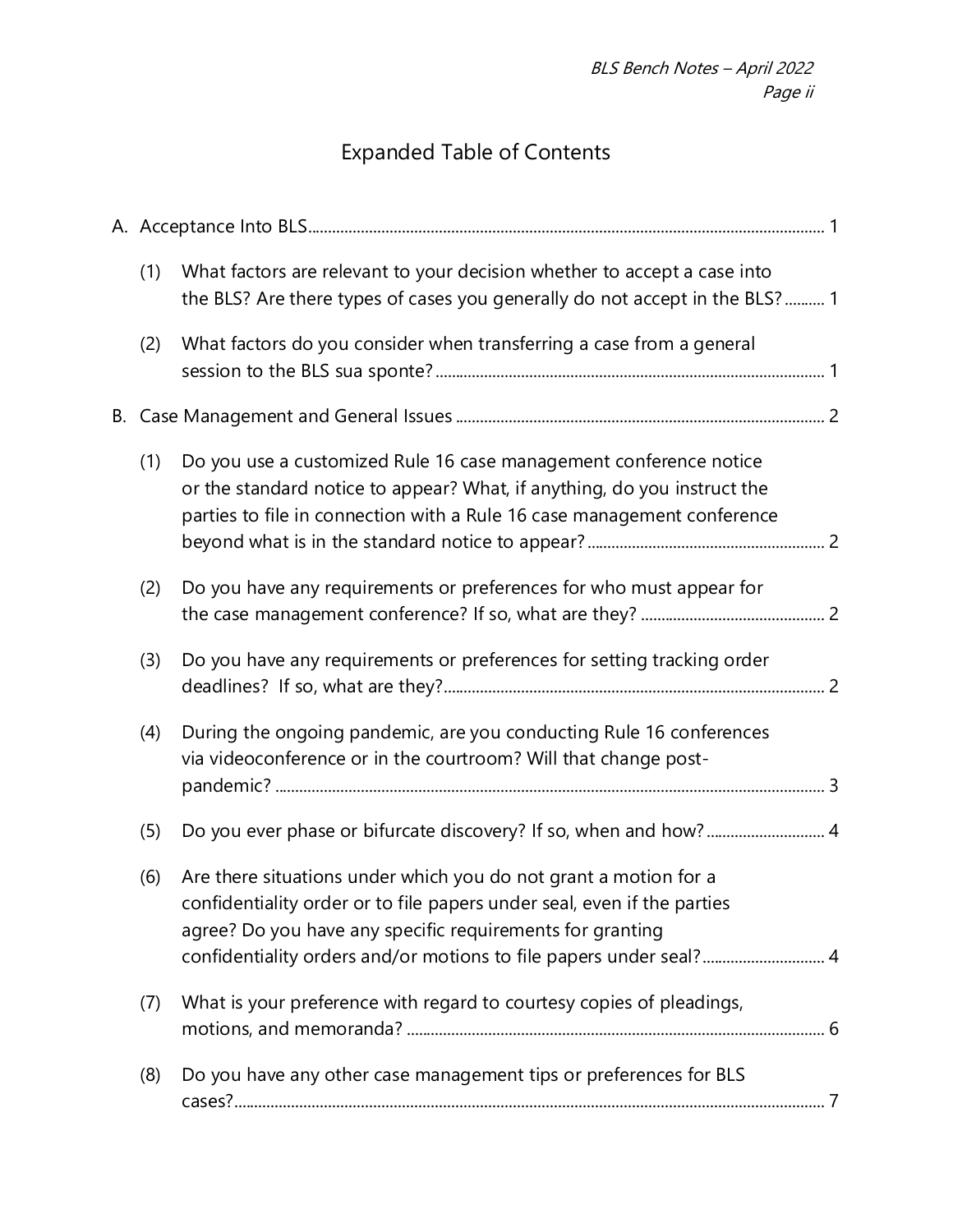|     | Page iii                                                                                                                                                                                                                              |  |
|-----|---------------------------------------------------------------------------------------------------------------------------------------------------------------------------------------------------------------------------------------|--|
|     |                                                                                                                                                                                                                                       |  |
|     |                                                                                                                                                                                                                                       |  |
| (1) | Do you generally permit extensions of the tracking order when the<br>parties jointly request an extension? If so, under what circumstances do                                                                                         |  |
| (2) | Do you generally grant permission to parties to serve in excess of thirty<br>interrogatories? If not, under what circumstances do you grant                                                                                           |  |
|     |                                                                                                                                                                                                                                       |  |
| (1) | Do you require parties to confer regarding a plan addressing discovery                                                                                                                                                                |  |
| (2) | Do you have a standard order or established guidelines for the discovery<br>of electronically stored information and/or for specific aspects of the list<br>set forth in Rule 26(f)(3)? Do you generally include anything in addition |  |
| (3) | What do you consider in issuing an order for allocating expenses for                                                                                                                                                                  |  |
| 3.  |                                                                                                                                                                                                                                       |  |
|     | (1) Do you require plaintiffs to disclose their expert reports before<br>defendants do, or do you require the parties to make the disclosures                                                                                         |  |
| (2) |                                                                                                                                                                                                                                       |  |
| (3) | Do you usually permit expert depositions? What are your considerations                                                                                                                                                                |  |
| 4.  |                                                                                                                                                                                                                                       |  |
| (1) | Do you ordinarily hold hearings on discovery motions? If so, under what<br>circumstances do you decide discovery motions without a hearing? If                                                                                        |  |

BLS Bench Notes – April 2022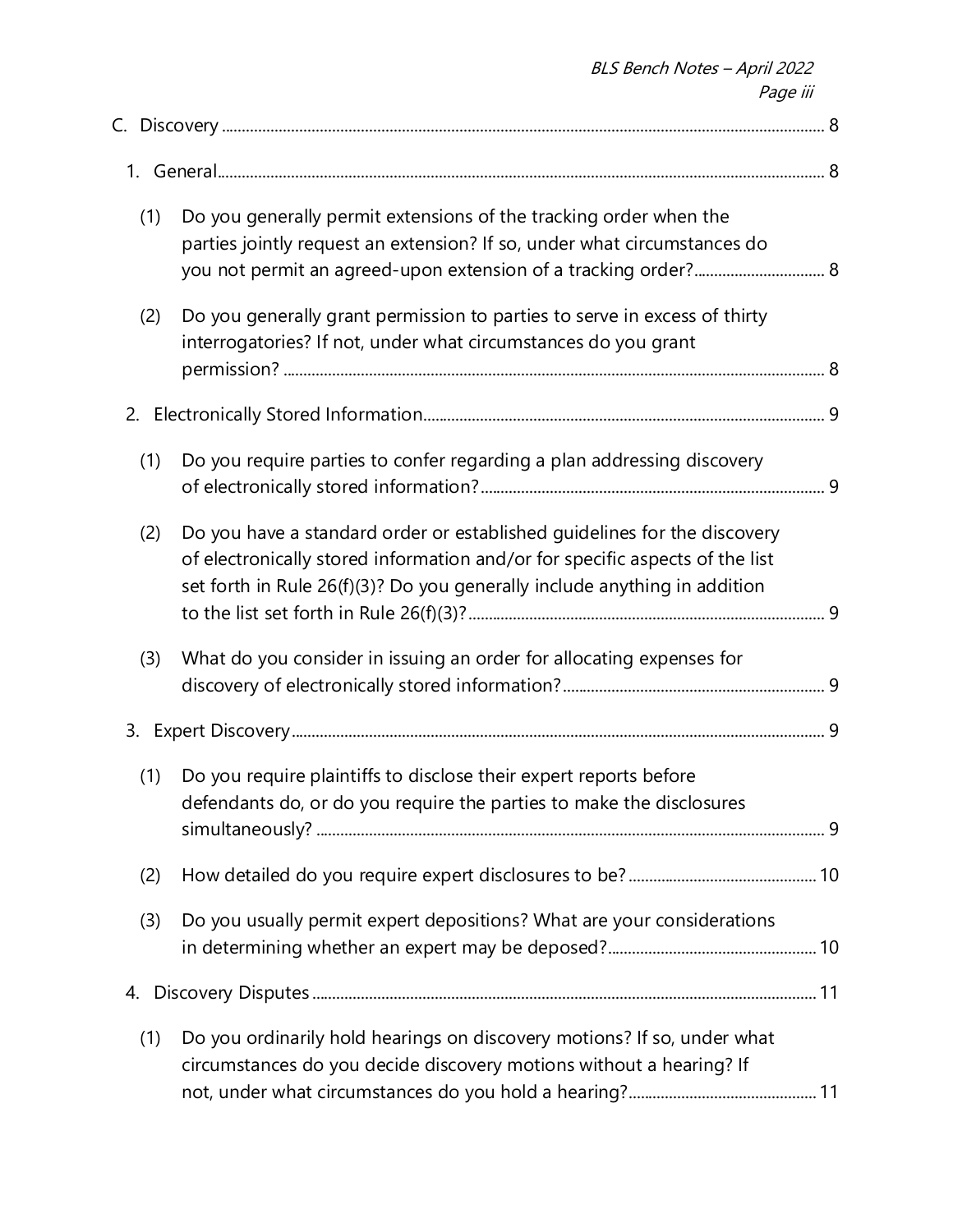| (2) | Under what circumstances, if any, have you imposed, or are you likely to<br>impose, sanctions in discovery disputes? What form have these sanctions                                                                     |  |
|-----|-------------------------------------------------------------------------------------------------------------------------------------------------------------------------------------------------------------------------|--|
| (3) | What level of detail do you require or prefer for parties' statements<br>pursuant to Superior Court Rule 30A(3)(c) regarding the scope of the<br>search for responsive documents? Are there occasions in which you have |  |
| (4) | How do you address emergency calls during depositions? How do you<br>prefer parties to handle disputes that arise during a deposition? 12                                                                               |  |
|     |                                                                                                                                                                                                                         |  |
| (1) | Do you have any policy or practice regarding granting motions for leave                                                                                                                                                 |  |
| (2) | Do you ordinarily hold hearings on dispositive motions? If so, under<br>what circumstances do you decide motions without a hearing? If not,                                                                             |  |
| (3) | Are you willing to stay discovery during the pendency of a motion to                                                                                                                                                    |  |
| (4) | Do you generally allow parties to file partially dispositive motions? What                                                                                                                                              |  |
| (5) | How do you prefer parties cite to facts and exhibits in the summary<br>judgment brief or memorandum? For example, should parties cite only<br>to the statement of facts or also to the specific supporting material? 15 |  |
| (6) | How do you prefer parties to respond to Rule 9A(b)(5) statements that<br>do not comply with the rule? For example, do you prefer motions to                                                                             |  |
| (7) | When, if ever, do you permit surreplies? If you permit them, do you place                                                                                                                                               |  |
| (8) | Do you impose specific time limits for argument at a hearing? 17                                                                                                                                                        |  |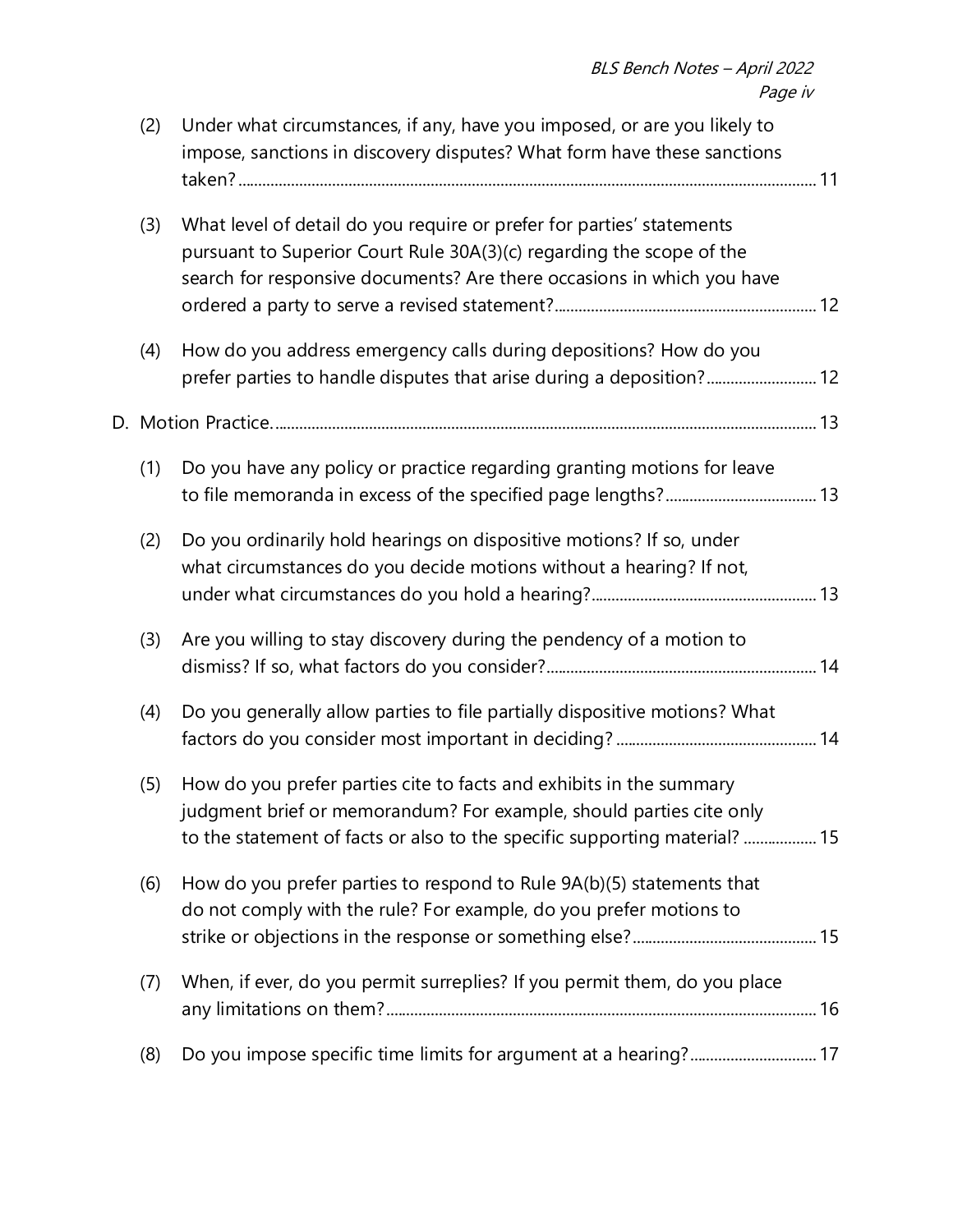| (9) | Do you have any policy or preference with respect to having multiple                                                                                                                                                                                                                       |  |
|-----|--------------------------------------------------------------------------------------------------------------------------------------------------------------------------------------------------------------------------------------------------------------------------------------------|--|
|     | (10) Do you have any policy or preference with respect to associates handling                                                                                                                                                                                                              |  |
|     | (11) Do you allow/require supplemental briefing after a hearing? If so, under                                                                                                                                                                                                              |  |
|     |                                                                                                                                                                                                                                                                                            |  |
|     | (13) Under what circumstances do you permit an evidentiary hearing in                                                                                                                                                                                                                      |  |
|     | (14) Do you have any preferred practices for parties' seeking preliminary<br>injunctions or any other preliminary relief? In what circumstances, if any,                                                                                                                                   |  |
|     | (15) During the ongoing pandemic, are you conducting hearings on<br>dispositive motions via videoconference or in the courtroom? Will that<br>change post-pandemic? Will you entertain joint requests made by the<br>parties to hold a hearing via videoconference or in the courtroom? 22 |  |
|     | (16) Do you have any other tips or preferences for preparing and filing<br>motion papers?<br>23                                                                                                                                                                                            |  |
|     | (17) Do you have any other tips or preferences for motion hearings? 25                                                                                                                                                                                                                     |  |
|     |                                                                                                                                                                                                                                                                                            |  |
| (1) | After the initial case management conference, do you generally schedule<br>any further conferences (e.g., status conference near or shortly after the                                                                                                                                      |  |
| (2) |                                                                                                                                                                                                                                                                                            |  |
| (3) |                                                                                                                                                                                                                                                                                            |  |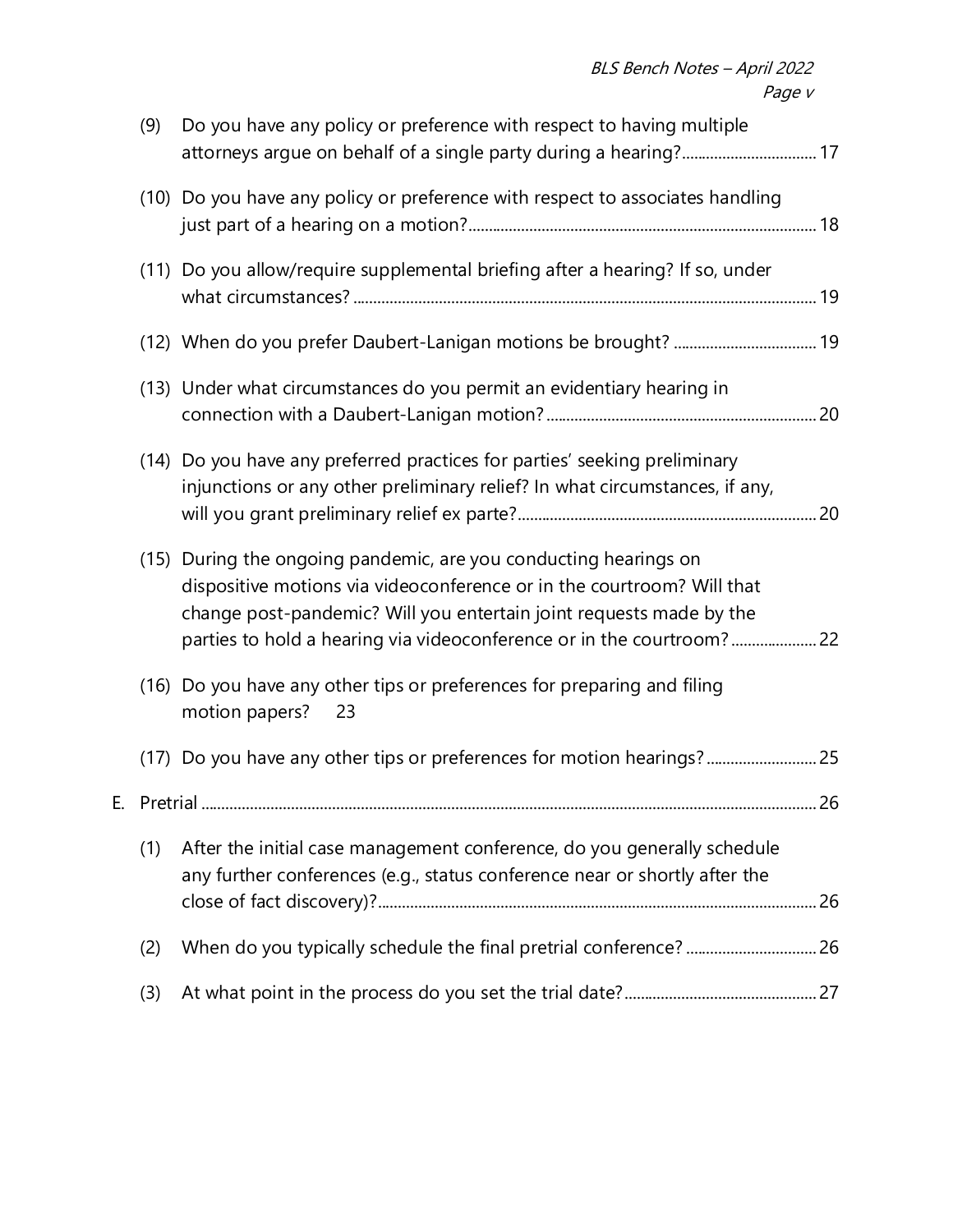|    | (4) | What information do you require parties to provide at pretrial<br>conferences? Do you have a form or order regarding filings for the<br>pretrial conference? What degree of evidentiary detail do you prefer or                                                                                              |  |
|----|-----|--------------------------------------------------------------------------------------------------------------------------------------------------------------------------------------------------------------------------------------------------------------------------------------------------------------|--|
|    | (5) | Do you follow the standard pretrial schedule form or do you have a<br>different preference or practice for pretrial scheduling? How far ahead of<br>trial will you schedule motions in limine and request the submission of<br>jury instructions, exhibit lists, verdict forms, and other pretrial items? 28 |  |
|    | (6) | Do you typically encourage the parties to pursue ADR? If you do so,                                                                                                                                                                                                                                          |  |
|    | (7) | Typically, will you stay proceedings if the parties pursue ADR?30                                                                                                                                                                                                                                            |  |
|    | (8) | Do you have any other tips or preferences for pretrial practice?31                                                                                                                                                                                                                                           |  |
| F. |     |                                                                                                                                                                                                                                                                                                              |  |
|    | (1) | During the ongoing pandemic, are you holding any type of trial or any<br>aspect of trial via videoconference (e.g., out-of-state witness)? Do you                                                                                                                                                            |  |
|    | (2) | Do you typically schedule full-day or half-day trials? Does the schedule                                                                                                                                                                                                                                     |  |
|    | (3) | Do you set time limits for trials? If so, under what circumstances and                                                                                                                                                                                                                                       |  |
|    | (4) | In general, how do you conduct jury voir dire? Do you allow counsel to                                                                                                                                                                                                                                       |  |
|    | (5) | Do you have a process for the sequence in which counsel exercise                                                                                                                                                                                                                                             |  |
|    | (6) | Do you exclude witnesses or exhibits that are not listed in the pretrial                                                                                                                                                                                                                                     |  |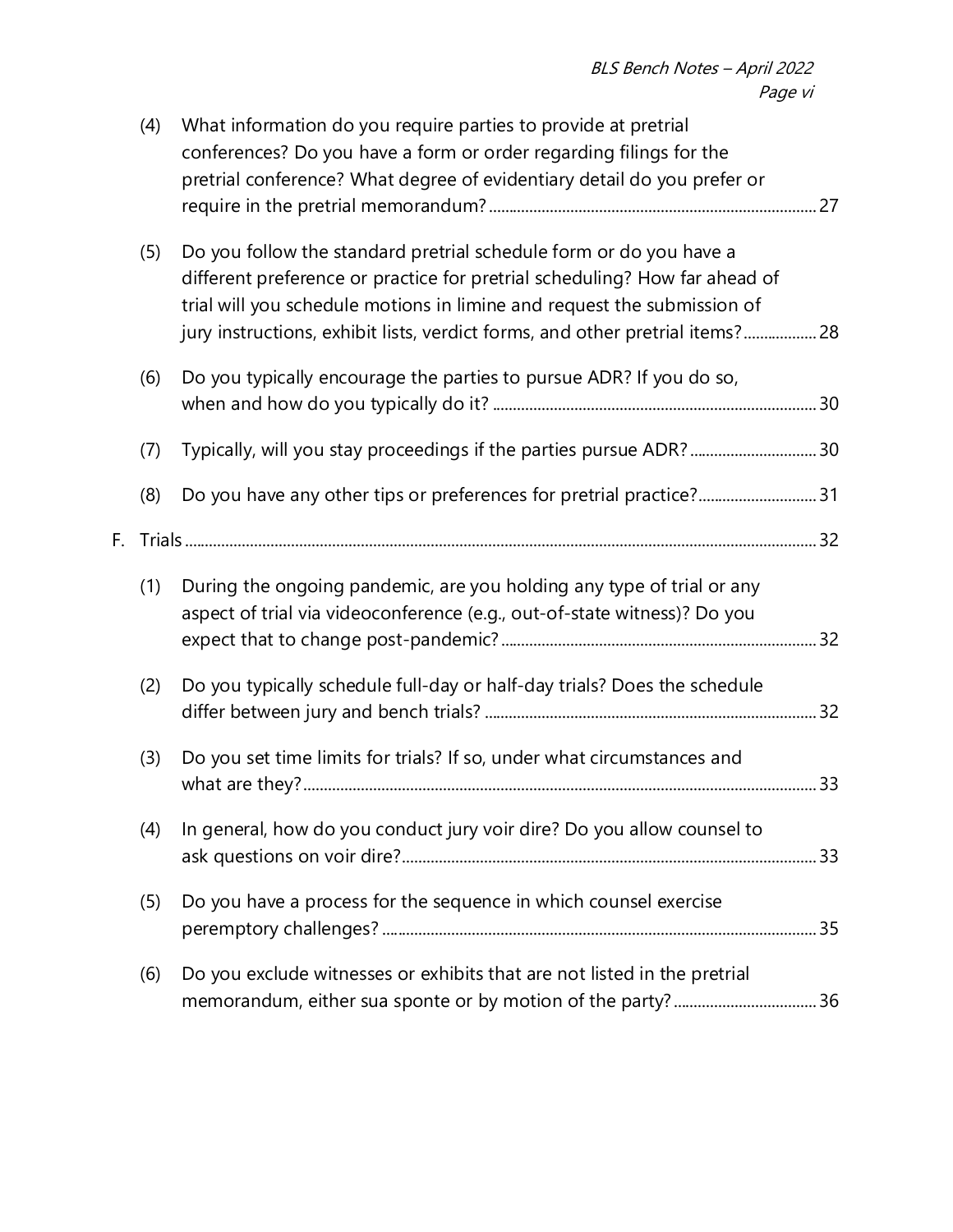| (7) | Do you strictly limit the scope of expert testimony at trial to matters<br>explicitly disclosed in expert reports, either sua sponte or by motion of<br>the party, or do you permit an expert to testify on matters related to but |  |
|-----|------------------------------------------------------------------------------------------------------------------------------------------------------------------------------------------------------------------------------------|--|
| (8) | What do you prefer that attorneys include or not include in proposed                                                                                                                                                               |  |
| (9) |                                                                                                                                                                                                                                    |  |
|     |                                                                                                                                                                                                                                    |  |
|     | (11) Do you permit parties to provide jurors with notebooks of exhibits?39                                                                                                                                                         |  |
|     | (12) Do you allow jurors to submit questions during the presentation of<br>evidence at trial?<br>- 40                                                                                                                              |  |
|     | (13) Do you allow the parties to determine the technology they want to use                                                                                                                                                         |  |
|     | (14) Do you have any other tips or preferences for lawyers trying BLS cases?40                                                                                                                                                     |  |
|     |                                                                                                                                                                                                                                    |  |
| (1) | Are there any other matters with regard to practice or procedure in your<br>courtroom about which you would like to advise the attorneys who                                                                                       |  |
| (2) | Are there common deficiencies in practice that you regularly observe on                                                                                                                                                            |  |
| (3) | Are there any other orders, policies, or practices that you follow about<br>which you would like to advise the members of the bar? If so, please                                                                                   |  |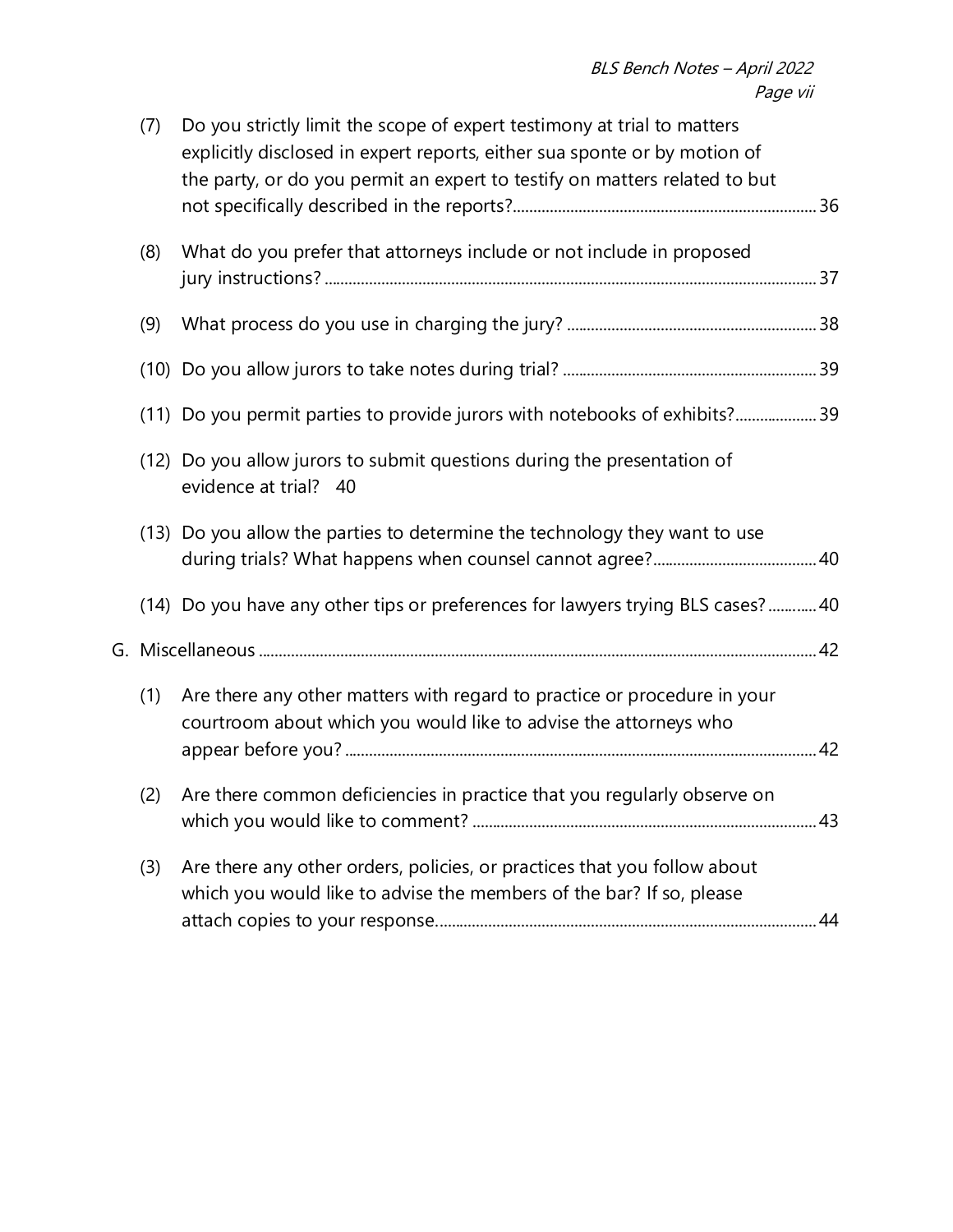# <span id="page-8-0"></span>A. Acceptance Into BLS

<span id="page-8-1"></span>*(1) What factors are relevant to your decision whether to accept a case into the BLS? Are there types of cases you generally do not accept in the BLS?*

Salinger, J.: The BLS Administrative Justice (currently me) decides whether to accept a case into the BLS. The process and standards for accepting a case are governed by Superior Court Administrative Directive No. 17-1.[1](#page-8-3)

When considering a requested for a case to be filed in or moved to the BLS, I rely on the BLS cover sheet (when a plaintiff seeks to have a case accepted into the BLS) or motion to transfer (when another party asks that a case by moved to the BLS), and also look at the complaint and docket.

I will accept a case if the party or parties asking to be in the BLS show that the action falls within one of the categories listed in AD 17-1, raises complex issues with something substantial at stake, and either will benefit from the case management and attention that BLS judges are able to provide or will raise issues that are often addressed in the BLS but arise much less frequently in other sessions.

I will reject a request for a case to be assigned to the BLS if the matter appears to be a relatively simple dispute that does not require unusual attention from the session judge, or primarily concerns issues that are not related to the sorts of business disputes that this session handles.

Cases that were originally assigned to other Suffolk County civil sessions or were originally filed in other counties may be transferred to the BLS. For transfers, either venue must be proper in Suffolk County or any venue objection must be waived. AD-17 provides that parties may waive a venue objection either expressly or by not objecting on venue grounds when a transfer is sought.

<span id="page-8-2"></span>*(2) What factors do you consider when transferring a case from a general session to the BLS sua sponte?* 

Salinger, J.: I apply the same factors in considering whether a sua sponte transfer to the BLS is appropriate. In addition, if a case in the BLS is closely related to

<span id="page-8-3"></span><sup>1</sup> [https://www.mass.gov/superior-court-rules/superior-court-administrative-directive](https://www.mass.gov/superior-court-rules/superior-court-administrative-directive-no-17-1-superior-court-business-litigation-sessions#acceptance-into-the-bls)[no-17-1-superior-court-business-litigation-sessions#acceptance-into-the-bls](https://www.mass.gov/superior-court-rules/superior-court-administrative-directive-no-17-1-superior-court-business-litigation-sessions#acceptance-into-the-bls) .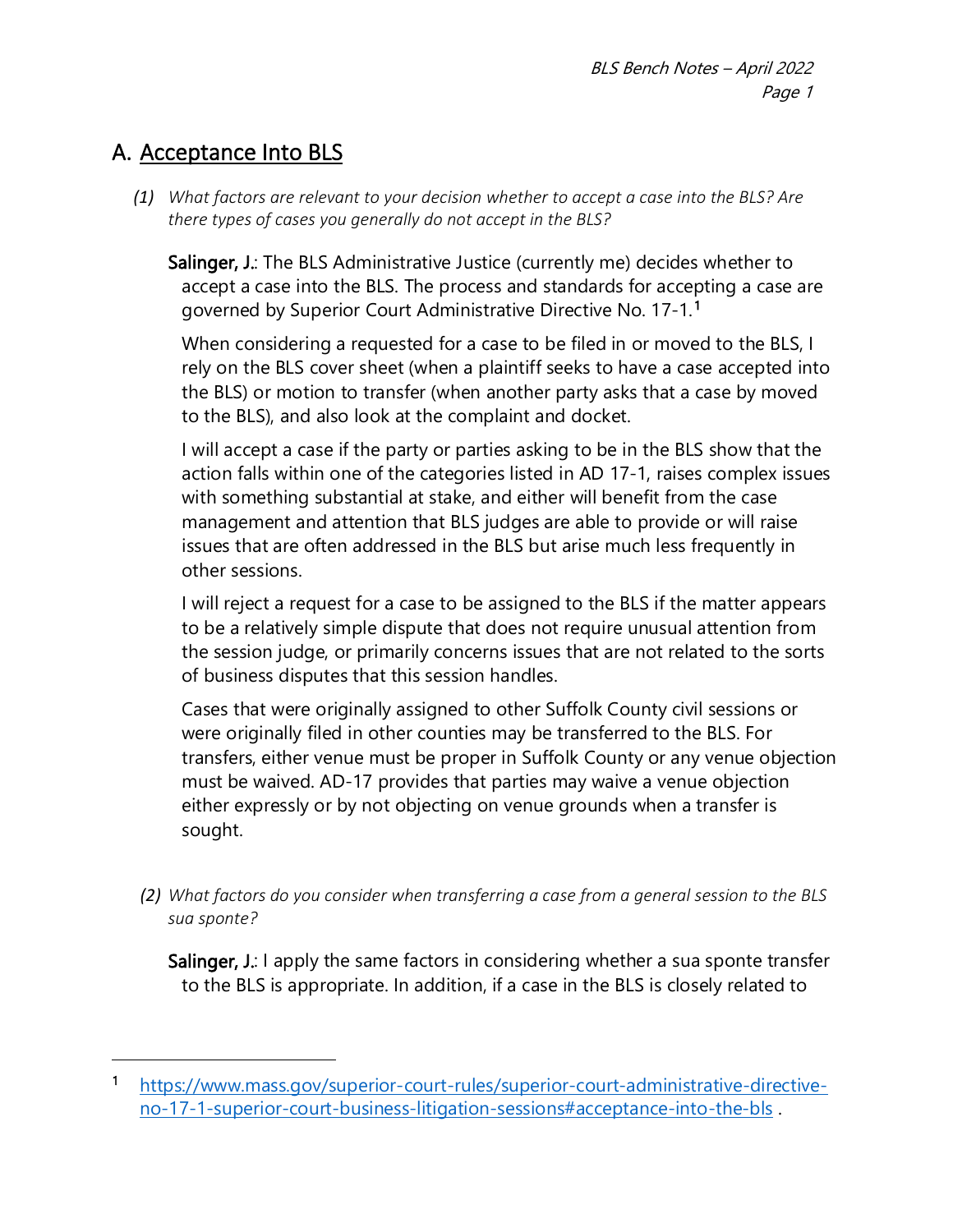one pending in another session, it may make a lot of sense to transfer the other case to the BLS so that they can be managed in the same session.

### <span id="page-9-0"></span>B. Case Management and General Issues

<span id="page-9-1"></span>*(1) Do you use a customized Rule 16 case management conference notice or the standard notice to appear? What, if anything, do you instruct the parties to file in connection with a Rule 16 case management conference beyond what is in the standard notice to appear?* 

Salinger, J.: No. The standard notice has been working for me.

Krupp, J.: I use the standard notice.

Kazanjian, J.: The standard notice is fine.

Ricciuti, J.: The standard notice is fine thus far.

<span id="page-9-2"></span>*(2) Do you have any requirements or preferences for who must appear for the case management conference? If so, what are they?* 

Salinger, J.: A lawyer appearing at a case management conference must have the authority and all information needed to agree on a case schedule and any other case management issues that need to be resolved.

Krupp, J.: No, but the lawyer appearing must have authority to address all issues that may come up during the Rule 16 conference.

Kazanjian, J.: The lawyer who appears before me must have the authority to handle any issue that may come up.

Ricciuti, J.: Same as my colleagues.

- <span id="page-9-3"></span>*(3) Do you have any requirements or preferences for setting tracking order deadlines? If so, what are they?* 
	- Salinger, J.: In a typical case, I aim to set deadlines for completing all fact discovery, expert disclosures (if needed) and expert depositions (if appropriate), and a date for a further scheduling conference to discuss what comes next. I will set additional or more detailed deadlines if doing so will help the parties move the case along.
	- Krupp, J.: I aim to set a schedule that will work for all parties given their other commitments, but that will not have to be extended. The parties should think about and propose dates assuming that the dates will not be extended for convenience. At an initial Rule 16 conference, I will set dates for the close of fact discovery and for another Rule 16 conference 30-60 days before the close of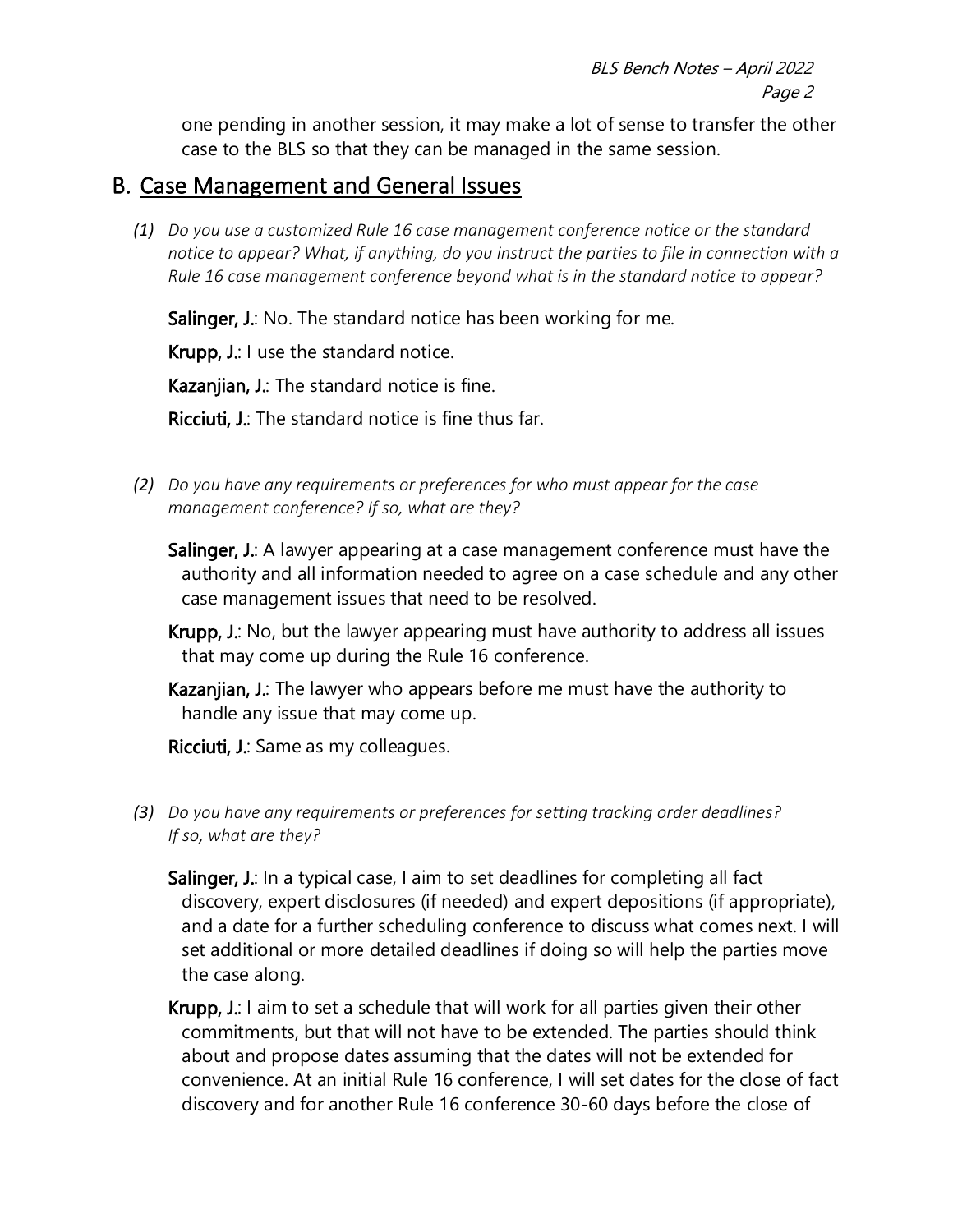fact discovery. I may set other interim dates depending on the needs of the case. At a Rule 16 conference towards the end of discovery, I will set dates for Rule 56 briefing, if applicable; a final pretrial conference; and sometimes trial, particularly in multi-party cases or cases requiring the coordination of many lawyers, the availability of expert witnesses, speedy trial rights, or other extenuating circumstances.

- Kazanjian, J.: I generally seek to schedule deadlines for fact and expert discovery. I will set Rule 56 deadlines only when there is a real likelihood that Rule 56 motions are going to be filed.
- Ricciuti, J.: I generally set separate deadlines for completing fact and expert discovery, and typically set interim status dates when they are helpful. I will alter these practices at the parties' request – preferably their joint request – to facilitate efficiency.
- <span id="page-10-0"></span>*(4) During the ongoing pandemic, are you conducting Rule 16 conferences via videoconference or in the courtroom? Will that change post-pandemic?* 
	- Salinger, J.: I think that Rule 16 conferences work well by video conference. I have conducted them that way since the Spring of 2020, expect to keep doing so.
	- Krupp, J.: Mostly by videoconference. I do not plan to have an across-the-board rule after the pandemic. An initial Rule 16 conference is usually perfect for using a videoconference. A Rule 16 conference held well into the case may be better in person. There are situations where it is clear to me that the parties are not conferring sufficiently before filing motions or are not getting along. In those instances, I am more inclined to see the parties in person. For case-specific or personal reasons, the lawyers may ask that a Rule 16 conference be held in person or by videoconference. Absent a good reason, I am likely to agree to such requests.
	- Kazanjian, J.: I have a strong preference for in-person hearings. I will consider conducting Rule 16 conference by videoconference if requested. However, in order to conduct a hearing by videoconference, the attorneys need to have adequate technology that allows the court to see and hear counsel during the conference. The attorneys must also have adequate familiarity with operating the technology and must present in a professional manner as if we are in court. I will not conduct hearings of any kind by telephone only.
	- Ricciuti, J.: I strongly prefer in-person hearings, even for Rule 16 conferences. I will consider conducting Rule 16 conference by videoconference if requested in advance, but will in any event expect the lawyers to have had meaningful discussions in preparation for the hearing.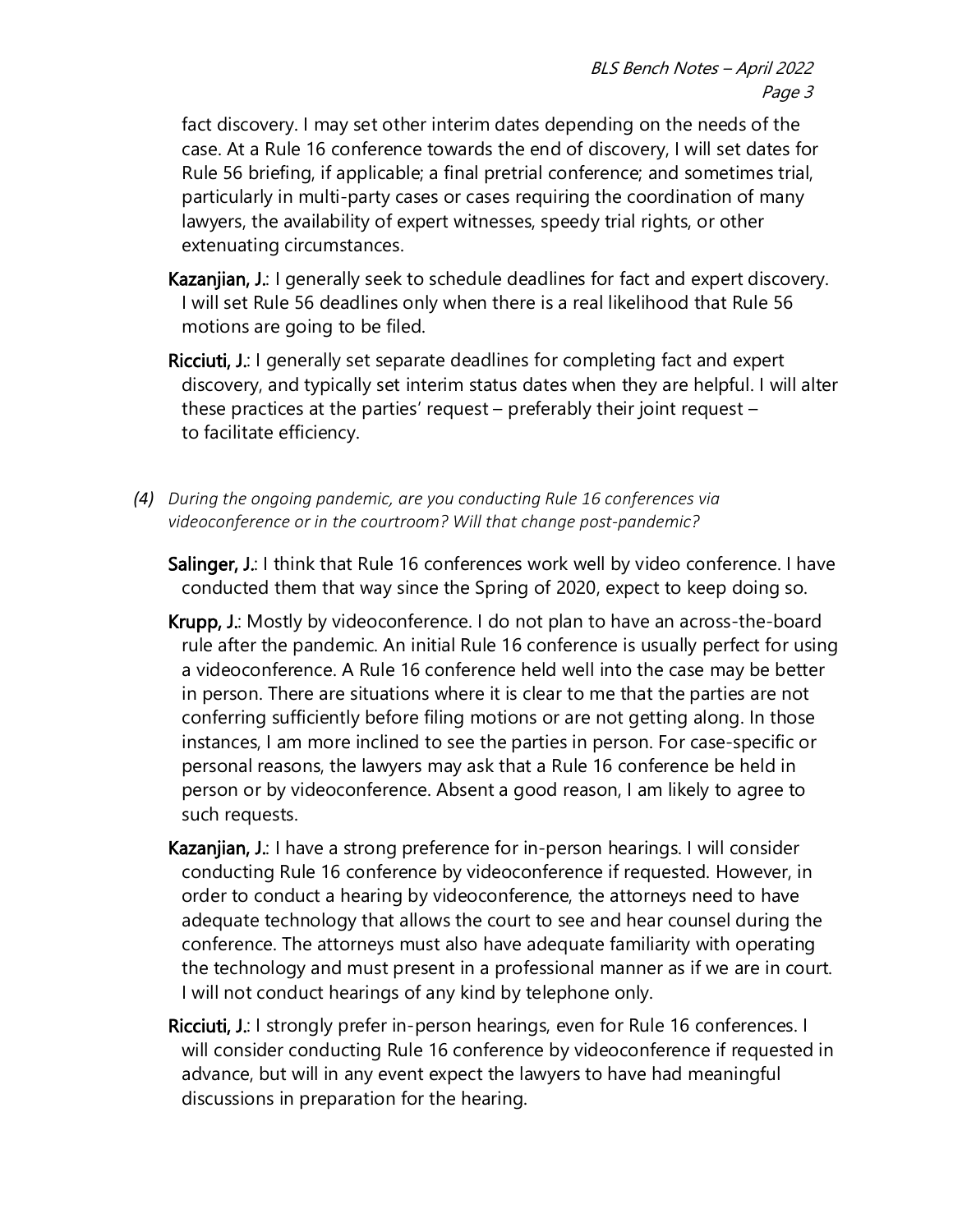<span id="page-11-0"></span>*(5) Do you ever phase or bifurcate discovery? If so, when and how?*

Salinger, J.: Yes. Sometimes all parties agree on phasing discovery. In other cases a party may convince me that is the most efficient way to proceed. If early resolution of a key issue will significantly streamline a case or facilitate settlement talks, discovery about that issue can readily be separated from other discovery, and doing so will not unduly delay resolution of the dispute if full discovery ends up being needed, then phasing of discovery makes good sense.

- Krupp, J.: Yes. Bifurcation of discovery makes sense to contain costs and allow the parties to focus their efforts on a single issue that could substantially narrow or resolve the case.
- Kazanjian, J.: I consider bifurcation of discovery as an excellent way to contain costs and narrow the issues.

Ricciuti, J.: Same as Judge Salinger.

- <span id="page-11-1"></span>*(6) Are there situations under which you do not grant a motion for a confidentiality order or to file papers under seal, even if the parties agree? Do you have any specific requirements for granting confidentiality orders and/or motions to file papers under seal?* 
	- Salinger, J.: Agreement of the parties is never sufficient to justify impounding documents filed in court.<sup>[2](#page-11-2)</sup> I will always deny a motion to impound something based solely on the parties' agreement that they want to keep something secret. Under Massachusetts law, I may impound a document only if a party shows there is good cause to do so.

Necessary Showing. A party seeking impoundment must explain the nature of the information they seek to protect and why the private interest in keeping that information confidential outweighs the strong public interest in being able to access judicial records.<sup>[3](#page-11-3)</sup> It is not enough merely to assert that the party keeps

<span id="page-11-2"></span><sup>2</sup> See Mass. R. Impound. Proc. 7(a) (agreement of the parties "shall not, in itself, be sufficient to constitute good cause" for impoundment). The impoundment rules are available at [https://www.mass.gov/trial-court-rules/trial-court-rule-viii-uniform-rules](https://www.mass.gov/trial-court-rules/trial-court-rule-viii-uniform-rules-on-impoundment-procedure)[on-impoundment-procedure](https://www.mass.gov/trial-court-rules/trial-court-rule-viii-uniform-rules-on-impoundment-procedure) .

<span id="page-11-3"></span><sup>3</sup> See, e.g., *Boston Private Wealth LLC v. Cummings*, "Memorandum and Order Requiring Further Showing in Support of Request for Impoundment as well as Redacted Copy of Brief," Suffolk Sup. Ct. civ. action no. 1584CV01532-BLS (Mass. Super. Feb. 2, 2016) (Salinger, J.). This decision is available through the Social Law Library's Business Litigation Session research database.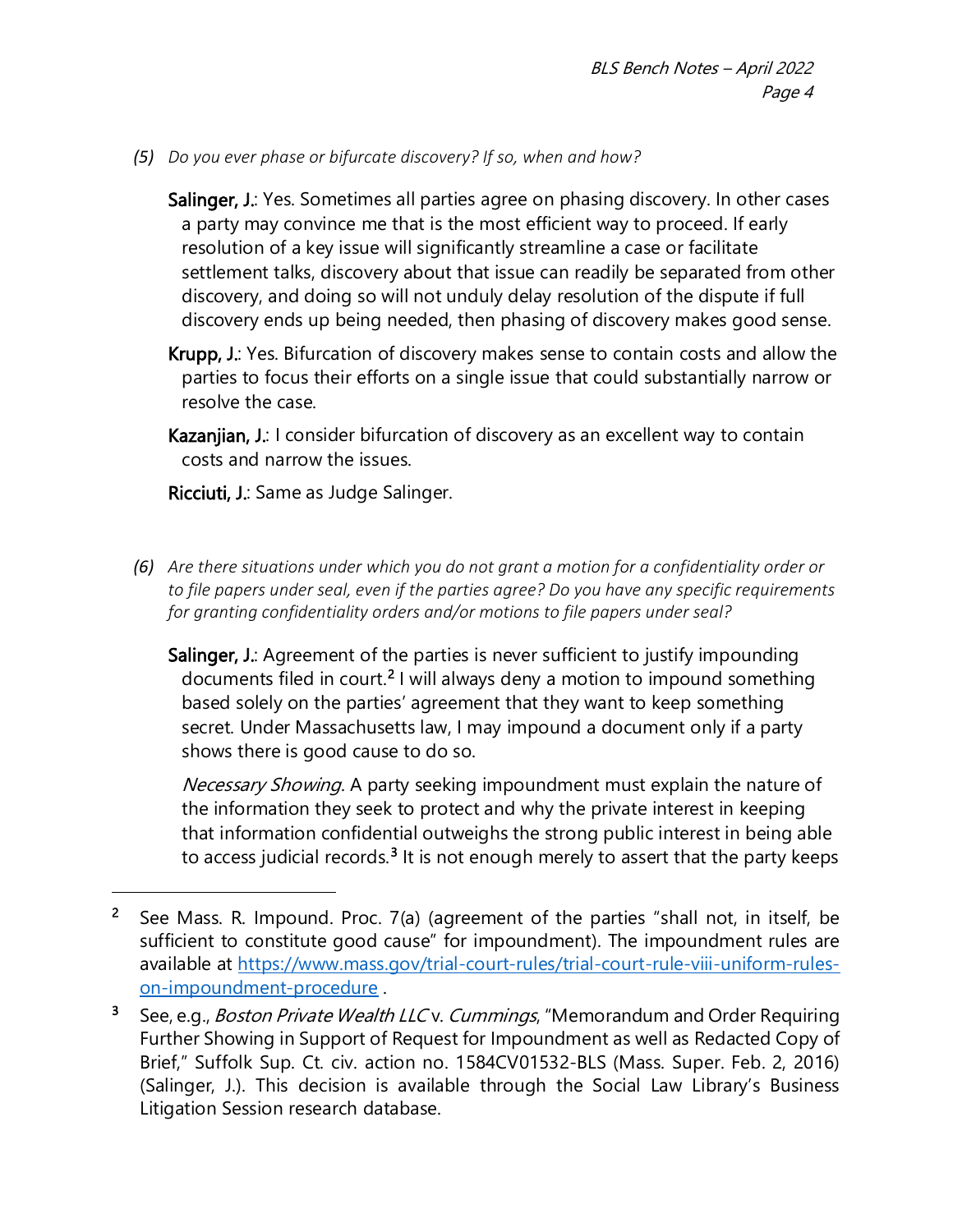the information secret; counsel should describe the nature of the information so that the judge will understand why maintaining confidentiality is important. If a motion to impound does not attempt to make this showing, I will deny it without prejudice and give the parties a second chance.

Redacted Versions. Where only part of a document is subject to impoundment, you should submit a redacted version that will be available to the public.

Hearing, or No Hearing. The general rule is that judges must hold a hearing on a motion to impound. But no hearing is required if "the reason for impoundment is to protect trade secrets or other confidential research, development, or business information."[4](#page-12-0) This exception applies almost every time a motion to impound is filed in the BLS. When it does apply, it is a helpful to note in an impoundment motion that no hearing is required because the request falls within the scope of this exception.

Impoundment vs. Sealing. Finally, parties that want to limit public access to a document filed in a Massachusetts state court should seek "impoundment" rather than to have the materials accepted "under seal." The Supreme Judicial Court says that although these terms are "closely related and often used interchangeably," they are in fact "meaningfully different."<sup>[5](#page-12-1)</sup> When documents are "impounded," they are kept separate from the rest of the case file and are not available for public inspection, but they may be viewed by the parties. In contrast, "[a] document is normally ordered 'sealed' when it is intended that only the court have access to the document, unless the court specifically orders limited disclosure.<sup>"[6](#page-12-2)</sup> And the SJC has suggested that judges should be more hesitant to seal documents than to impound part of a case file.<sup>[7](#page-12-3)</sup> So, unless a party is trying to keep other parties from seeing something filed with the court, they should request "impoundment" rather than "sealing," and make sure they comply with the Uniform Rules on Impoundment Procedure.

Krupp, J.: I generally allow motions for entry of a confidentiality order to govern discovery, although I look at the proposed orders carefully to see whether they purport to impose obligations on the court, or unduly authorize disclosures under an "attorneys' eyes only" designation. See Formal Guidance of the

<span id="page-12-0"></span>Mass. R. Impound. Proc. 7(e).

<span id="page-12-1"></span><sup>5</sup> See Pixley v. Commonwealth, 453 Mass. 827, 836 n.12 (2009); accord Commonwealth v. George W. Prescott Pub. Co., LLC, 463 Mass. 258, 262 n.7 (2012).

<span id="page-12-2"></span> $6/d$ 

<span id="page-12-3"></span><sup>&</sup>lt;sup>7</sup> See *Commonwealth v. Pon*, 469 Mass. 296, 312 n.23 (2014).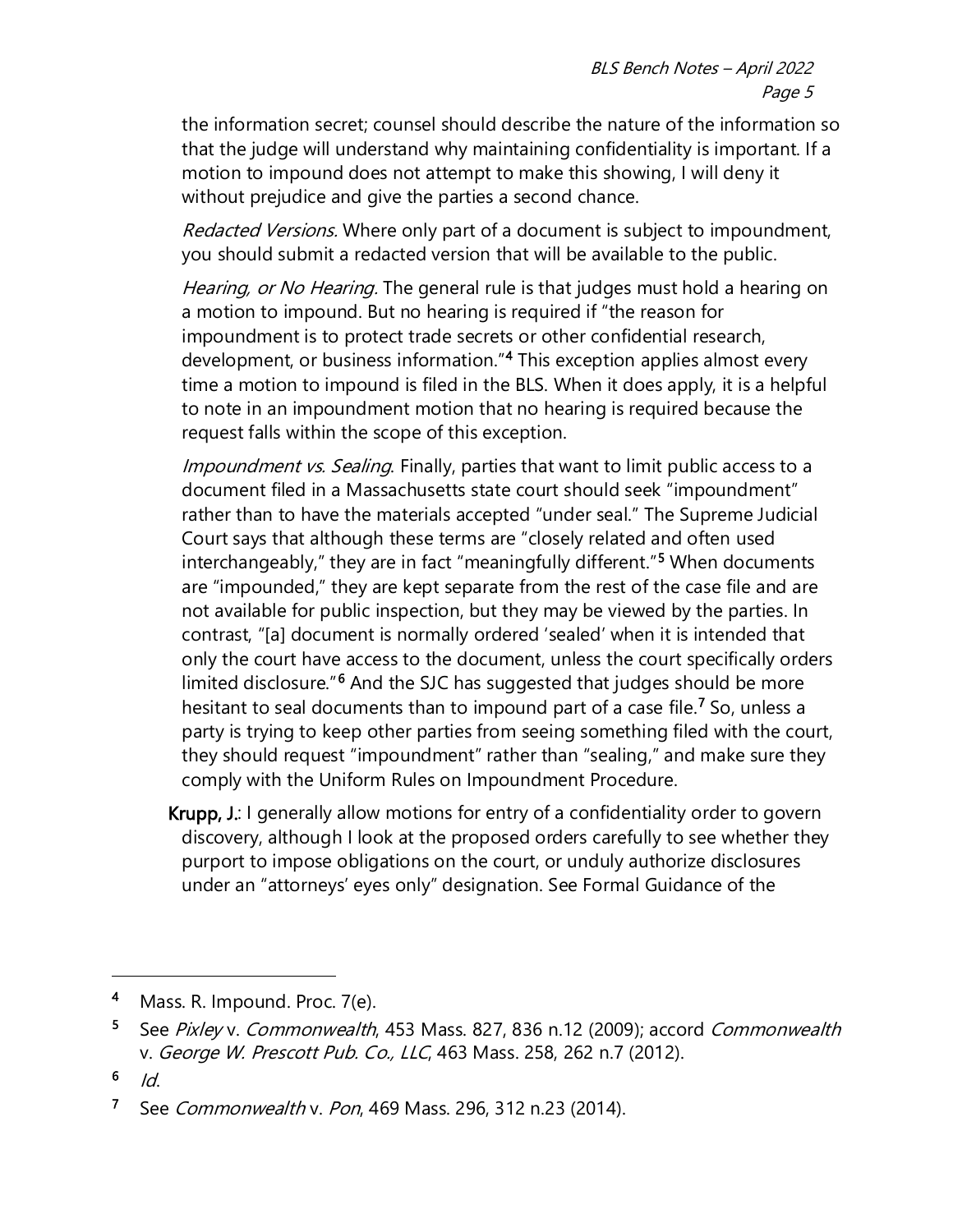Business Litigation Sessions Regarding Confidentiality Agreements (Jan. 2, 2008).[8](#page-13-1)

As a practical matter, it is difficult for me to assess whether a particular document or information is confidential without adequate explanation from counsel. The parties should not assume that motions to impound, even if unopposed, will be granted absent an adequate explanation.

Kazanjian, J.: I agree with Judge Salinger on motions to impound or seal. I am likely to allow a motion for the entry of a confidentiality order if the parties agree and it does not contradict or violate the laws/rules regarding impoundment and sealing.

Ricciuti, J.: Same as Judge Salinger.

- <span id="page-13-0"></span>*(7) What is your preference with regard to courtesy copies of pleadings, motions, and memoranda?* 
	- Salinger, J.: I have one answer for electronically-filed documents, and a different one for filings made in paper form.

The BLS judges recently issued a Formal Guidance, available on our website, that asks for courtesy copies of any electronically-filed papers that need immediate attention, electronically-filed memoranda longer than twenty pages, and electronically-filed papers with exhibits or attachments that exceed twenty pages in total. It explains that both paper and digital courtesy copies of these categories of electronically-filed documents are useful.[9](#page-13-2)

Courtesy copies should be clearly marked as courtesy copies.

When documents are filed in paper form, I do not need courtesy paper copies. Courtesy electronic copies of voluminous exhibits that were filed in paper form, either on storage device or through accessible cloud storage, are very helpful.

Krupp, J.: Please see Formal Guidance. I do not need a courtesy copy of documents filed in paper form. If a courtesy copy is filed, it should be clearly marked as a courtesy copy.

Kazanjian, J.: Please see Formal Guidance. I also do not need a courtesy copy of documents filed in paper form.

<span id="page-13-1"></span><sup>8</sup> All BLS Formal Guidance documents are available at [https://www.mass.gov/lists/](https://www.mass.gov/lists/superior-court-business-litigation-session-procedural-orders-and-formal-guidance) [superior-court-business-litigation-session-procedural-orders-and-formal-guidance](https://www.mass.gov/lists/superior-court-business-litigation-session-procedural-orders-and-formal-guidance) .

<span id="page-13-2"></span><sup>9</sup> All BLS Formal Guidance documents are available at [https://www.mass.gov/lists/](https://www.mass.gov/lists/superior-court-business-litigation-session-procedural-orders-and-formal-guidance) [superior-court-business-litigation-session-procedural-orders-and-formal-guidance](https://www.mass.gov/lists/superior-court-business-litigation-session-procedural-orders-and-formal-guidance) .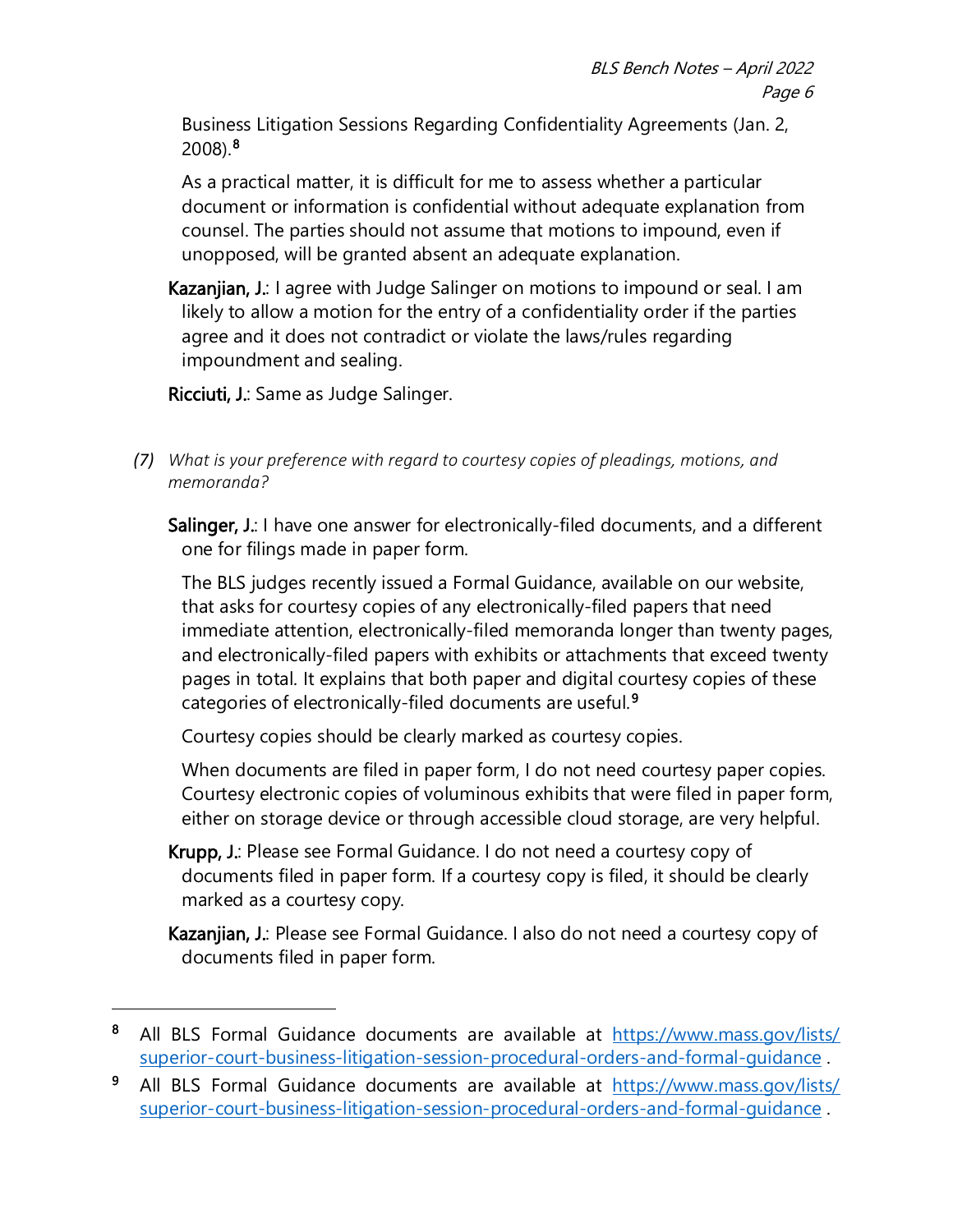Ricciuti, J.: Please see Formal Guidance. I welcome courtesy copies, and request that they be clearly marked as such and delivered as promptly as possible. Please also alert the courtroom clerk that courtesy copies are coming.

<span id="page-14-0"></span>*(8) Do you have any other case management tips or preferences for BLS cases?*

Salinger, J.: Do not hesitate to ask the session clerk (after speaking with opposing counsel, of course) to schedule a case management conference if one would be helpful. We aim to have an initial scheduling conference soon after a case is filed in or transferred to the BLS. If the case needs immediate attention, or if several months go by and no Rule 16 conference has been scheduled, ask the clerk for help. And if something arises in the middle of a case that can most efficiently be resolved through a conference without formal motion practice, let me clerk know and will schedule a time to meet on the record.

I agree with Judges Krupp and Kazanjian on the importance of conferring with other parties before presenting an issue to the court.

Krupp, J.: The key to an effective Rule 16 conference is communication between counsel in advance. It is usually obvious to the court when the parties have conferred in an effort to agree to a workable schedule and when they have not.

We try to be flexible and available. If you think your case could benefit from a conference with the court, please contact the session clerk and we will likely schedule a conference. In BLS, we have the flexibility to see the parties quickly on disputed matters. Often a status conference can save the parties hours of work on motions and cross-motions.

- Kazanjian, J.: It is very important that the parties confer before presenting the issues to the court. If I do not feel that you have made a good faith effort to resolve an issue, I may require further consultation.
- Ricciuti, J.: See above; I agree with all of my colleagues' views.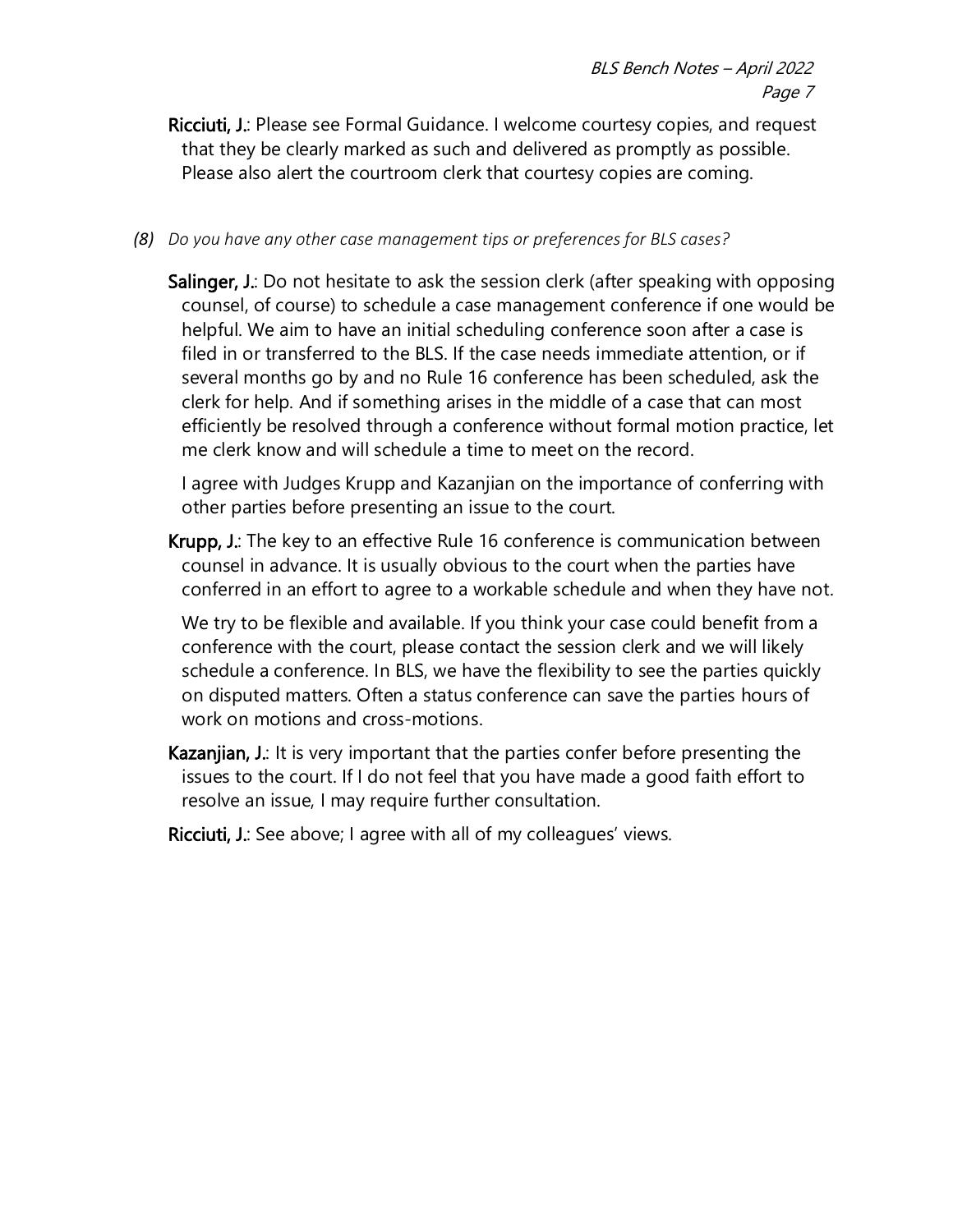### <span id="page-15-0"></span>C. Discovery

### <span id="page-15-1"></span>1. General

- <span id="page-15-2"></span>*(1) Do you generally permit extensions of the tracking order when the parties jointly request an extension? If so, under what circumstances do you not permit an agreed-upon extension of a tracking order?* 
	- Salinger, J.: I will generally allow requests to modify a tracking order where the parties have a good reason for seeking the change, the revision seems reasonable, and it will not require any change in a trial date. It is always easier for me to allow a joint request than one that is bitterly opposed.
	- Krupp, J.: I try to set an initial schedule that will not require an extension. I will grant extensions for good cause. I am less inclined to grant an extension that appears to be based on a lack of diligence by a party or counsel.

Once trial dates are set in the BLS, the time is held for the particular case and, at least close to trial, it is difficult to find another case that can be slotted in for trial. I rarely allow motions to reschedule trials, particularly when they are filed close to the trial date. I will only continue a trial for very good cause.

- Kazanjian, J.: I will generally allow joint motions for extensions of tracking orders with a showing of good cause but there must be a specific reason stated in the motion that warrants the extension.
- Ricciuti, J.: I will often reject requests, even joint requests, that follow closely on the heels of a prior request, especially if it recites the same reasons. I will allow properly-grounded joint requests, and if in doubt, will hold a hearing.
- <span id="page-15-3"></span>*(2) Do you generally grant permission to parties to serve in excess of thirty interrogatories? If not, under what circumstances do you grant permission?* 
	- Salinger, J.: I do not recall anyone ever asking for more than thirty interrogatories. And I'm not sure why doing so would ever be a good idea.

Krupp, J.: Only if a good reason is shown.

- Kazanjian, J.: I suppose I might allow such a motion but only in very rare circumstances.
- Ricciuti, J.: Generally no, but I will hear a party who asks.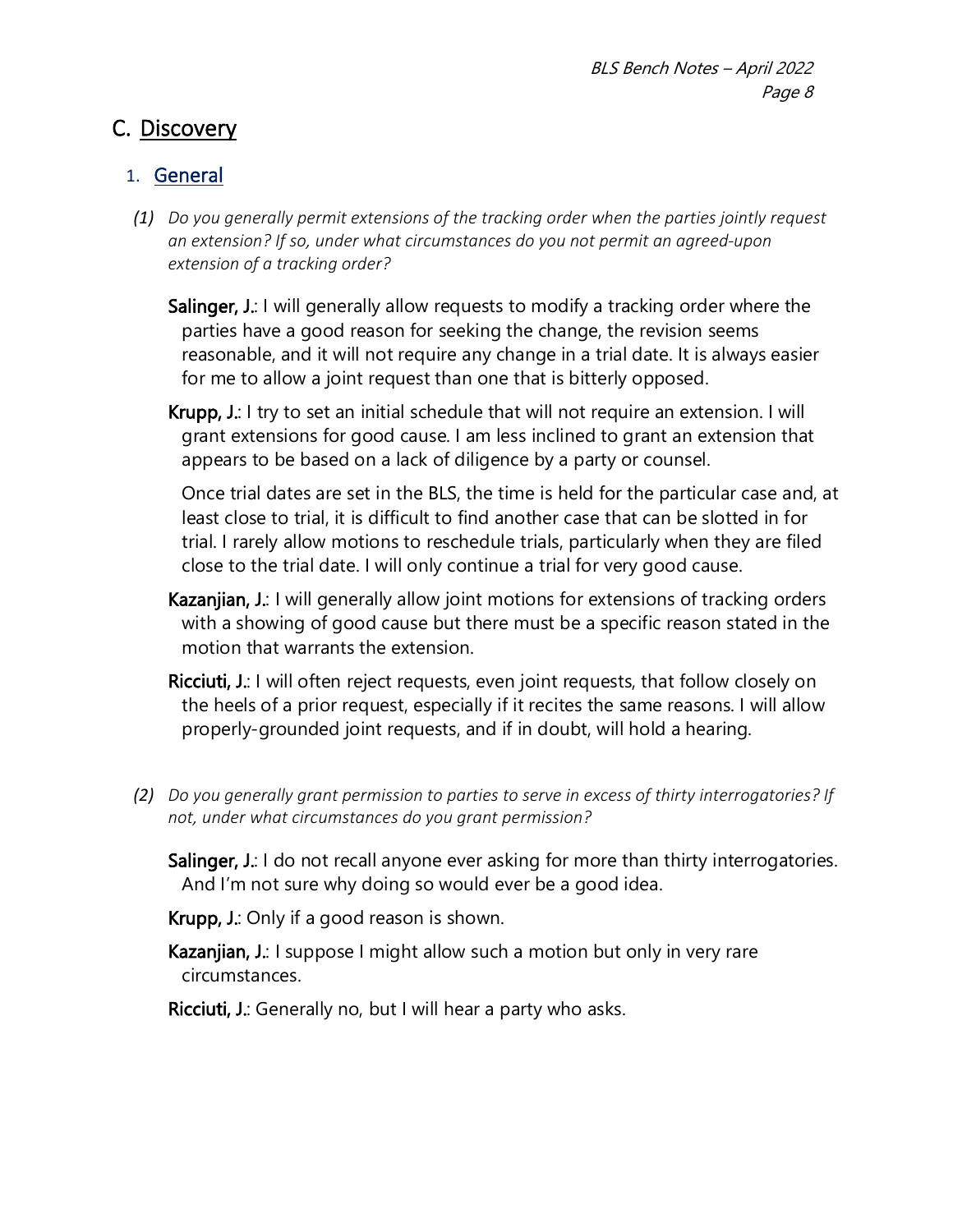#### <span id="page-16-0"></span>2. Electronically Stored Information

<span id="page-16-1"></span>*(1) Do you require parties to confer regarding a plan addressing discovery of electronically stored information?* 

Salinger, J.: Yes, absolutely. The parties should confer and agree how to make the discovery process work for all concerned.

Krupp, J.: Yes.

Kazanjian, J.: Yes.

Ricciuti, J.: Absolutely.

<span id="page-16-2"></span>*(2) Do you have a standard order or established guidelines for the discovery of electronically stored information and/or for specific aspects of the list set forth in Rule 26(f)(3)? Do you generally include anything in addition to the list set forth in Rule 26(f)(3)?*

Salinger, J.: I do not have a standard order or quidelines for discovery of electronically stored information. Parties have generally been able to agree upon the standards and parameters that make sense for that case.

Krupp, J.: No. Kazanjian, J.: No.

Ricciuti, J.: No.

<span id="page-16-3"></span>*(3) What do you consider in issuing an order for allocating expenses for discovery of electronically stored information?* 

Salinger, J.: Fundamental fairness.

Krupp, J.: I have rarely been presented with the issue.

Kazanjian, J.: I would consider the breadth of the request and the burden it would imposed on the responding party. I would also consider proportionality issues, such as the cost to respond to the request versus the amount in dispute.

Ricciuti, J.: Same as Judges Salinger and Kazanjian.

### <span id="page-16-4"></span>3. Expert Discovery

<span id="page-16-5"></span>*(1) Do you require plaintiffs to disclose their expert reports before defendants do, or do you require the parties to make the disclosures simultaneously?*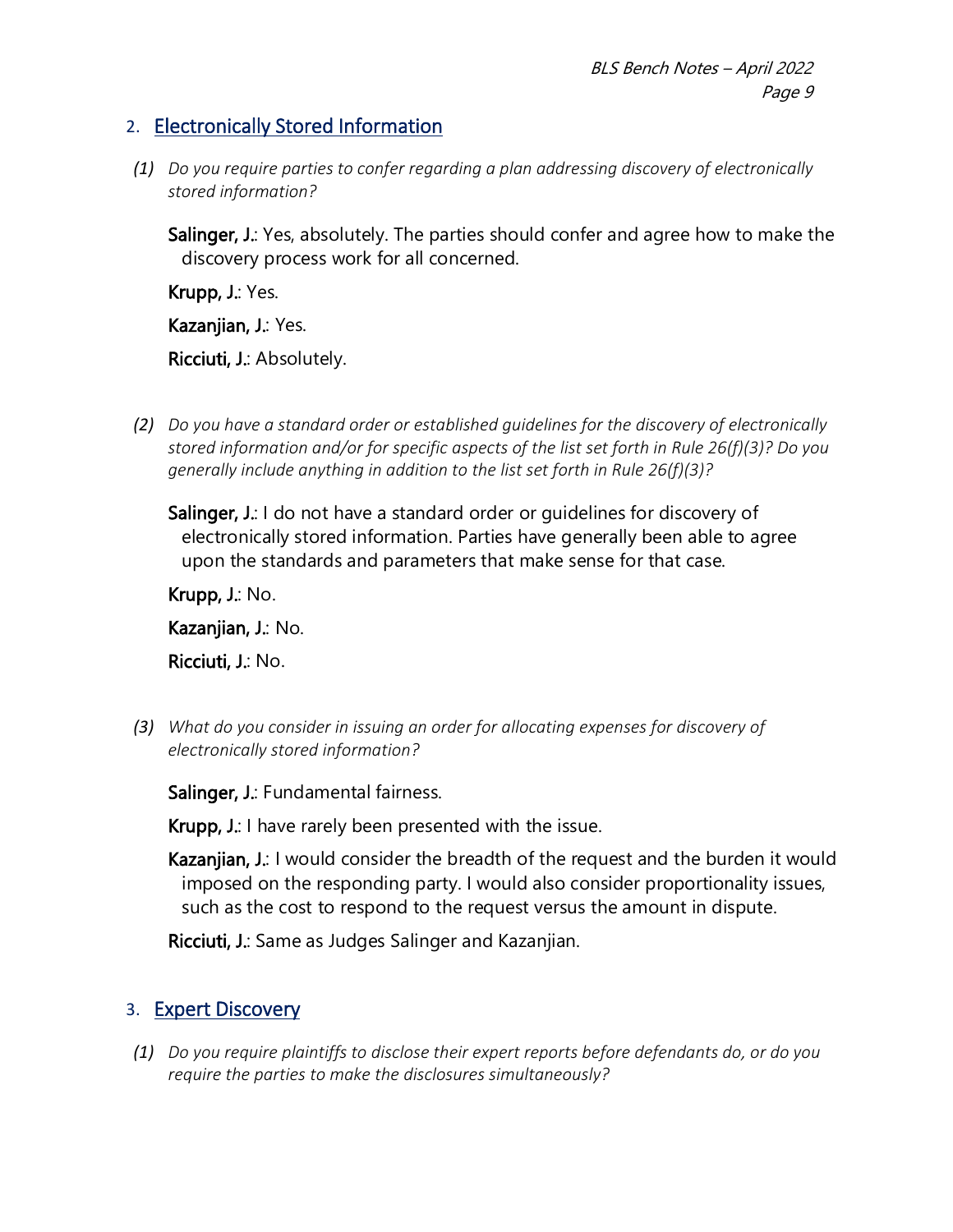<span id="page-17-0"></span>*(2) How detailed do you require expert disclosures to be?*

Salinger, J.: Detailed enough to give the opposing parties fair notice of the subject matter on which any expert is expected to testify at trial, the substance of their expected opinions and other testimony, the grounds for each of the expert's opinions, and the nature and basis for the witness's expertise. There should be no surprises about the scope of an expert's testimony.

- Krupp, J.: Expert disclosures should describe in detail the expert's qualifications, opinions and bases for those opinions. Any party calling an expert must understand that opinions and the bases for those opinions that are not fairly disclosed in the expert disclosures, including the expert's report(s), are likely to be excluded at trial.
- Kazanjian, J.: Expert disclosures must describe the expert's opinion in sufficient detail to give the opposing party fair notice of the opinion and the basis for the opinion, and a fair opportunity to cross-examine. I will exclude testimony that goes beyond a fair reading of the substance of the disclosure if I feel that the opposing party is prejudiced.
- Ricciuti, J.: I generally follow the same approach as in medical malpractice cases that if the disclosure did not give adequate notice of the subject matter on which any expert is expected to testify at trial, the substance of their expected opinions and other testimony, the grounds for each of the expert's opinions, and the nature and basis for the witness's expertise, it is subject to exclusion.
- <span id="page-17-1"></span>*(3) Do you usually permit expert depositions? What are your considerations in determining whether an expert may be deposed?*

Salinger, J.: Parties usually reach agreement as to whether they want to depose expert witnesses. If there is a dispute, the party seeking to depose an expert must show that doing so is needed to obtain information to cross-examine the expert and will likely streamline the presentation of the case at trial.

- Krupp, J.: The parties can, and often do, agree to expert depositions. Obviously, a potentially unavailable expert may be deposed to preserve the expert's testimony at trial. Expert depositions are also useful if the expert disclosures are ambiguous or not comprehensive, to mitigate prejudice if the expert is disclosed late, where the proposed expert testimony is novel, if there is a meaningful challenge to an expert's qualifications, or when a deposition may help to resolve the case.
- Kazanjian, J.: My hope is that the parties can reach agreement about whether expert depositions would be warranted either to clarify issues or preserve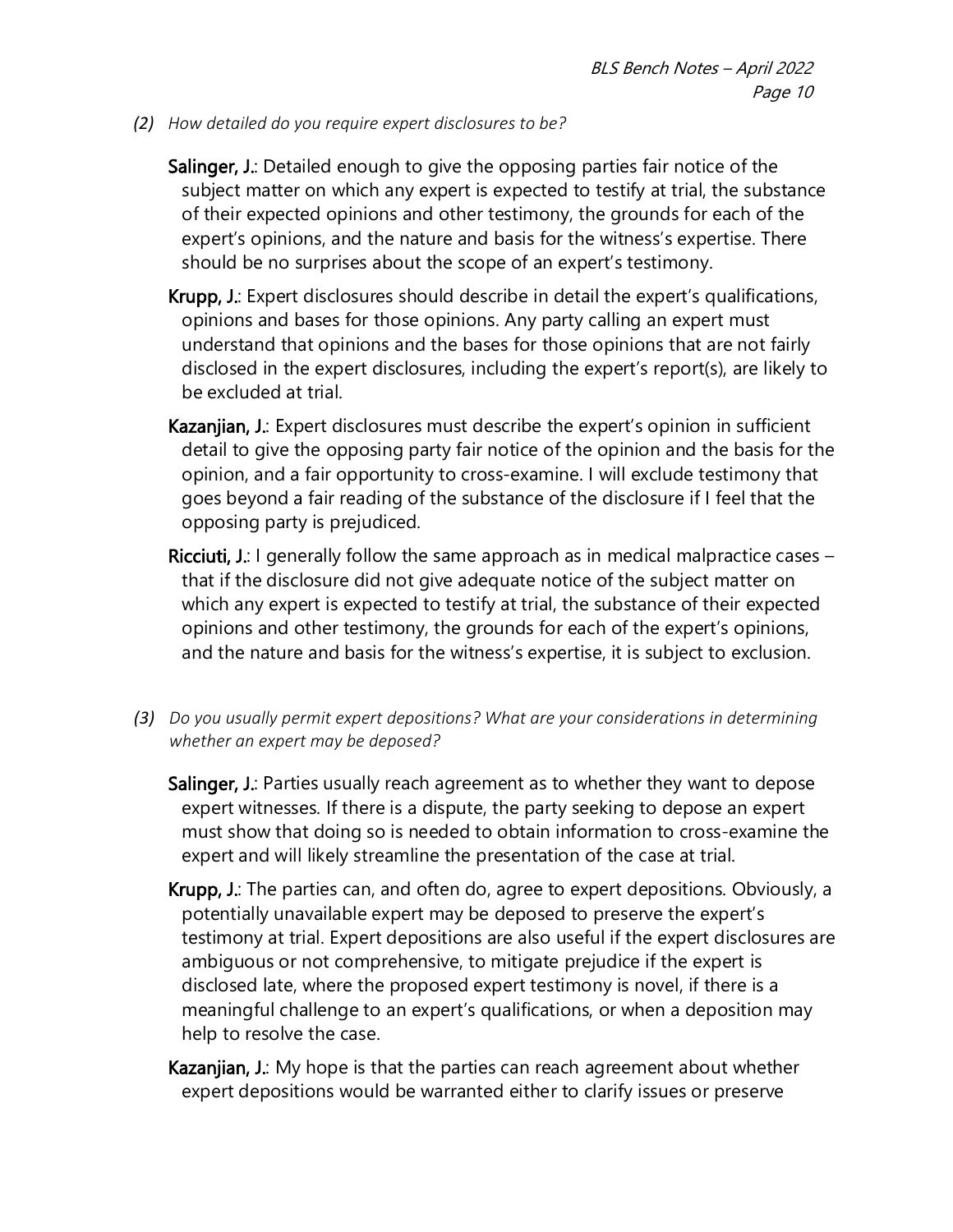testimony. I am not opposed to ordering expert depositions if it would serve to narrow or expedite issues.

Ricciuti, J.: Same as Judge Salinger, although I expect the showing to be made in the event of dispute to be convincing as to why the disclosure is inadequate.

### <span id="page-18-0"></span>4. Discovery Disputes

- <span id="page-18-1"></span>*(1) Do you ordinarily hold hearings on discovery motions? If so, under what circumstances do you decide discovery motions without a hearing? If not, under what circumstances do you hold a hearing?*
	- Salinger, J.: Yes, I usually hold a hearing on discovery motions. But from time to time the issues are clear enough on the papers that a hearing does not seem useful.
	- Krupp, J.: About half the time I hold hearings on discovery motions. I am more likely to hold a hearing where there are multiple issues, the issues appear particularly complex, where I perceive that the parties have not adequately conferred about the issue, or where it appears the lawyers' relationship is interfering with their ability to resolve the discovery dispute.
	- Kazanjian, J.: Yes. I usually hold a hearing on discovery motions. In my experience, it is rare that the issues can be decided on the papers.

Ricciuti, J.: In almost all cases I will hold a hearing, as I think prompt and ongoing attention to discovery disputes is critical to achieving efficiency.

- <span id="page-18-2"></span>*(2) Under what circumstances, if any, have you imposed, or are you likely to impose, sanctions in discovery disputes? What form have these sanctions taken?* 
	- Salinger, J.: Routine disputes about the scope of discovery do not justify a request for sanctions. But I have sanctioned parties for deliberate destruction or attempted destruction of relevant evidence. For example, I dismissed the counterclaims of a defendant that intentionally destroyed important financial records, and ordered a different party that tried to delete electronic files after litigation began to pay all costs incurred to the files.
	- Krupp, J.: Sanctions are appropriate for failure to abide by a prior court order, or for conduct during discovery for which there is no good faith basis (e.g. interposing obstacles to discovery of clearly discoverable evidence; behavior that disrupts a deposition; failing to prepare a Rule 30(b)(6) witness so that the Rule 30(b)(6) deposition is a waste of time, etc.). Sanctions most often include the attorneys' fees and costs of the injured party, but I have also dismissed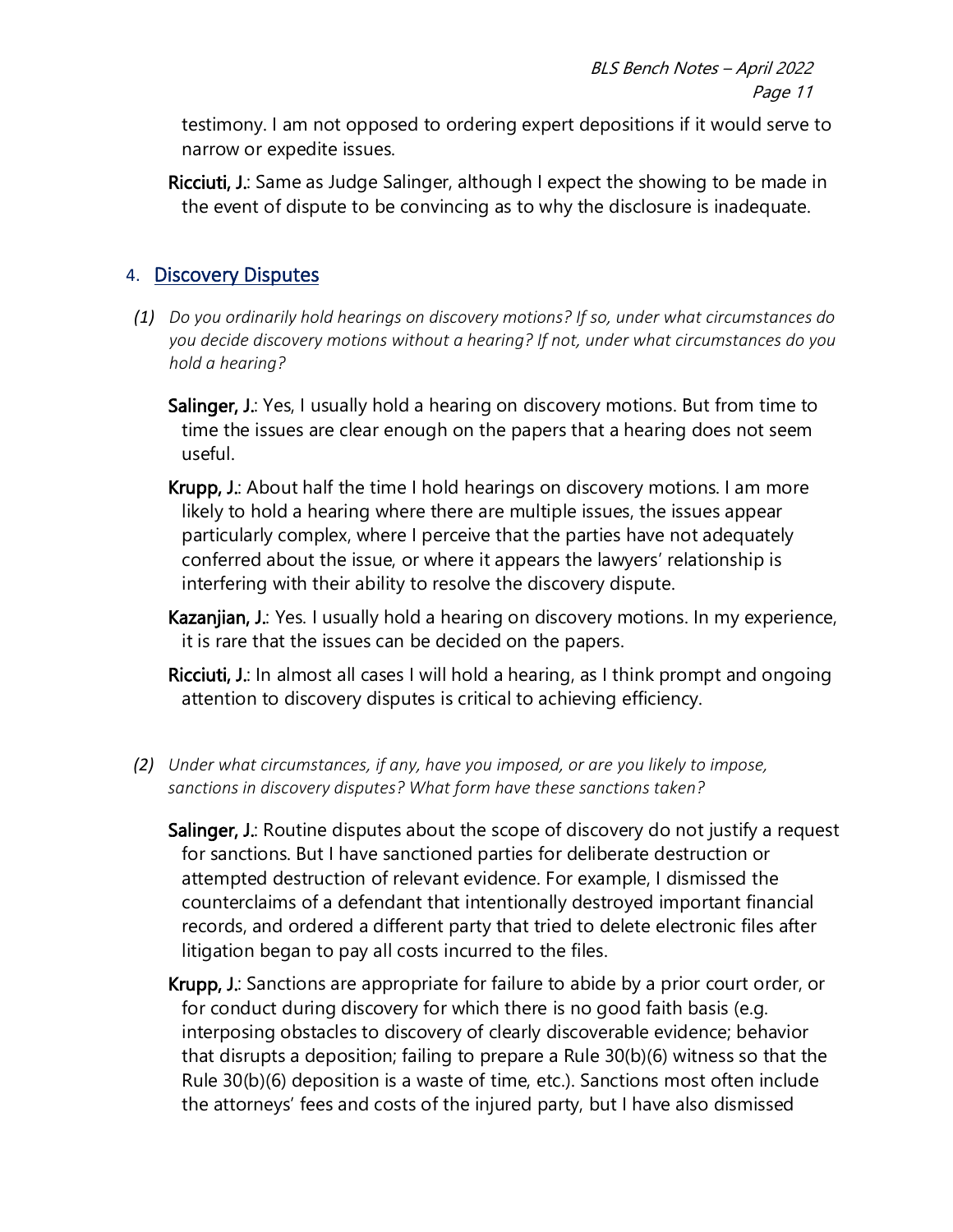cases, and substantially curtailed arguments that could be advanced at trial, as sanctions in appropriate situations.

- Kazanjian, J.: I do not think sanctions are appropriate in the ordinary discovery dispute. It would require something more egregious in my view, such as failing to follow a court order, or intentionally destroying or hiding information. Sanctions might be warranted for repeated violations of discovery rules.
- Ricciuti, J.: I look closely at the facts and law and will assess sanctions typically attorney's fees under a lodestar analysis and costs – in cases where, for example, a court order was flouted or the non-compliant party's position was not substantially justified or otherwise caused an injustice. I will consider more serious sanctions as the circumstances warrant.
- <span id="page-19-0"></span>*(3) What level of detail do you require or prefer for parties' statements pursuant to Superior Court Rule 30A(3)(c) regarding the scope of the search for responsive documents? Are there occasions in which you have ordered a party to serve a revised statement?*
	- Salinger, J.: Parties need to document all the physical and electronic locations where responsive documents might be found, and either certify that they have all been searched or explaining which have not been searched and why. Parties can usually resolve disputes over the adequacy of a Rule 30A(3)(c) statement.
	- Krupp, J.: I have rarely been presented with the issue.
	- Kazanjian, J.: It depends largely on the circumstances and the complexity of the production. The responding party should provide enough detail and specificity for opposing counsel to evaluate whether the responding party has adequately complied with its obligations.
	- Ricciuti, J.: In the few instances where this issue has arisen, I have strongly encouraged the parties to confer and have issued detailed orders to eliminate ambiguity in the absence of agreement.
- <span id="page-19-1"></span>*(4) How do you address emergency calls during depositions? How do you prefer parties to handle disputes that arise during a deposition?*

Salinger, J.: It is best for the parties to work cooperatively to resolve disputes about the scope and conduct of a deposition, ideally well before the deposition. If court assistance is needed to get a deposition completed, the parties should finish what they can, suspend the deposition, and then serve and file an appropriate motion or request a court conference. An emergency call to the court in the middle of a deposition would only be appropriate if it would not be possible to suspend the deposition and restart it after a court ruling.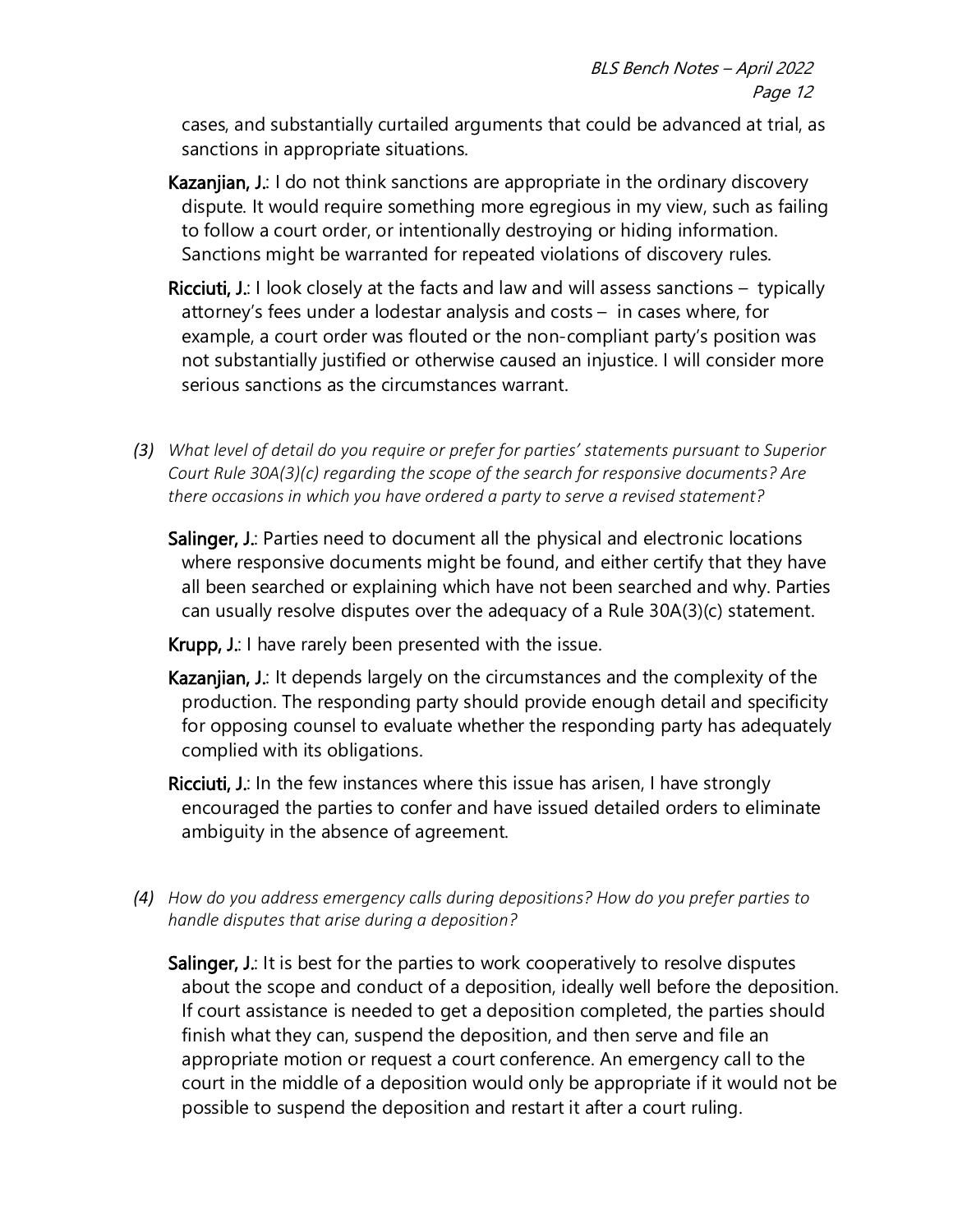- Krupp, J.: I have rarely been presented with the issue. In almost all instances, the deposition can be halted, a transcript prepared, and the issue presented to the court by motion under Superior Court Rule 9A. If a party believes an emergency call to the court is necessary, they may contact the session clerk to schedule an emergency hearing.
- Kazanjian, J.: This should be a rare occurrence. The parties should be able to work cooperatively to resolve disputes during depositions. If there is an emergency, the parties should contact the clerk to see if a judge is available.
- Ricciuti, J.: I have arranged to be available for such calls ahead of time when I am aware of the potential issue. Otherwise, the parties should finish the rest of the deposition and suspend only on the disputed issues, and the party seeking the testimony should promptly comply with Rules 9A and 9C and bring the matter to my attention. I strongly discourage delay under such circumstances.

# <span id="page-20-0"></span>D. Motion Practice.

- <span id="page-20-1"></span>*(1) Do you have any policy or practice regarding granting motions for leave to file memoranda in excess of the specified page lengths?* 
	- Salinger, J.: Though I generally grant requests for a reasonable number of extra pages, my colleagues' responses suggest that I should stop being so generous in allowing extra-long memoranda. Many lengthy legal memoranda would be more effective if they were pared down to their essence.
	- Krupp, J.: I disfavor motions for additional pages. I will grant them in particularly complicated cases where a good reason is shown.
	- Kazanjian, J.: I rarely allow such motions. If a party feels the need to file additional pages, they should move to do so before serving or filing the memorandum. I will allow the motion only if there is a specific reason why additional pages are necessary. I encourage parties to be concise and focused in their written filings.
	- Ricciuti, J.: I disfavor such requests and require a showing of good cause. I will generally not grant joint requests simply because the parties agree, as I find the discipline of page limitations is often critical to reducing memoranda to the crucial points.
- <span id="page-20-2"></span>*(2) Do you ordinarily hold hearings on dispositive motions? If so, under what circumstances do you decide motions without a hearing? If not, under what circumstances do you hold a hearing?*

Salinger, J.: I always have hearings on contested dispositive motions in BLS cases.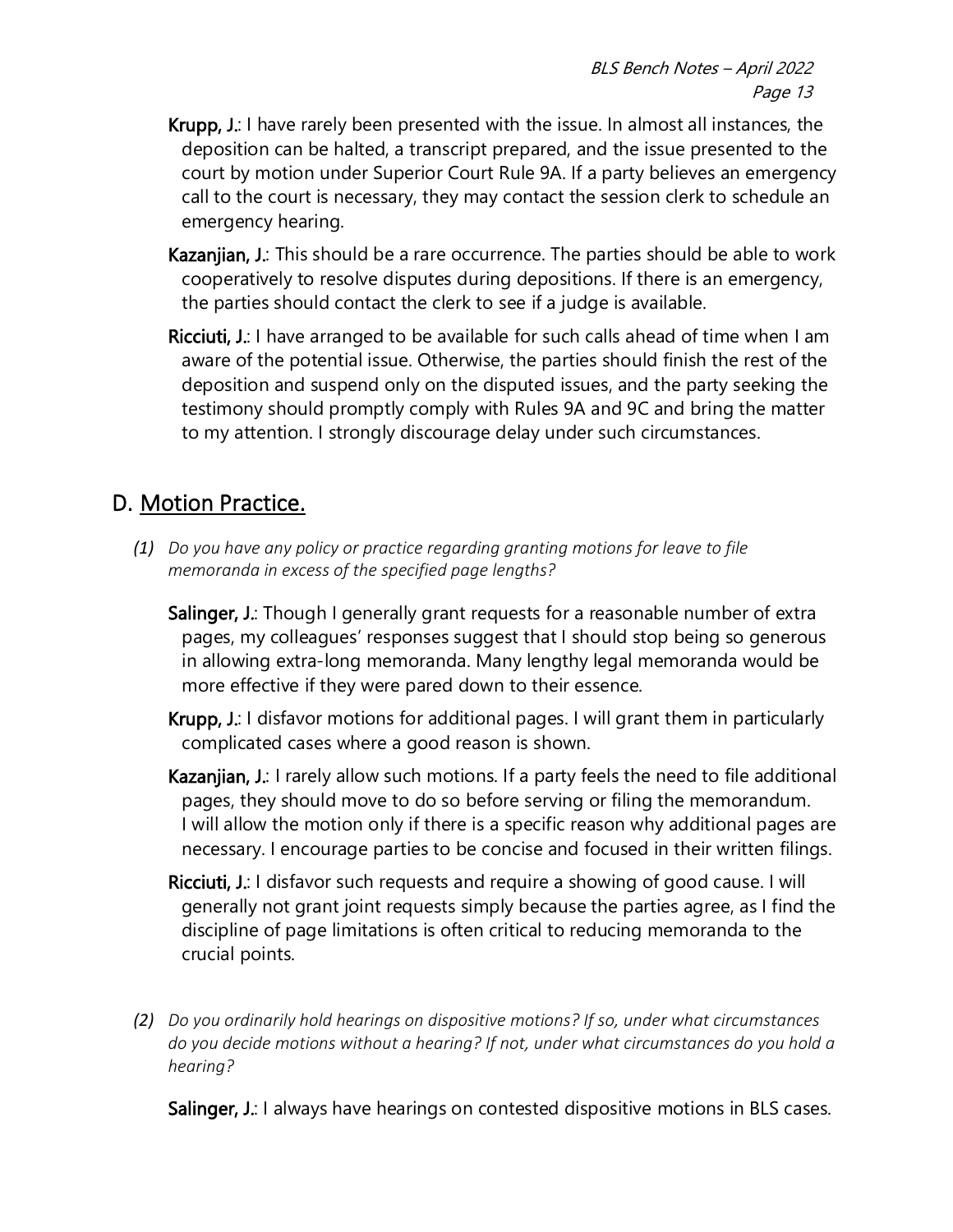Krupp, J.: I hold hearings on motions that carry a presumptive right to a hearing under Superior Court Rule 9A(c)(3), unless the motion is assented-to or unopposed.

Kazanjian, J.: I always have hearings on dispositive motions.

Ricciuti, J.: Always unless the motion is unopposed.

- <span id="page-21-0"></span>*(3) Are you willing to stay discovery during the pendency of a motion to dismiss? If so, what factors do you consider?*
	- Salinger, J.: If a motion to dismiss may well dispose of the case, I will generally allow a motion to stay discovery until I can decide the motion to dismiss. A plaintiff would have to make a strong showing of unfair prejudice to convince me not to stay discovery for a short time until I can decide whether the case will survive the motion to dismiss.
	- Krupp, J.: Whether to stay discovery depends on the reasons for and the strength of the motion to dismiss, how long I think it will take me to decide the potentially dispositive motion, the nature of the dispute, the potentially fleeting nature of the information sought to be discovered, and the burden of discovery. In appropriate cases, I will stay discovery, or allow only certain discovery to proceed, pending a Rule 12 motion.

Kazanjian, J.: I am willing to stay discovery pending a ruling on a Rule 12 motion.

Ricciuti, J.: I will look closely at the facts to determine whether a stay will promote efficiency and fairness, and do not automatically grant such requests.

- <span id="page-21-1"></span>*(4) Do you generally allow parties to file partially dispositive motions? What factors do you consider most important in deciding?*
	- Salinger, J.: Partially dispositive motions make good sense when, if allowed, they would materially narrow the scope of discovery, facilitate settlement discussions, or simplify any trial. In my experience, counsel who seek leave to file a partially dispositive motion usually present good reasons for doing so, and therefore I generally allow those requests.
	- Krupp, J.: In my experience, the bar seems to understand the concerns addressed in the Procedural Order of the Business Litigation Session Regarding Partially Dispositive Motions (Mar. 1, 2019). As a result, I have allowed most requests.
	- Kazanjian, J.: I would generally allow the filing of motions for partial summary judgment. It is my view that a motion for partial summary judgment can help narrow the issues and facilitate settlement.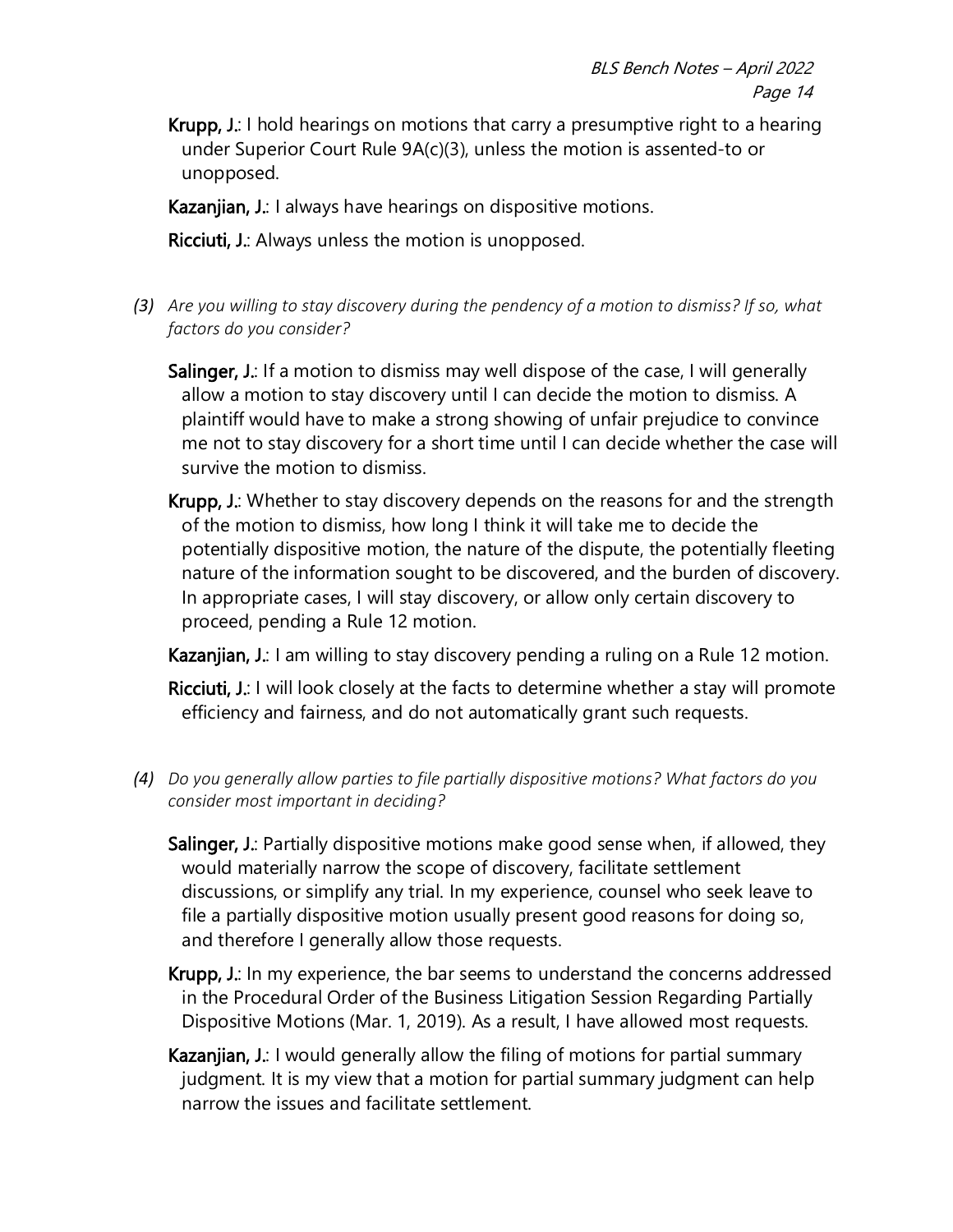#### Ricciuti, J.: Same as Judge Salinger.

- <span id="page-22-0"></span>*(5) How do you prefer parties cite to facts and exhibits in the summary judgment brief or memorandum? For example, should parties cite only to the statement of facts or also to the specific supporting material?*
	- Salinger, J.: Each time a motion or memorandum refers to part of the record, the reference should include the exhibit number and a specific page and (where appropriate) section reference, so that I can immediately turn to the supporting evidence. Citations to deposition transcripts are more helpful when they point me to specific line numbers. I like to see this in all memoranda that refer to supporting exhibits or affidavits, not just in summary judgment briefs. A memorandum supporting or opposing a motion for summary judgment should cite to the statement of facts to show that something is not in dispute or is hotly contested. But I would like to see a direct and specific cite to the supporting record evidence as well.
	- Krupp, J.: When reading a memorandum, I want to be able to find the key factual support for a statement as quickly and easily as possible. This is not a one size fits all answer. In some cases, the parties might number each page of the record appendix and cite to the page number (e.g. RA 37). Sometimes, for context, it is helpful in the memorandum for the reader to know that the authority isn't just at some page in the record appendix, but that it comes from an opposing party's own deposition (e.g. Ex. 17 - Def. Dep. 72:12). The citation form that you choose should be clearly explained and easily decipherable. I read the statement of material facts to get a picture of the nature of the case and the parties' disputes, and I refer to it later to access the record while I am writing. In the brief or memorandum, I find that clear citation to the record is more helpful.

Kazanjian, J.: I agree with Judges Salinger and Krupp.

- Ricciuti, J.: I expect the memos will make clear the precise location of the relevant evidence. Often a citation to the statement of facts makes this clear, but if it does not, the memo should precisely identify the location of the relevant evidence (e.g., exhibit number and page).
- <span id="page-22-1"></span>*(6) How do you prefer parties to respond to Rule 9A(b)(5) statements that do not comply with the rule? For example, do you prefer motions to strike or objections in the response or something else?*

Salinger, J.: If a non-moving party disputes a material fact without citing contrary evidence, or cites evidence that does not actually create a factual dispute, the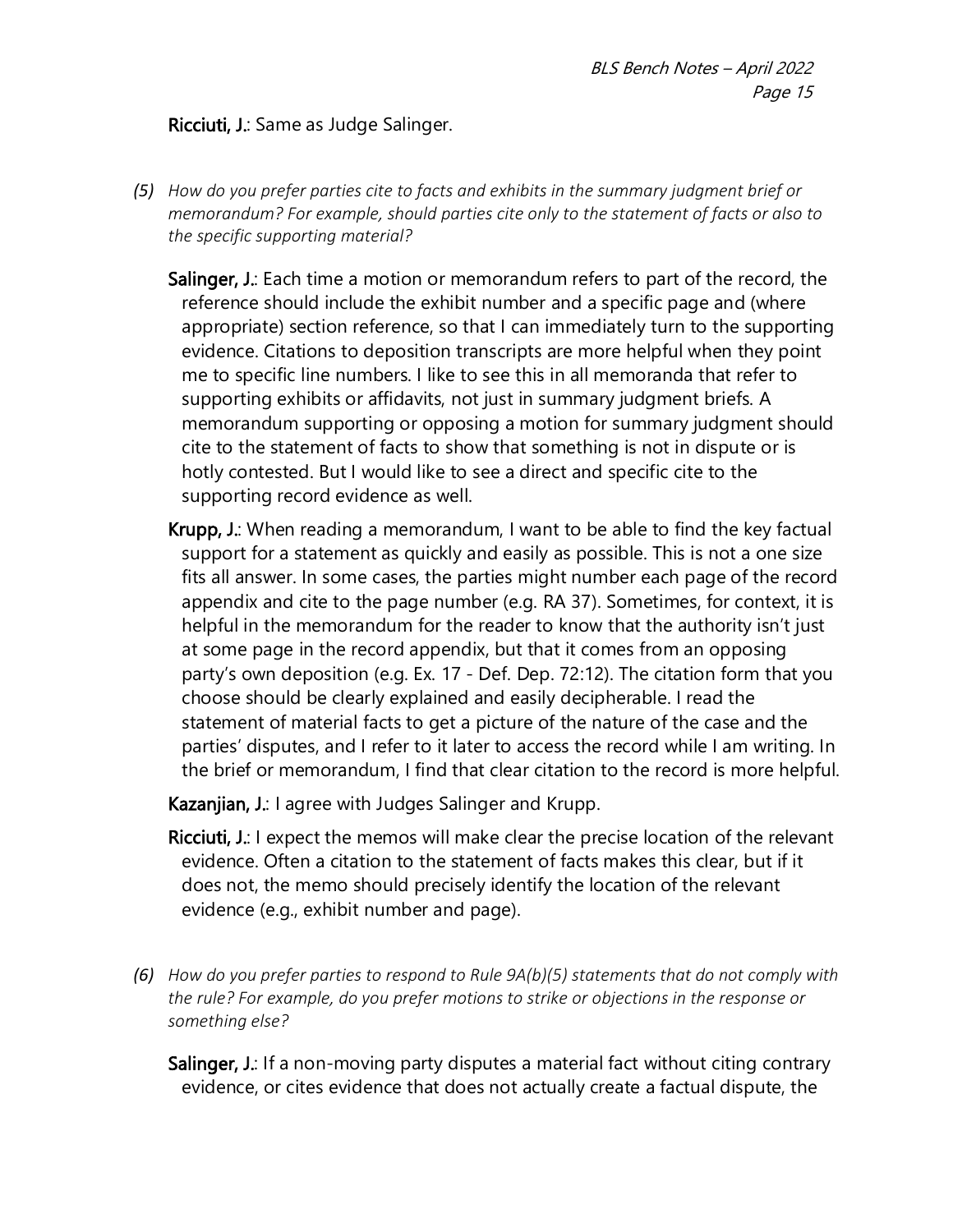moving party should point that out in their reply brief. I will deem those facts to be admitted for the purposes of the summary judgment motion. A motion to strike is generally not necessary.

Other violations of Rule 9A(b)(5)—like inserting commentary about relevance or materiality, or trying to characterize a written document—undermine the credibility of the violator.

Also, remember that creating a Rule 9A(b)(5) statement of material facts is an act of advocacy, not an exercise in creating a voluminous and sterile record. Leave out all the immaterial background facts and focus on what matters for the purpose of the summary judgment motions.

- Krupp, J.: When objections to a party's non-compliance with Rule 9A(b)(5) appear in the statement of undisputed facts, it is distracting, usually quite repetitive, and makes it difficult to read and effectively use the statement of undisputed facts. I prefer a failure to comply with Rule 9A(b)(5) to be first discussed between the parties and, if it cannot be resolved by agreement, then a motion should be filed. The motion, of course, must demonstrate compliance with Superior Court Rule 9C, so conferring about a party's non-compliance with Rule 9A(b)(5) is necessary. Such a conference should occur as soon as the noncompliance is recognized to give the non-complying party an opportunity to bring their papers into compliance.
- Kazanjian, J.: I am not in favor of motions to strike. The parties should work together prior to filing the motion at producing a Rule 9A(b)(5) statement of facts. If they cannot resolve the issues, than the parties should point out the deficiencies in their memoranda and ask the court to either disregard certain facts or deem certain facts admitted. I will make the appropriate rulings based on those arguments.
- Ricciuti, J.: I agree with Judge Salinger, but in egregious cases, would prefer a motion to strike and would be inclined to allow such motions where the purpose of Rule 56 is undermined.
- <span id="page-23-0"></span>*(7) When, if ever, do you permit surreplies? If you permit them, do you place any limitations on them?*

Salinger, J.: Rarely. The few times I have allowed a surreply it was to respond to an important point or significant authority raised for the first time in a reply memorandum, and limited to just a few pages.

Krupp, J.: Surreplies may be useful to address a point raised for the first time in a reply, but I rarely allow many pages for a surreply. When faced with a new argument in a reply brief, the party opposing a motion should think about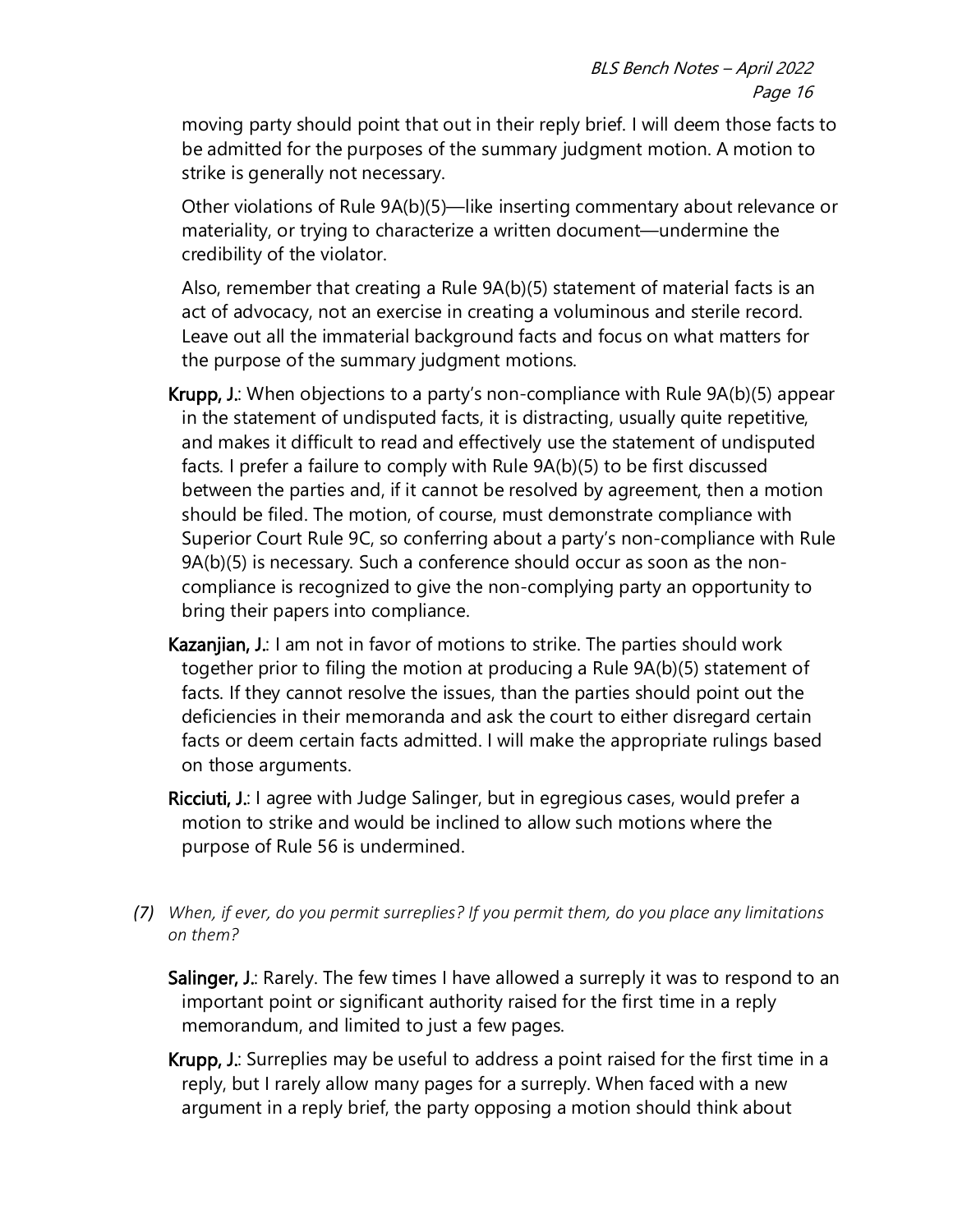whether the new argument really requires a surreply or whether it may be reasonably addressed at the time of argument.

- Kazanjian, J.: I only allow very short surreplies when there is a new issue raised in a reply.
- Ricciuti, J.: Same as Judge Krupp, but I would prefer to see the response to a new issue in a short writing rather than hear it for the first time at argument.
- <span id="page-24-0"></span>*(8) Do you impose specific time limits for argument at a hearing?*
	- Salinger, J.: I do not set specific time limits for motion hearings, but will ask questions to focus counsel on the issues that I most need help on. Parties can expect that I have read and thought about the papers, and focus on the key reasons why I should rule in their favor. If someone is taking an unreasonable amount of time to present their client's arguments, I will let them know.
	- Krupp, J.: Generally, no. Sometimes I will set a time limit if the press of other matters requires it. I have also rescheduled arguments, or continued argument to a second day, if the press of other business does not allow sufficient time to hear the parties' on key points.
	- Kazanjian, J.: I generally do not set time limits. I find the arguments to be useful and interesting. It is an opportunity for counsel to educate the court about the case and issues. I welcome that opportunity. I will try to focus counsel on the key points if their argument is not otherwise focused.
	- Ricciuti, J.: The parties should expect that I have reviewed the filings and often the critical statutes and cases, and will usually begin hearing with questions I have developed from the filings or relevant law. On occasion, however, I have given the parties a time limit – often 15 minutes – not to regurgitate the memos but to focus on the critical issues. I often ask questions as the argument proceeds.
- <span id="page-24-1"></span>*(9) Do you have any policy or preference with respect to having multiple attorneys argue on behalf of a single party during a hearing?*

Salinger, J.: When different lawyers will address different issues or different motions, or when a more senior lawyer wants to be able to support a more junior colleague by adding something important, I am happy to hear from more than one lawyer representing the same party. But a tag-team approach, where a second lawyer will try to tag in and add something whenever they think it may help their client's cause, is not effective advocacy and should be avoided.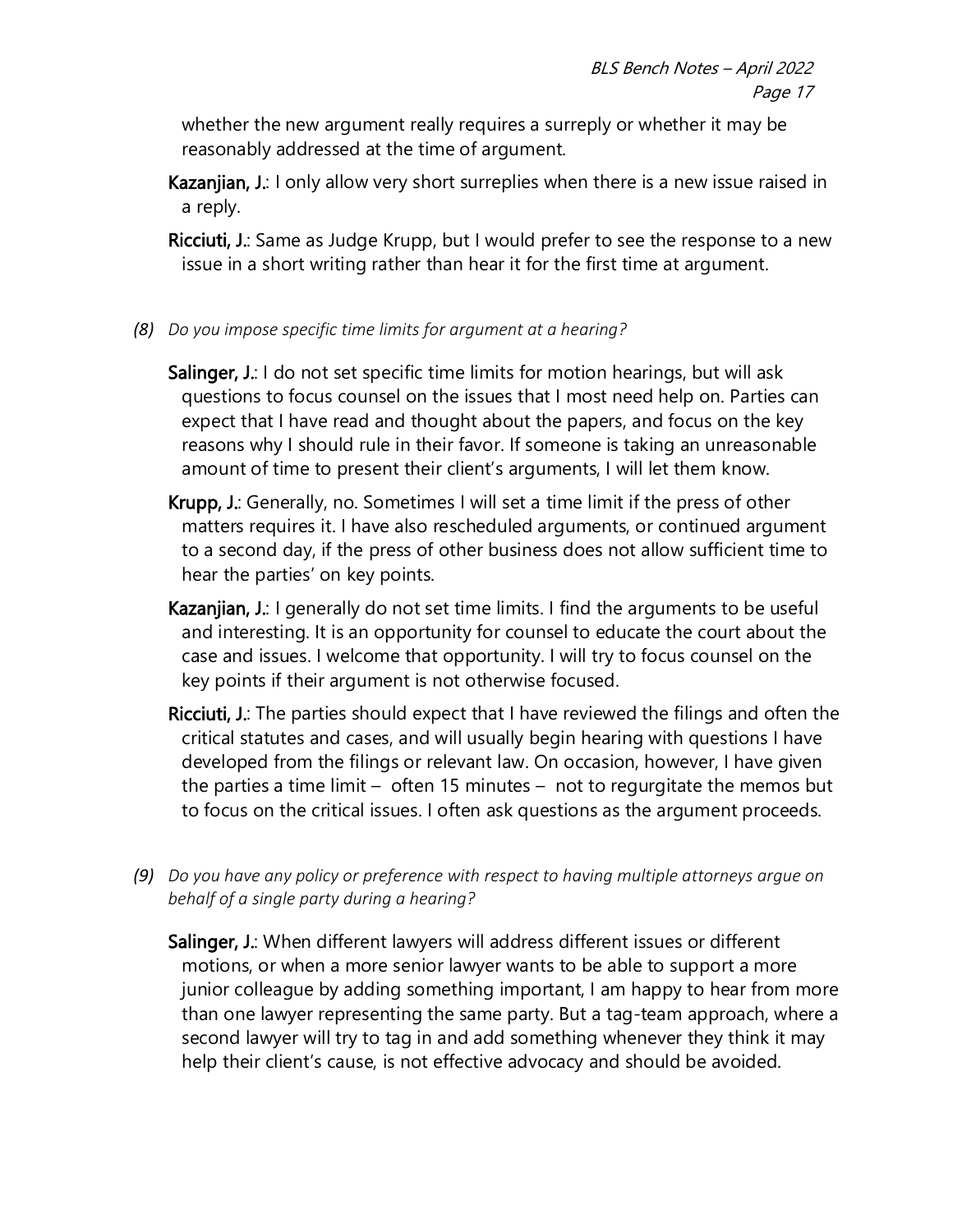- Krupp, J.: I am fine with multiple attorneys arguing for a single party. When more than one attorney will argue for a party, it is helpful to me to know from the beginning of the argument who will address particular points.
- Kazanjian, J.: I am fine with multiple attorneys arguing as long each particular issue is handled by a single attorney. I am not in favor of the tag-team approach described above by Judge Salinger.
- Ricciuti, J.: Same as Judge Salinger. As per the Formal Guidance summarized below, I strongly encourage younger lawyers to argue and expect the parties to find opportunities to allow this to occur, such as by splitting up arguments. I will give younger lawyers more time to argue than senior lawyers.
- <span id="page-25-0"></span>*(10) Do you have any policy or preference with respect to associates handling just part of a hearing on a motion?*

Salinger, J.: The BLS judges strongly supporting letting associates play an active role in court. We recently issued a Formal Guidance, available on our website, emphasizing our strong preference that associates be given opportunities to handle parts or all of motion hearings and other court proceedings. Signed by all four current BLS judges, this policy statement says:

We welcome and encourage active participation by less senior attorneys in all court proceedings.[10](#page-25-1) To facilitate this, we will let two or more lawyers handle different parts of a hearing, give a supervising attorney time to confer with and provide guidance to a less senior colleague during a court proceeding, and permit a more senior attorney to add something after a less senior colleague finishes arguing a motion. The BLS judges will accommodate other reasonable requests that would allow less experienced counsel to play an active role in a court proceeding.

- **Krupp, J.:** I am comfortable with and appreciate! associates handling any part of a motion hearing.
- Kazanjian, J.: I encourage the participation of associates.
- Ricciuti, J.: I strongly encourage younger lawyers to argue and expect the parties to find opportunities to allow this to occur, such as by splitting up arguments. I will give younger lawyers more time to argue than senior lawyers.

<span id="page-25-1"></span><sup>&</sup>lt;sup>10</sup> This is the policy of the entire Superior Court, not just BLS judges. See the Superior Court Policy Statement Regarding Less Experienced Counsel (Dec. 1, 2017) at: https://mass.gov/news/superior-court-policy-statement-re-newer-attorneys.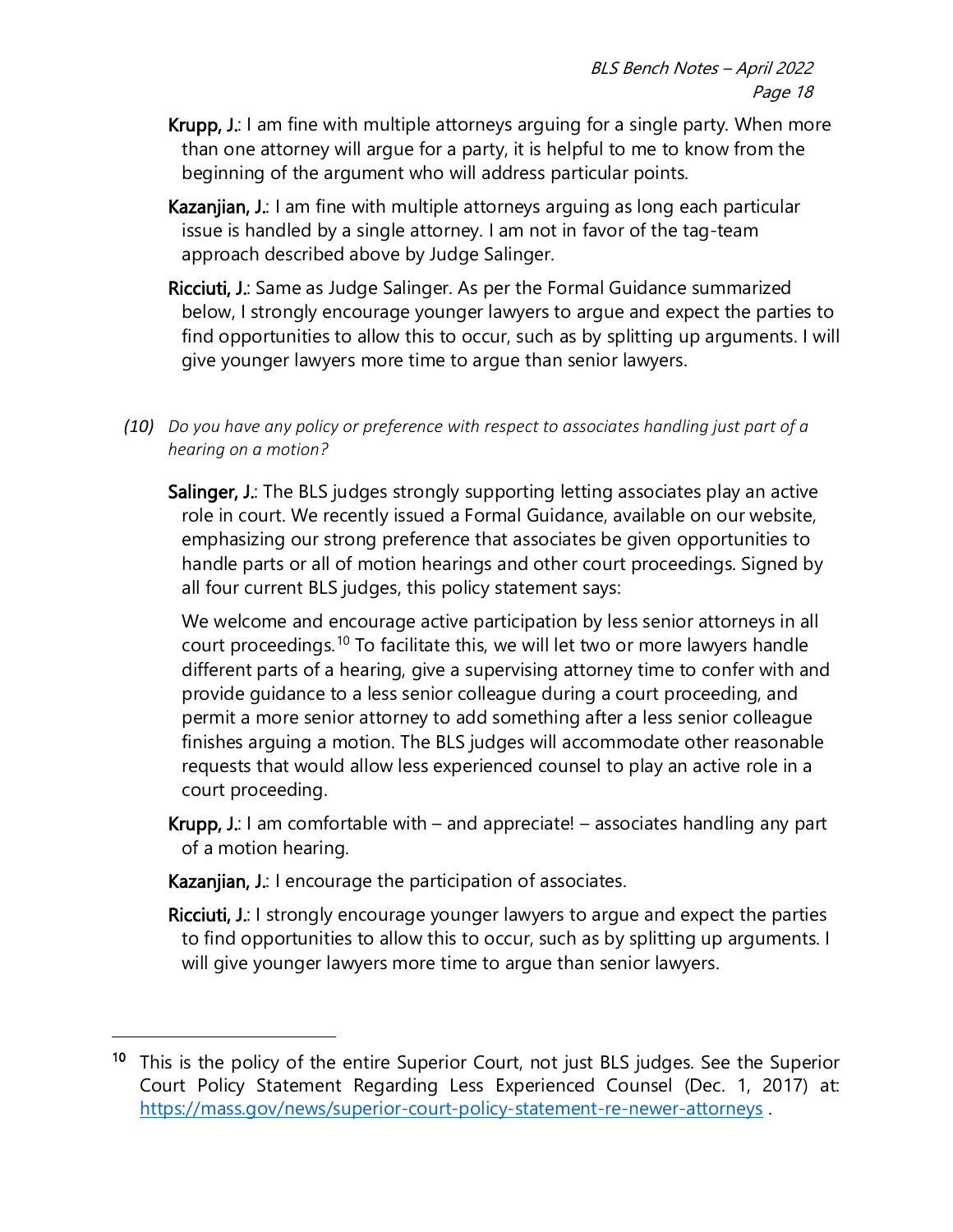<span id="page-26-0"></span>*(11) Do you allow/require supplemental briefing after a hearing? If so, under what circumstances?*

Salinger, J.: If I raise an issue during a motion hearing that no party had anticipated or addressed, I will let the parties submit short supplemental briefing limited to that new issue. Otherwise, I rarely welcome yet more briefing after a hearing. Parties should never submit additional briefing or letters after a hearing without leave of court.

Krupp, J.: Yes, but only on my request and only if a potentially outcomedeterminative issue was not adequately briefed by the parties.

Kazanjian, J.: I will rarely allow supplemental briefing, and only when there has been an issue raised that was not covered in the brief's filed in advance of the hearing.

Ricciuti, J.: Yes, either at the parties' request or at my suggestion.

- <span id="page-26-1"></span>*(12) When do you prefer Daubert-Lanigan motions be brought?*
	- Salinger, J.: As early as possible. Some *Lanigan* motions challenge the expertise of a particular witness and, if allowed, can be cured by hiring a new expert. Such a motion needs to be resolved early enough that a party could, if need be, find a new expert. Other *Lanigan* motions, if allowed, could require a party to alter their trial strategy. It would be unfair for that to be sprung just before trial.

Parties need to identify any *Lanigan* motion in the joint pretrial memorandum and ask that it be scheduled for a hearing well in advance of trial. The Superior Court's "Notice to Appear for Final Pre-Trial Conference" requires this, and says that "[f]ailure to inform the court in the pre-trial memorandum of a party's intent to file a *Daubert-Lanigan* motion may, in the discretion of the court, constitute a waiver of the motion."

Krupp, J.: *Daubert-Lanigan* motions should be brought as early as possible so the logistics of having the motion heard may be addressed. Daubert-Lanigan motions usually should be resolved by the trial judge. Judges generally serve in BLS for six-month assignments, rotating at the end of June and the end of December. If a trial is scheduled for March, it should not be difficult to schedule a *Daubert-Lanigan* motion with the trial judge in January. But if trial is scheduled for July, *Daubert-Lanigan* may have to be scheduled much earlier, or arrangements may have to be made to get the matter before the trial judge.

Kazanjian, J.: I concur with Judges Salinger and Krupp on this issue.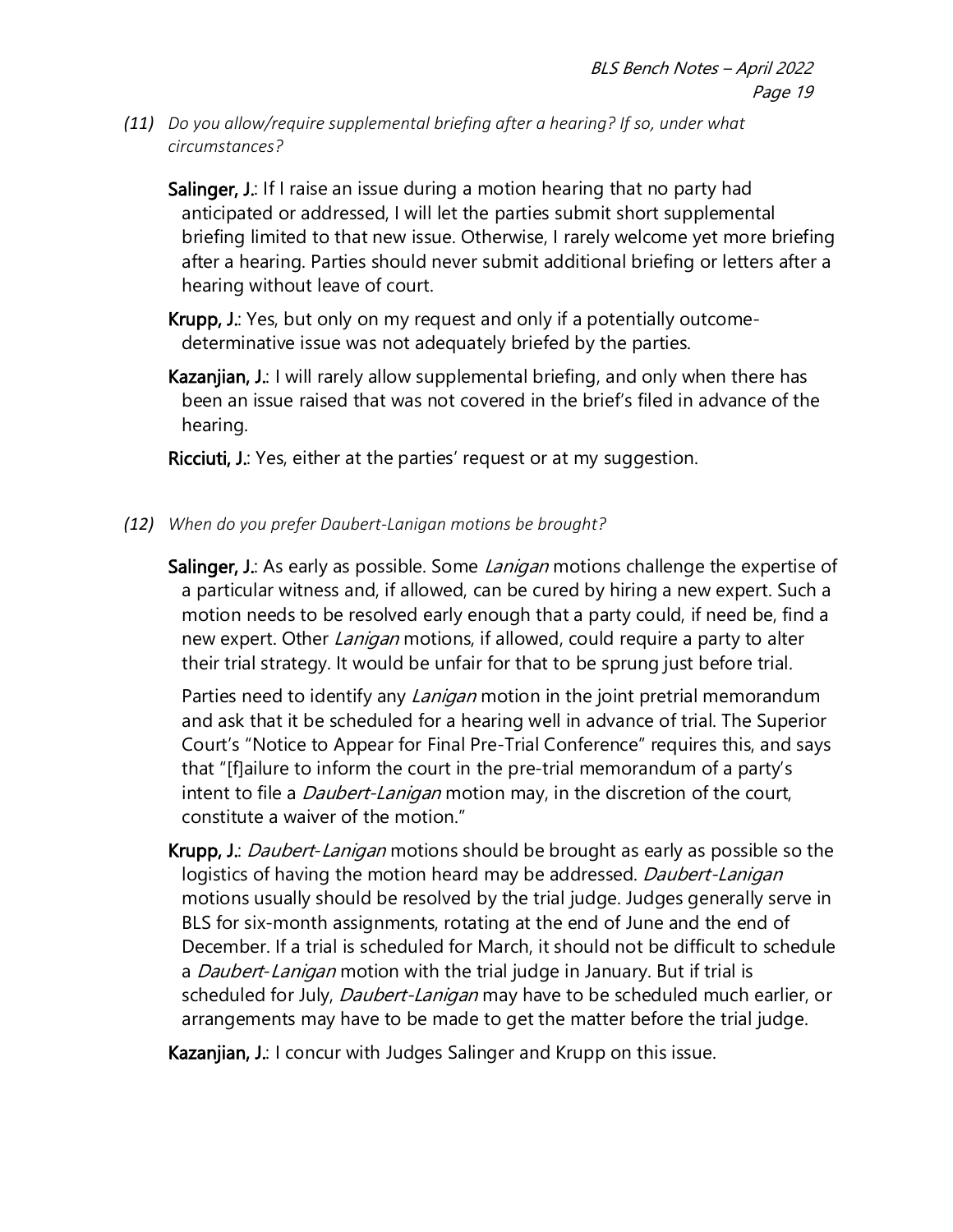- Ricciuti, J.: Same as Judge Salinger, but I find there is often no reason to choose to leave these motions to the eve of trial, and that they need not necessarily be heard by the trial judge.
- <span id="page-27-0"></span>*(13) Under what circumstances do you permit an evidentiary hearing in connection with a Daubert-Lanigan motion?*
	- Salinger, J.: Most *Lanigan* motions in BLS cases do not need an evidentiary hearing because they are based on the written expert disclosures and do not turn on any facts that are in dispute. If a party thinks I will need to make findings of fact in order to decide a *Lanigan* motion, they should explain what kind of evidentiary hearing is needed in their joint pretrial memorandum and when we are setting a schedule for filing and hearing the motion.
	- Krupp, J.: Novel expert opinions on topics that are not routinely presented in court often require an evidentiary hearing.
	- Kazanjian, J.: Whenever it is necessary for me to make findings of fact in order to resolve the issue.
	- Ricciuti, J.: A hearing is often required or is wise, but generally it need not be evidentiary, unless a party demonstrates the need for one.
- <span id="page-27-1"></span>*(14) Do you have any preferred practices for parties' seeking preliminary injunctions or any other preliminary relief? In what circumstances, if any, will you grant preliminary relief ex parte?*

Salinger, J.: Here are a few thoughts about motions for preliminary relief.

Emergency Filings. If your client needs the court to act on an emergency basis, the motion itself should explain the nature of the emergency and the specific time frame within which a court decision is needed. It is a big help to know whether a particular emergency needs to be resolved today, two days from now, or two weeks from now. I have received truly emergency TRO motions in the morning, held a hearing at 2pm that afternoon, and issued decisions later that day or first thing the next morning. But sometimes a hearing in a week and a decision a week later is all your client really needs

*Proposed Orders*. Though I do not need a proposed form of order for every motion, please include a proposed form of order as an attachment to any motion seeking a preliminary injunction or other complex court order. And remember that, under Mass. R. Civ. P. 65(d), a preliminary injunction must be self-contained and may not refer to other documents.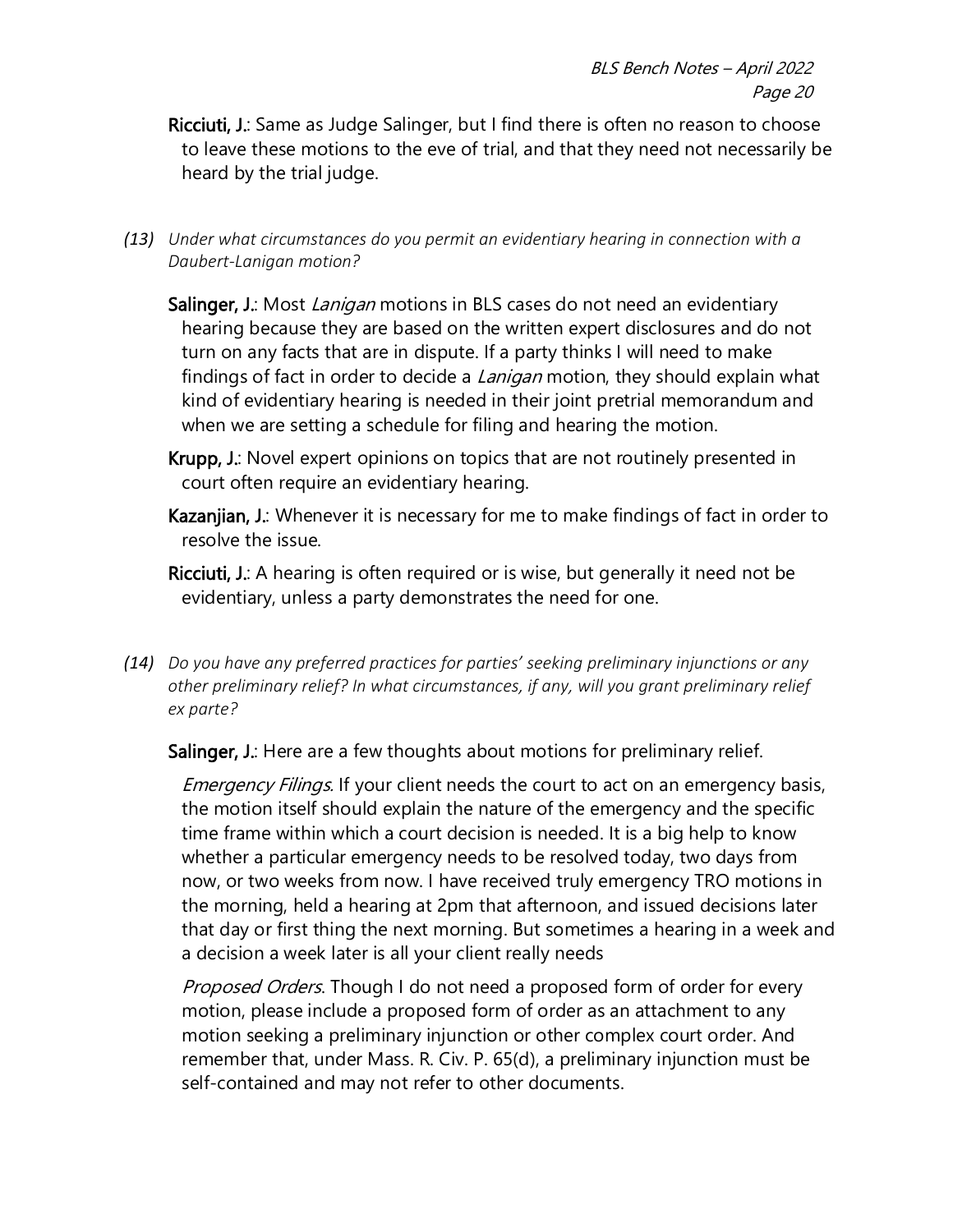Ex Parte Relief. I will almost never grant preliminary relief without giving the other side a chance to be heard. I am mindful of the constitutional due process constraints on granting ex parte relief, and the fact that I almost always learn things from the opposition to such a motion that affect my decision.

Opposition Papers. Please get them to me in advance if at all possible. If you are scrambling to pull together a written opposition and supporting affidavit for a hearing in a day or two, please aim to get me your papers at least an hour before the start of the hearing.

Evidentiary Hearings. Parties do not often ask for an evidentiary hearing on a motion for preliminary relief, because they are able and prefer to present all necessary evidence through affidavits and exhibits. But if you think you need a short evidentiary hearing, confer with opposing counsel and then request one through the session clerk. For example, if a moving party has obtained a very short order of notice, the opposing party may wish to present 20 minutes of direct testimony rather than scramble to prepare and file an affidavit. Or, if key facts are contested, it may be helpful to arrange a short evidentiary hearing with limited time for each side to present evidence and cross-examine the opposing witness. Though a judge may resolve factual disputes and make credibility determinations based on affidavits, there can be real value to giving the judge a chance to hear from a key witness or two.

Pre-Hearing Discovery. Sometimes a very short period of focused discovery, followed by supplemental briefing, is the best way to let the judge make an informed decision on a motion for preliminary relief.

- Krupp, J.: I do not have particular preferred practices. Papers related to preliminary relief should contain all facts upon which the party wants the court to rely. Those facts should be presented by affidavit or otherwise in a form the court may consider. Lawyers should not assume an evidentiary hearing will be allowed. In addition, memoranda of law should focus on the likelihood of success on the merits *and* why the harm that will befall the movant without the injunction will truly be irreparable. Without both, you are unlikely to prevail on a request for a preliminary injunction. Ex parte injunctive relief will be granted only if notice is reasonably likely to render the relief unavailable, or if truly irreparable harm will occur in the interim.
- Kazanjian, J.: I will rarely allow ex parte relief. If you are seeking ex parte relief, you must clearly state how you meet the legal requirements. In all cases, it is helpful if the moving party is specific about what they are seeking the court to order. In that regard, I prefer to have a proposed order in advance.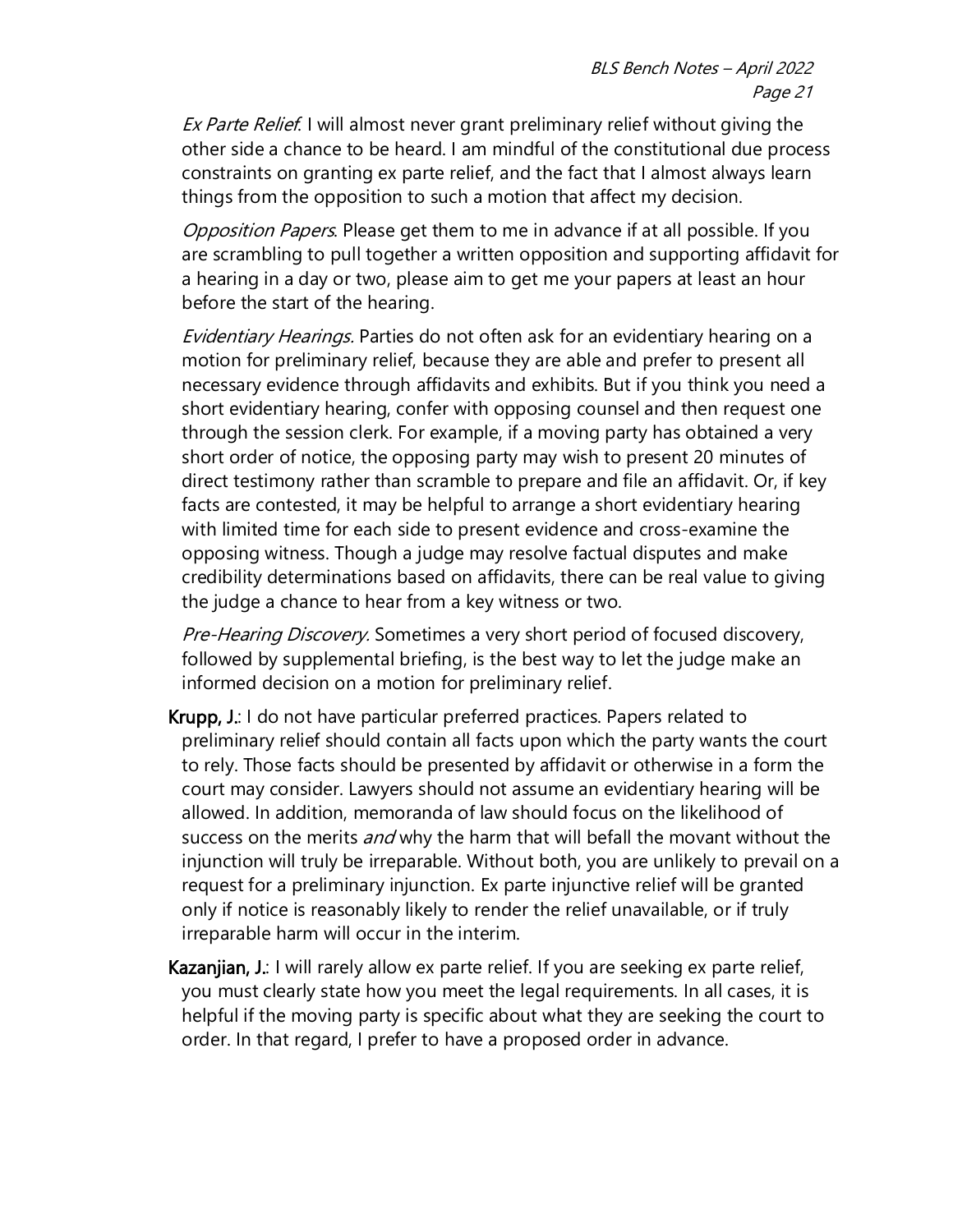Ricciuti, J.: Same as Judge Salinger. I have granted ex parte relief in those few cases where the papers alone demonstrate clearly that it is appropriate under the facts and law.

- <span id="page-29-0"></span>*(15) During the ongoing pandemic, are you conducting hearings on dispositive motions via videoconference or in the courtroom? Will that change post-pandemic? Will you entertain joint requests made by the parties to hold a hearing via videoconference or in the courtroom?* 
	- Salinger, J.: During the pandemic, I have been hearing argument on dispositive motions by video conference. But there is value to doing so in person. If a party has a reason to prefer a hearing in person or by video conference, they should say so and explain why, as early as possible. The BLS judges recently issued a Formal Guidance, available on the BLS website, that also addresses these issues.

Here are a few tips for appearing in court by video.

- o Make sure in advance that you have an adequate internet connection, you can be heard (I use an external lavalier microphone that plugs into a USB port on my computer and clips to my robe just out of camera view), and you can be seen (confirm that your camera is centered on your face and upper torso, avoid backlighting, and make sure that your face is well lit).
- o Look at your camera when speaking, and position your camera so that if you look at my image or opposing counsel's image you are looking close to the camera. It can be distracting if appears that counsel is talking to someone off camera rather than to their video audience.
- o Resist the temptation to read from a script on your screen. Doing so will be obvious and make your presentation less effective. If you were in a courtroom for a motion hearing, you would want to be engaged in conversation with the judge, not reading from a prepared text. Do the same thing during a video appearance.
- o If appearing before me by video conference, you should conduct yourself and dress the same way that you would if appearing in my courtroom.

Krupp, J.: During the pandemic, I have been holding dispositive motion hearings in person, by videoconference, and sometimes in hybrid form. I prefer to hear dispositive motions in person, but I understand that videoconferences mitigate health risks for those who are particularly vulnerable, save travel costs, and provide interested parties (e.g., clients, adjusters, associated lawyers, members of the public, etc.) an opportunity to observe the proceedings. After the pandemic, I will remain flexible. Lawyers who prefer a hearing in the courtroom or by videoconference in a particular case should inform the court in their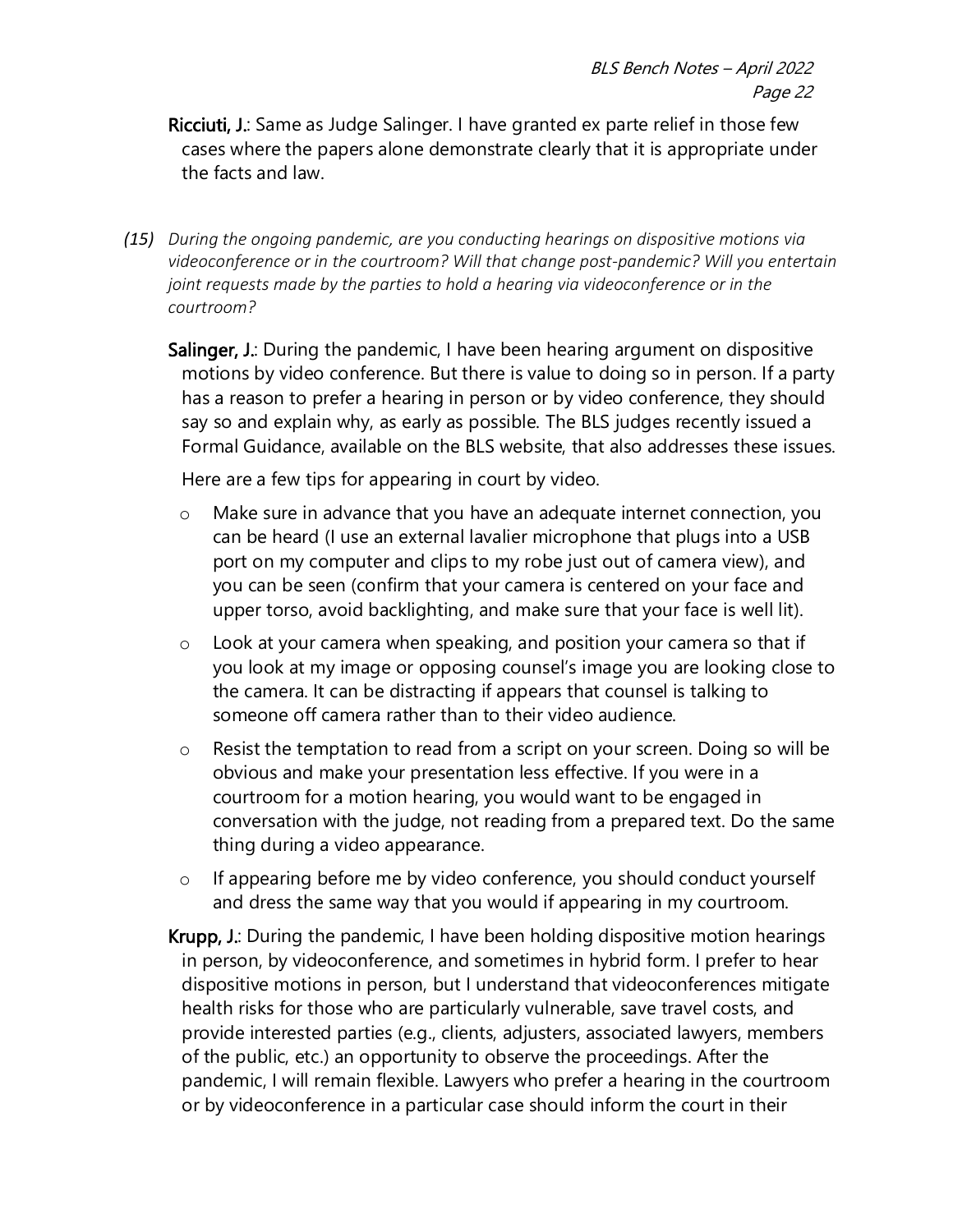request for a hearing and/or should so indicate to the Assistant Clerk assigned to the session. The request should be made sufficiently in advance so that the court can decide the issue and other participants can adjust accordingly.

- Kazanjian, J.: During the pandemic I did conduct dispositive motion hearings by videoconference. However, I have a strong preference for in-person hearings and am not likely to conduct hearings on dispositive motions by videoconference post-pandemic.
- Ricciuti, J.: Same as Judge Kazanjian. My presumption is for live hearings; I will proceed via videoconference only where justified in advance.
- <span id="page-30-0"></span>*(16) Do you have any other tips or preferences for preparing and filing motion papers?*

Salinger, J.: Here are a few other practices that I find to be very helpful. Plus one that is required by the Superior Court rules but not always followed.

The Motion Itself. All motions should specify the relief sought, in a form that would make sense if a judge were to endorse the motion itself as "allowed." The judge must be able to tell on the face of the motion what relief the moving party is seeking; please do not hide this important information in the supporting memorandum.

All motions should also briefly summarize, in a sentence or two, the key reason why the motion should be allowed. The summary should be case-specific. Stating that "this motion for summary judgment should be granted because undisputed material facts show the defendant is entitled to judgment as a matter of law" says nothing that judge could not figure out from the title "motion for summary judgment." But if a motion says that summary judgment should be granted because the facts show that all claims are time-barred, or that the defendant did not owe a duty of care as a matter of law, it will have done a good job of getting the judge oriented for the details to follow in the supporting memorandum.

Introductions to Memoranda. As they say in the newspaper business, don't bury your lede. Please include a brief introduction to each memorandum of law, ideally in a paragraph or two that explains the party's key arguments—and does so without merely repeating the motion itself. Just as opening statements at trial help the jury and judge absorb and understand the evidence to follow, so a clear opening to a legal memorandum will allow the judge to appreciate the significance of each point developed thereafter.

Tables of Contents. Please include tables of contents in any memorandum or request for findings that exceeds ten pages, and for any tabbed set of exhibits.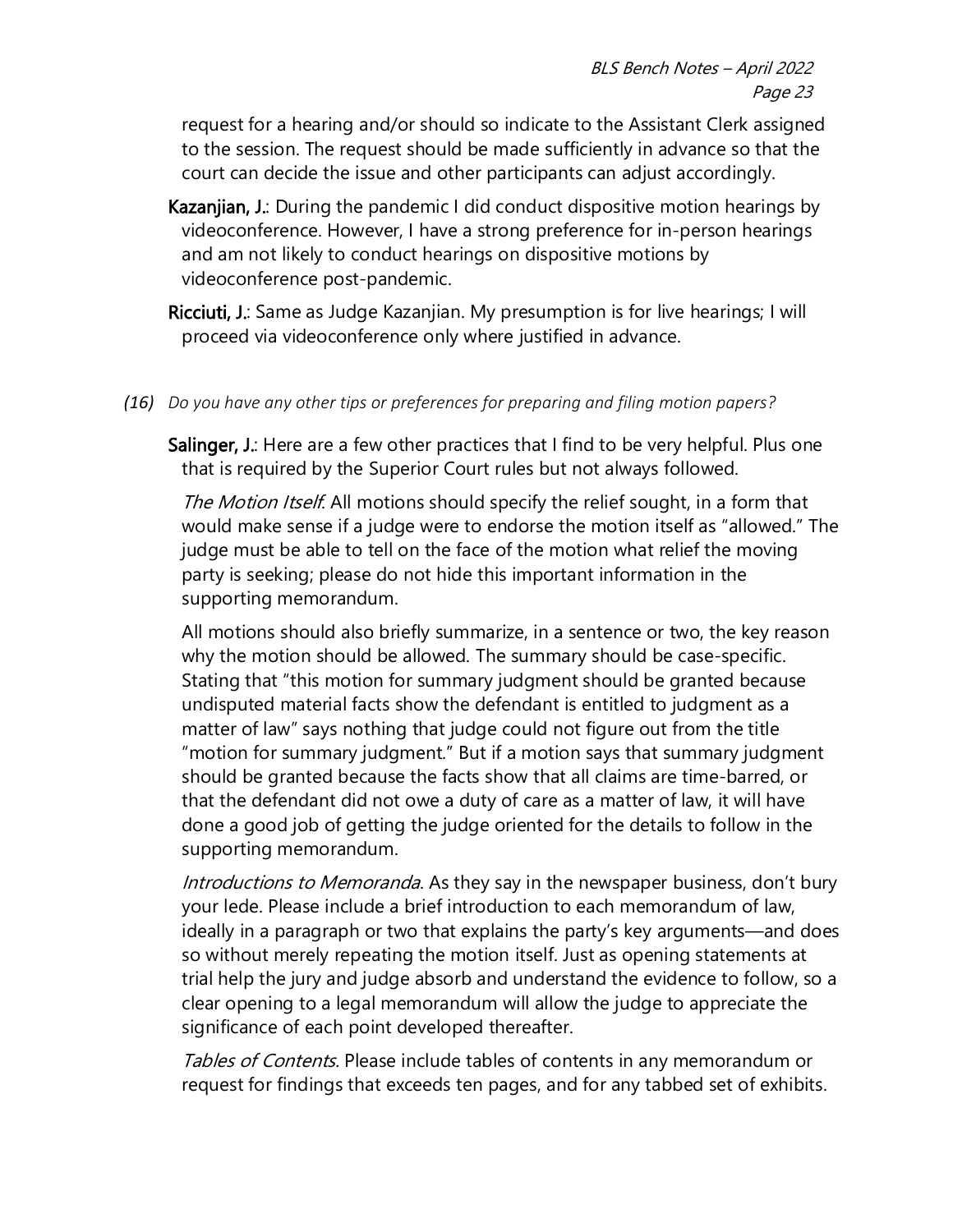I find tables of contents to be very helpful. In a memorandum they serve as an additional summary of the party's key points. In any large document or set of materials they help me find things quickly when working on a written decision.

Document Title on First Page. If there is no way to make your case caption fit onto one page, please make sure that the document title still appears on the first page. It is very hard to work with a set of motion papers that all have an identical cover page without any visible document title.

Single Sets of Exhibits. Please coordinate with opposing counsel to ensure that the court receives only one copy of each exhibit, and that each exhibit number is used only once. This may mean the parties should coordinate in advance to prepare and cite to a single set of exhibits (for example, when there are going to be cross-motions for summary judgment) or that the responding party only adds exhibits that the moving party has not yet compiled, and identifies any additional exhibits beginning with the next number or letter in the sequence used by the moving party.

Page Numbers and Tabs. Any document longer than one page should have page numbers. Bates numbers on exhibits can be an effective way to identify specific parts of a record. Any paper attachments or set of exhibits should have tabs.

Oppositions. Though a motion must be supported by a separate memorandum, an opposition to a motion is a single document (perhaps supported by affidavits and exhibits). Please do not file an opposition plus a memorandum in support of the opposition; the opposition itself should be a memorandum that explains why the motion should not be allowed.

Hyperlinks. I recently received a thumb-drive with electronic copies of a set of voluminous exhibits, with a table of contents formatted with clickable links that would open each exhibit. Other parties have filed legal memoranda or post-trial requests for findings of fact and rulings of law that contain embedded hyperlinks to case law, statutes, and exhibits. These kinds of filings can be expensive and are not appropriate in most cases. But where the nature of the controversy justifies the cost of producing such a filing, such hyperlinked electronic filings can be very helpful to the judge.

Rule 9C Conferences. This Superior Court rule requires that counsel must confer to narrow areas of disagreement before filing any kind of motion. I expect that counsel will do so, and ask me to address only those issues that cannot be resolved despite diligent efforts by all parties.

Finally, I agree with my colleagues and with Cicero.

Krupp, J.: Two small points: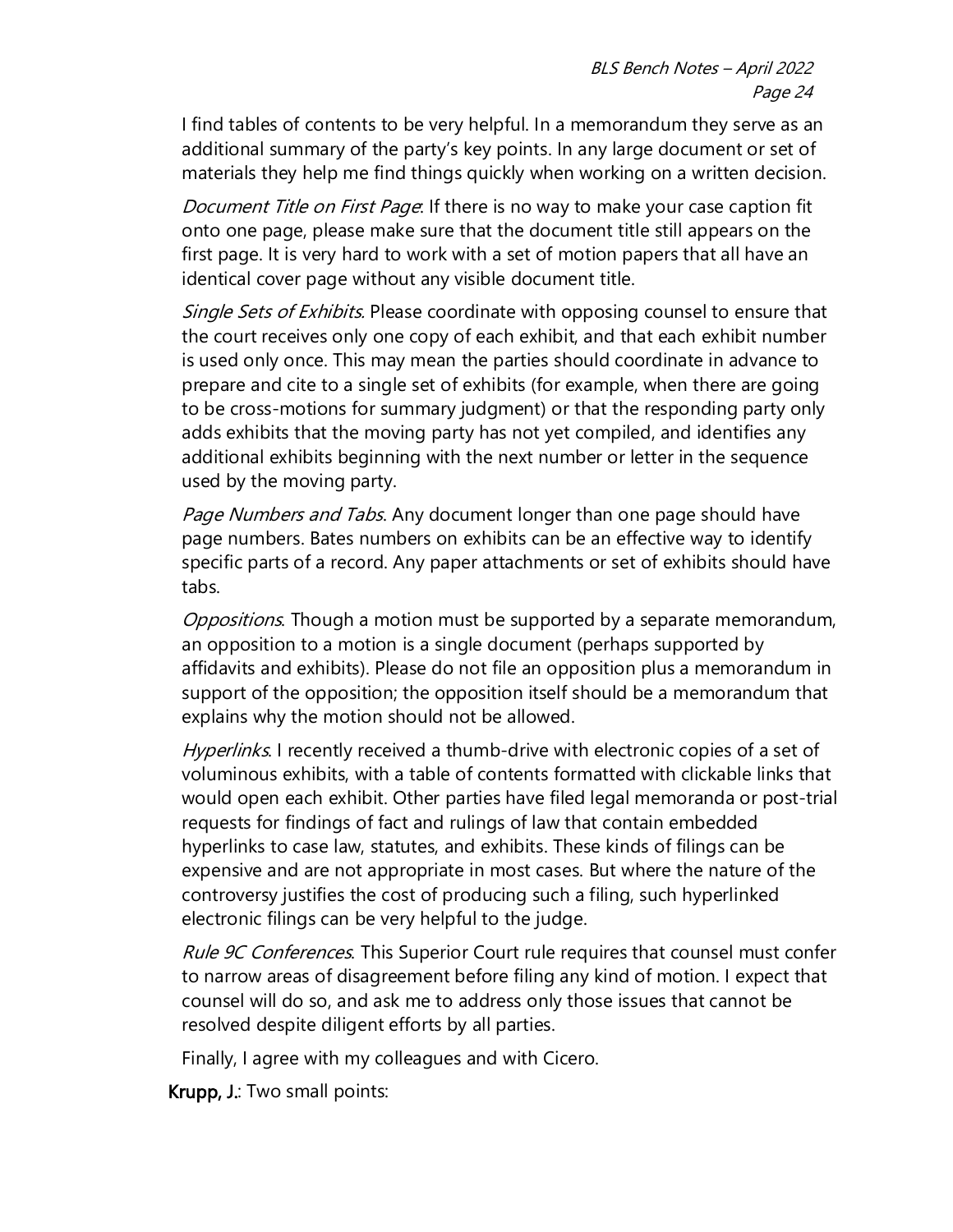The aphorism ascribed to many including Cicero – "If I had more time, I would have written a shorter letter." – applies equally to legal writing. Even though it may take more time, trim your writing to only what is necessary. Many a brief that I receive could benefit from considerable editing. If you can write a memorandum in 12 pages, do not write it in 20.

Cross-motions that mirror the motion are unnecessary. For example, if a party files a motion to compel production of certain discovery, it generally is not necessary to file a cross-motion for a protective order from the same discovery.

Kazanjian, J.: Short, concise and organized is the key.

- Ricciuti, J.: I agree with the foregoing. Two further points. First, I am a strong proponent of Rule 9C and will reject out-of-hand motions that do not comply with it. Second, do not file competing motions for summary judgement with separate sets of facts and exhibits. The rule requires cross-motions in such cases.
- <span id="page-32-0"></span>*(17) Do you have any other tips or preferences for motion hearings?*
	- Salinger, J.: The most helpful oral argument on a substantive motion is a conversation between the lawyer and the judge, not a prepared lecture delivered to a passive audience. My goal is to make sure that I understand each party's position by the end of the hearing. I will have read and thought about the motion papers in advance. So get to the point. Make your opening count. Use the hearing to highlight the key points you need me to focus on, respond to the opposing party's best arguments, and answer my questions about things that are troubling me or that I need to learn more about. And don't forget to make clear what your client wants me to do.
	- Krupp, J.: I prefer to get to the heart of a matter quickly during argument and to focus on the arguments that matter most to each side's position. I will often ask a party if they have a case for the proposition they are arguing, or what case best supports their position. It is helpful if the lawyers have prepared for such questions.
	- Kazanjian, J.: I usually try to focus the hearing on the key issues. I may ask a lot of question to make sure that I am understanding your arguments. I appreciate lively (but respectful) debate.
	- Ricciuti, J.: I usually start with questions based on the filings; rarely do I allow the parties to simply argue. When I do, I interject with questions and engage in discussion rather than listening passively to prepared arguments. I agree with Judge Salinger that good arguments are learned conversations, not soliloquies.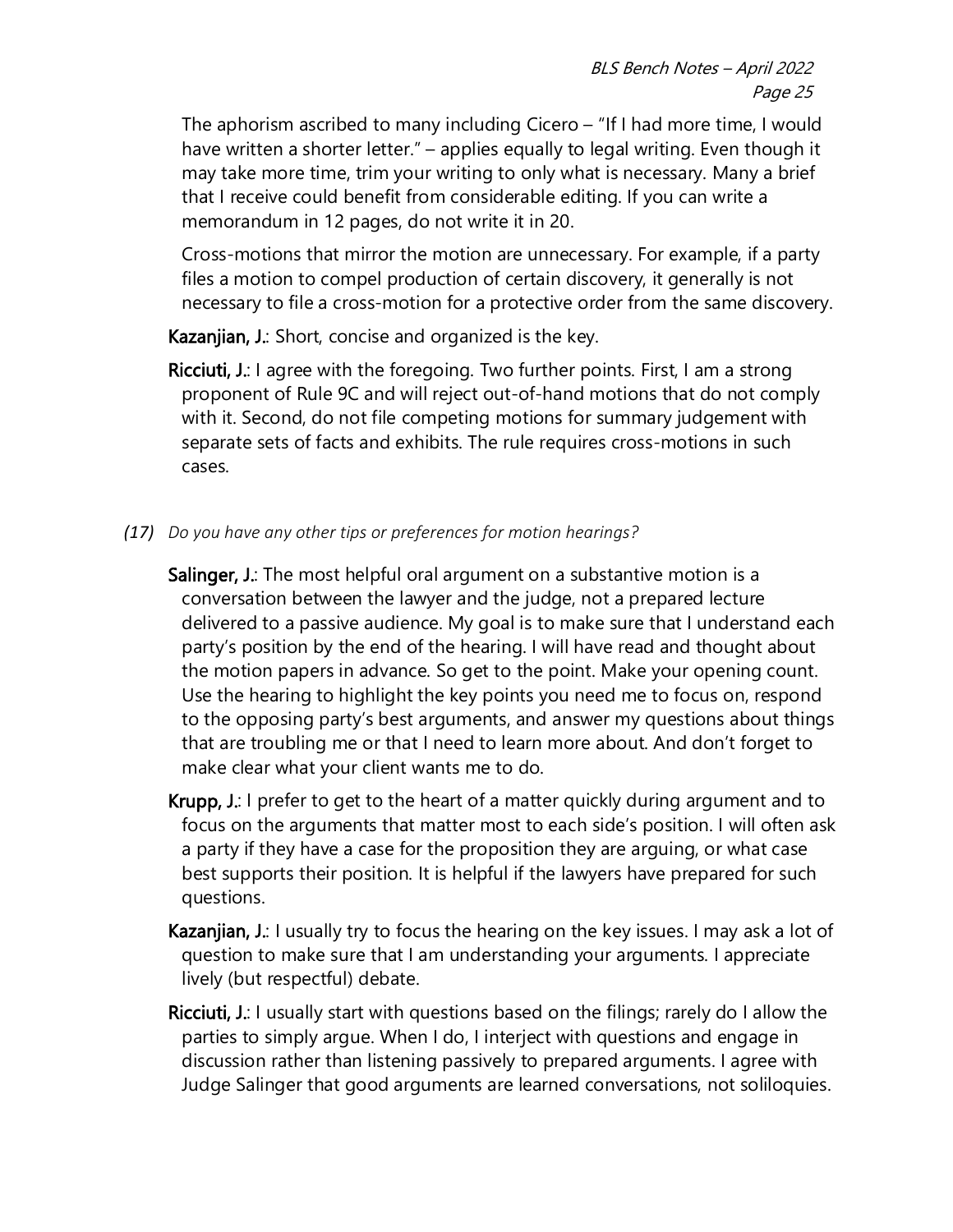# <span id="page-33-0"></span>E. Pretrial

- <span id="page-33-1"></span>*(1) After the initial case management conference, do you generally schedule any further conferences (e.g., status conference near or shortly after the close of fact discovery)?*
	- Salinger, J.: During the initial case management conference, I typically will schedule another conference at the point when parties should know whether they will be seeking summary judgment. Sometimes that is at the end of fact discovery, and sometimes it comes after expert disclosures are complete.
	- Krupp, J.: Yes. I will generally set a second Rule 16 conference or status conference 30-60 days before the end of fact discovery. The circumstances of a particular case may also warrant other case management conferences before trial (e.g., after a mediation, a stay of proceedings, an interlocutory appeal, the addition of a new party, a change in counsel, a material amendment of a pleading, etc.).
	- Kazanjian, J.: Yes. It may depend on the case, but I will likely follow Judge Krupp's practices in BLS1.
	- Ricciuti, J.: Same as Judge Salinger. The parties should not hesitate to ask for a conference when it would be helpful.
- <span id="page-33-2"></span>*(2) When do you typically schedule the final pretrial conference?*
	- Salinger, J.: We want to have the final pretrial conference as soon as all other pretrial work on the case is complete. If there is not going to be any summary judgment motion, that should be right after fact and expert discovery is complete. If one or more parties seek summary judgment, the final pretrial conference should take place soon after those motions are decided. If your case is ready for a final pretrial conference that has not yet been scheduled, contact the session clerk (after speaking with opposing counsel, of course) and ask for one.
	- Krupp, J.: The final pretrial conference should be held, and trial scheduled, as soon as the case is ready for trial. If a summary judgment motion is not definite, I will sometimes set a final pretrial conference date at the Rule 16 conference, and will schedule the summary judgment motion to be heard on the date set for, and either in lieu of or in addition to, the final pretrial conference.
	- Kazanjian, J.: As soon as discovery is complete and any Rule 56 motions are done.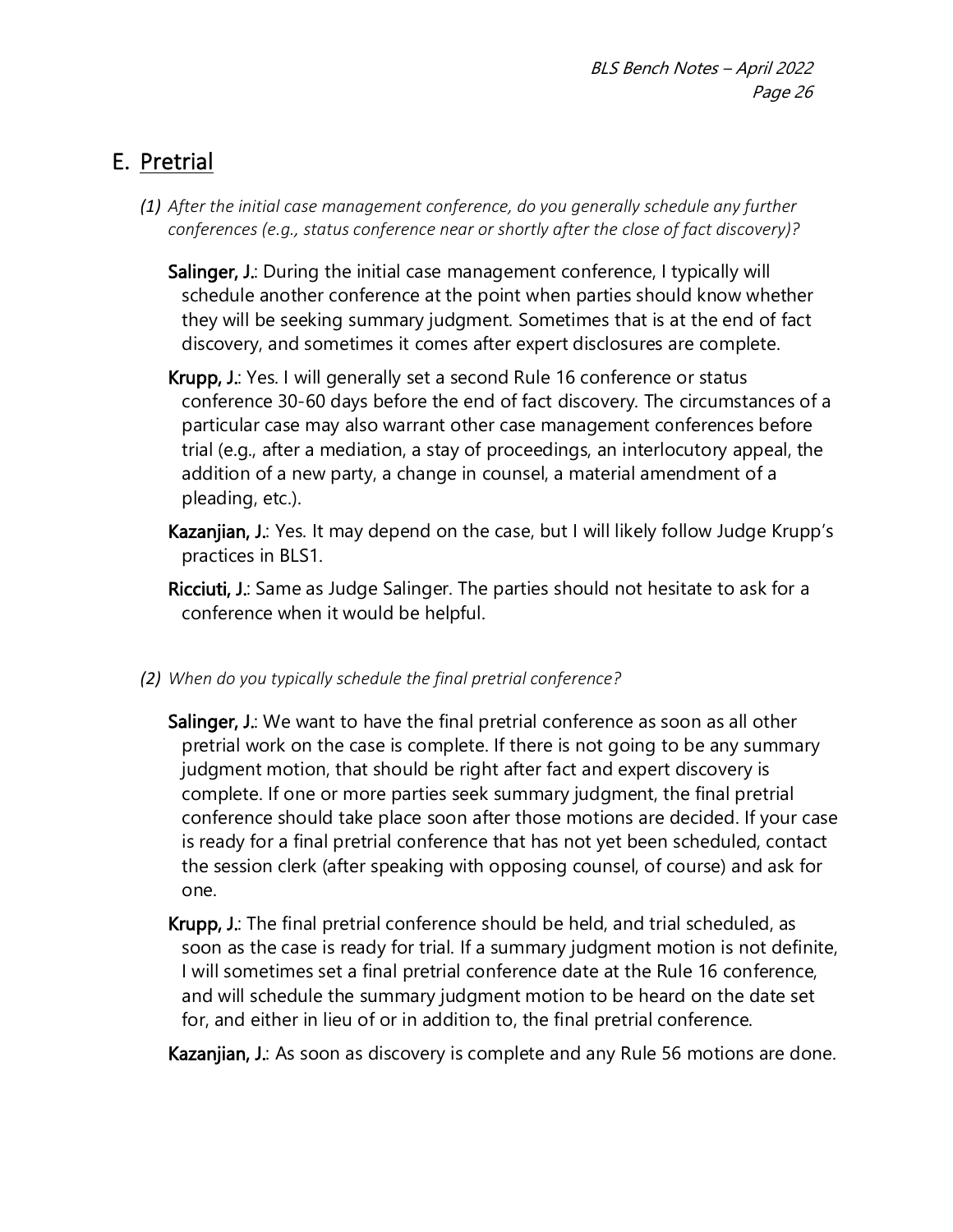- Ricciuti, J.: Same as J. Salinger, except that I strongly encourage the parties to seek final pre-trial conferences if it will facilitate earlier disposition, such as when scheduled expert discovery is no longer needed.
- <span id="page-34-0"></span>*(3) At what point in the process do you set the trial date?*
	- Salinger, J.: I will usually not set the trial date until discovery is complete and any summary judgment motions have been decided. In the BLS we give everyone a firm trial date, and do not schedule multiple trials at the same time. That system would break down if we give cases trial dates far before we know whether the case is heading for trial.
	- Krupp, J.: I usually set the trial date at the final pretrial conference. In cases that are particularly cumbersome to schedule (e.g., cases that involve many parties, many out-of-state witnesses, many lawyers, speedy trial act issues, or a number of difficult-to-schedule expert witnesses, etc.), I will set the trial date at the case management conference. Often the duration of trial at that stage is a rough estimate, which must then be refined at the final pretrial conference.
	- Kazanjian, J.: I will generally set the trial date at the final pretrial conference. However, sometimes it is helpful to schedule a trial date earlier in the case.

Ricciuti, J.: Same as Judge Salinger.

- <span id="page-34-1"></span>*(4) What information do you require parties to provide at pretrial conferences? Do you have a form or order regarding filings for the pretrial conference? What degree of evidentiary detail do you prefer or require in the pretrial memorandum?*
	- Salinger, J.: I use the standard final pretrial conference order. Please make clear what claims and counterclaims are to be tried, and what issues you will need me or the jury to decide at the end of the trial. As I discuss below, don't forget to flag any choice of law issues as well as affirmative defenses that must be resolved at trial. In the summary of anticipated evidence, I want just enough detail to give me a rough idea of what the trial will be about. Like Judge Kazanjian, I like to read the joint pre-trial memo before the final pretrial conference.
	- Krupp, J.: I use the standard form. I read the joint pretrial memorandum for several specific purposes. I want the parties to have prepared a robust description of the case to be read to the jury. Preparing this statement requires collaboration. It should contain facts about the case, and a description of each party's respective arguments, in order to help the parties and the court detect relevant juror bias. When I receive a joint pretrial memorandum in which the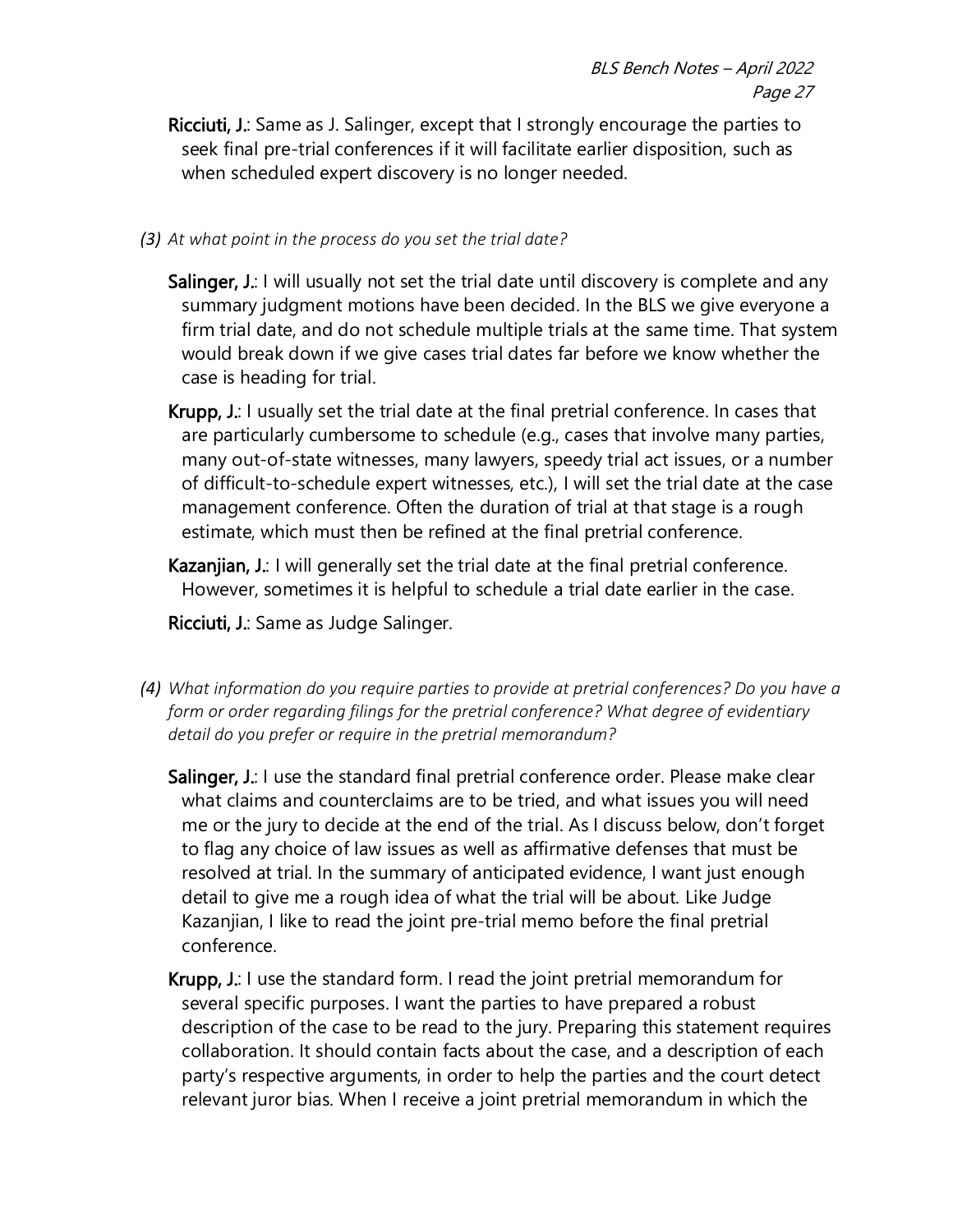parties have not been able to agree to a joint statement of the case, it loudly signals a problem between counsel. I want a real witness list, not a list of the 100 names of people who appear in the discovery. I want to know what work has to be done by the parties and the court in order to get the case to trial (e.g., pending motions, issues with experts, witness availability issues, anticipated motions to narrow the issues to be tried, counts that will be dismissed, etc.). And I am looking for a meaningful estimate of the duration of trial.

- Kazanjian, J.: I urge counsel to spend time in advance working together on the joint pretrial memorandum. It should represent counsel's best effort to resolve any disputed issues. You really should be able to agree on a statement of the case. The statement of the case is not the place for partisan advocacy. You should present a realistic witness list. I like to read the joint pretrial memo before the conference, so please do not wait to file it until you get to court.
- Ricciuti, J.: I agree with my colleagues. Like them, I expect, and will strongly urge, the parties to eliminate unnecessary witnesses and issues through stipulations, agreements, dismissal of claims or defenses and the like. Witness lists should reflect expected witness (not, for instance, record keepers, who are almost always unnecessary), and realistic estimates of trial days needed. I also expect the joint pre-trial memo in advance of the conference.
- <span id="page-35-0"></span>*(5) Do you follow the standard pretrial schedule form or do you have a different preference or practice for pretrial scheduling? How far ahead of trial will you schedule motions in limine and request the submission of jury instructions, exhibit lists, verdict forms, and other pretrial items?*
	- Salinger, J.: I always like to have a final trial conference, usually a week or two before trial. If you have unusually complex or difficult motions in limine that will take some time to decide, I will want to receive and hear argument on those motions further in advance of trial; in such a case, coordinate with opposing counsel and ask for a scheduling conference so we can work out a plan to get that done.

I will want to receive all voir dire requests, motions in limine with any opposition or other response, and proposed special verdict forms at least a few days before the final trial conference. The sooner that you can get me proposed jury instructions, the better.

Parties should confer before preparing and serving motions in limine, as required by Superior Court Rule 9C, to narrow areas of disagreement. I often receive motions in limine to exclude evidence that the opposing party does not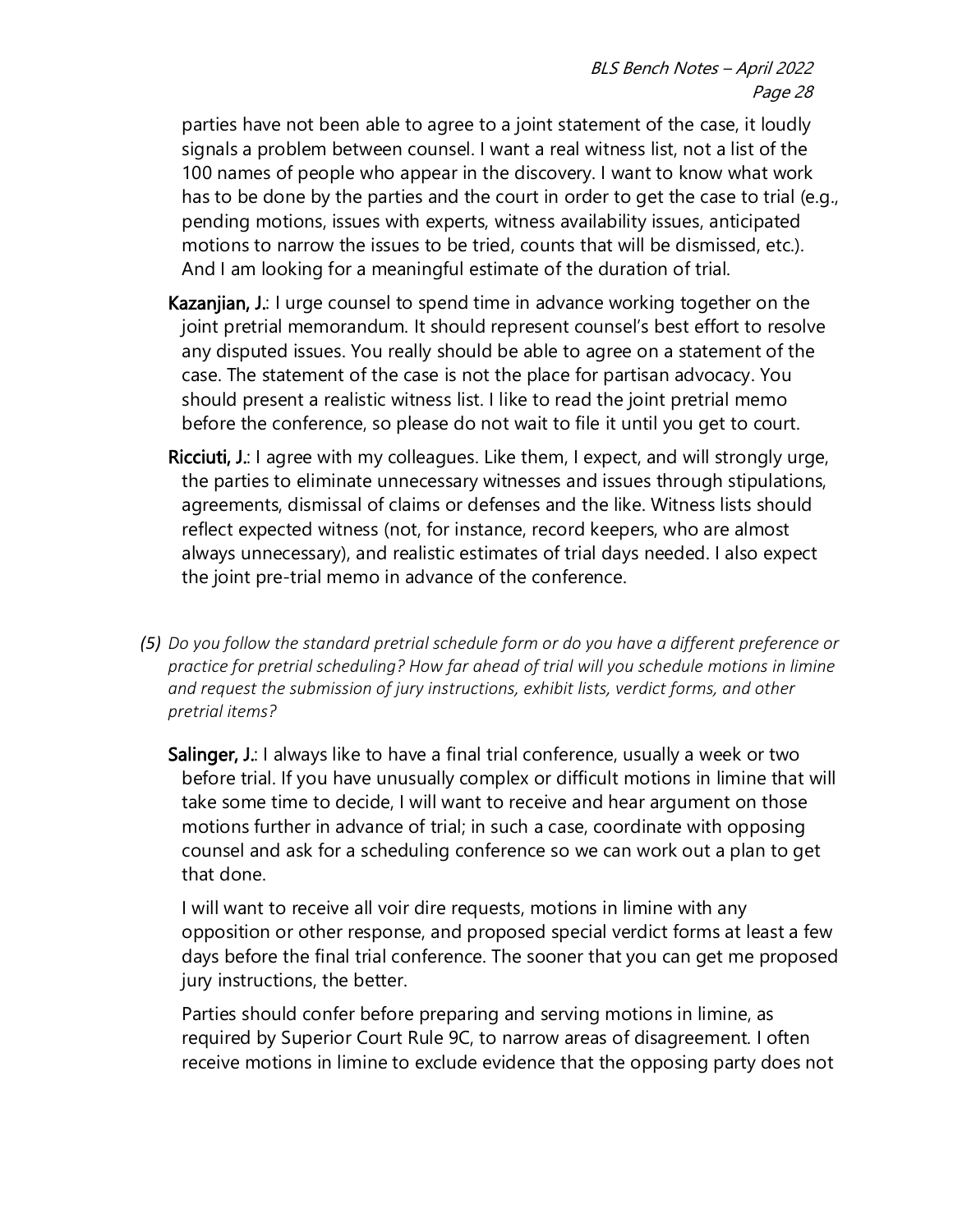intend to offer, or to impose some other restriction or requirement that the other side also thinks is a good idea. That is not a good use of anyone's time.

Also, I want all motions in limine to be filed together with any opposition or other response. The parties may want to agree on shorter response times for motions in limine than are specified in Superior Court Rule 9A, but there is no motion-in-limine-exception from the procedural requirements in Rule 9A.

Krupp, J.: I use the standard pretrial schedule form.

At the final pretrial conference, I will usually schedule a final trial conference a week or more before trial, depending on the anticipated issues; and will schedule the filing of motions in limine and motions related to voir dire a week or two before the final trial conference. Motions for voir dire should address whether a party is requesting a precharge to the prospective jurors during jury selection, or to the impaneled jurors before opening statements. In other sessions, I have allowed motions in limine to be filed directly, without complying with Superior Court Rule 9A, provided the motions are served on opposing counsel sufficiently in advance of the final trial conference so counsel can determine whether to oppose the motion. Increasingly in BLS cases, I have been ordering motions in limine and motions related to voir dire to be filed pursuant to Superior Court Rule 9A.

In cases involving thorny legal issues, I appreciate receiving jury instructions and the parties' proposed verdict form early, although an early submission of instructions often must be supplemented or revised during the trial.

- Kazanjian, J.: I will schedule a final trial conference a week or two before the scheduled trial date. I usually do that at the final pretrial conference. I will also inquire at the final pretrial conference if you intend to file any evidentiary or complex motions in limine, such as Daubert motions. You need to be prepared at the final pretrial conference to alert the court about any such motions. I will schedule a hearing for those motions in advance of the final trial conference. Motions in limine should be filed a week before the final trial conference. They should be filed pursuant to Superior Court Rule 9A. Parties should also file requests regarding voir dire, jury instructions and proposed verdict slips the week before the final trial conference.
- Ricciuti, J.: I agree with Judge Salinger and strongly agree that every pre-trial motion, including motions in limine, are subject to Rules 9A and 9C. Like Judge Krupp, I prefer to receive jury instructions and any related motions on difficult legal issues as early as possible, preferably at the final pre-trial conference.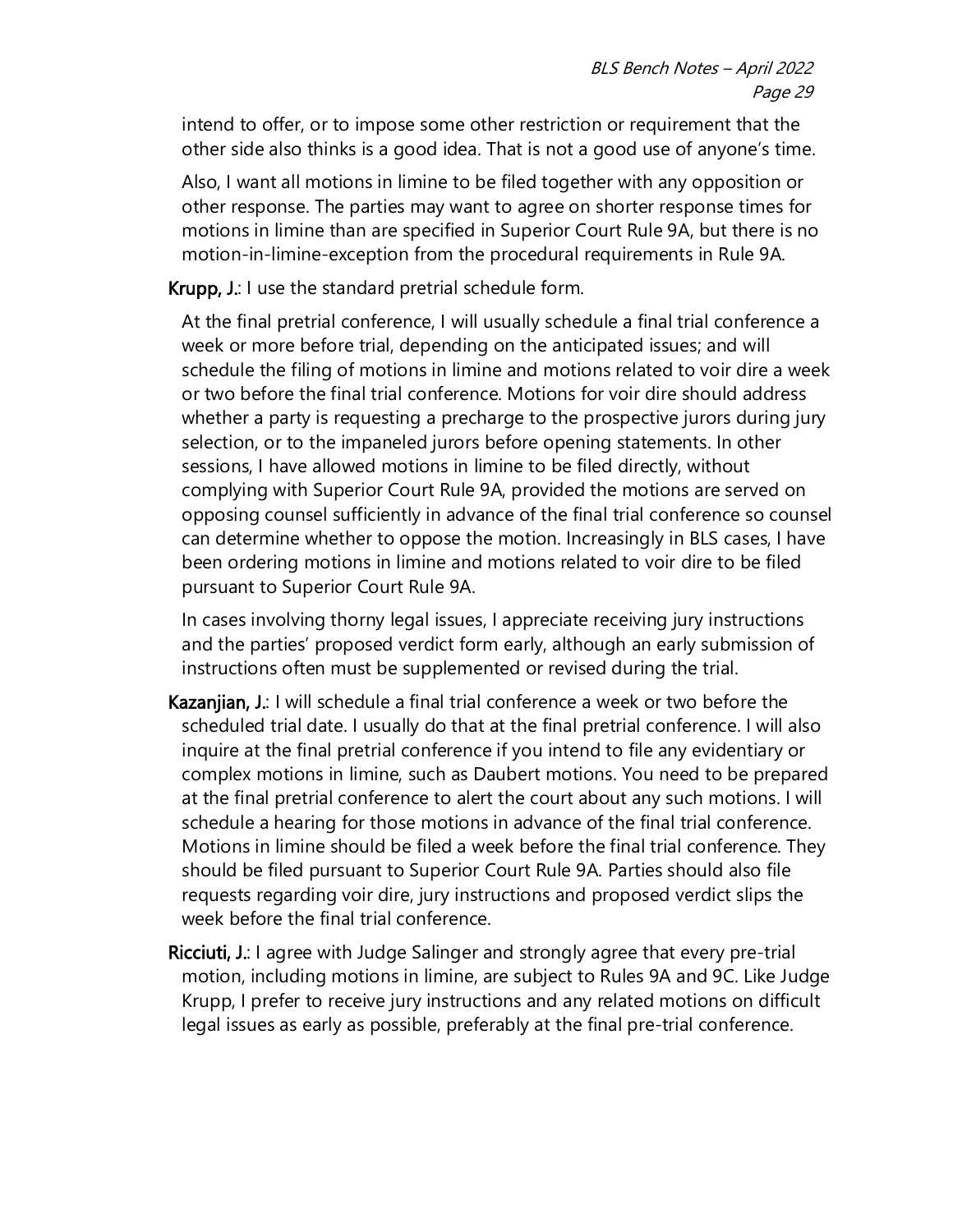<span id="page-37-0"></span>*(6) Do you typically encourage the parties to pursue ADR? If you do so, when and how do you typically do it?*

Salinger, J.: I encourage mediation, not arbitration.

I regularly ask counsel what they are doing to help their clients resolve their dispute, and encourage mediation if that seems helpful.

Historically, when some parties think of ADR they have in mind private arbitration, believing that it can reduce costs and lead to a fairly quick and final decision. With agreement of the parties, however, a BLS bench trial can offer all the benefits of arbitration without losing the benefits of appearing before a Superior Court judge who is assigned to sit in the BLS.

Some corporate counsel are replacing arbitration clauses in commercial contracts with provisions that require any dispute to be resolved in the BLS with specified limits on discovery, a waiver of any right to a jury, a waiver of any right to detailed factual findings with an agreement that the judge will decide the case by answering special questions agreed-to by the parties, and perhaps even a limitation on appellate rights. Other attorneys handling a dispute with a contract mandating arbitration are proposing that both sides instead agree to file the case in the BLS.

If the parties want to streamline the litigation process in order to achieve benefits of ADR while adjudicating their dispute in the BLS, I am happy to work with them to do so.

- Krupp, J.: I generally ask the lawyers at a Rule 16 conference and at a final pretrial conference whether they have discussed resolving the case, including through the use of ADR. In situations where I will not preside over a case at trial, I have conducted judicial mediations in cases that are close to trial.
- Kazanjian, J.: I encourage mediation and will ask at the Rule 16 conference and final pretrial conference whether you have made efforts to resolve the case.
- Ricciuti, J.: I will affirmatively ask the parties what efforts have been made to resolve the case at any pre-trial hearing, so the parties should be prepared to answer this question at any point. In some cases, I have had the parties themselves, not just their counsel, appear in court where appropriate to discuss ADR.
- <span id="page-37-1"></span>*(7) Typically, will you stay proceedings if the parties pursue ADR?*

Salinger, J.: Yes, so long as it is not on the eve of trial.

Krupp, J.: Yes, but generally I will not continue a trial to allow ADR.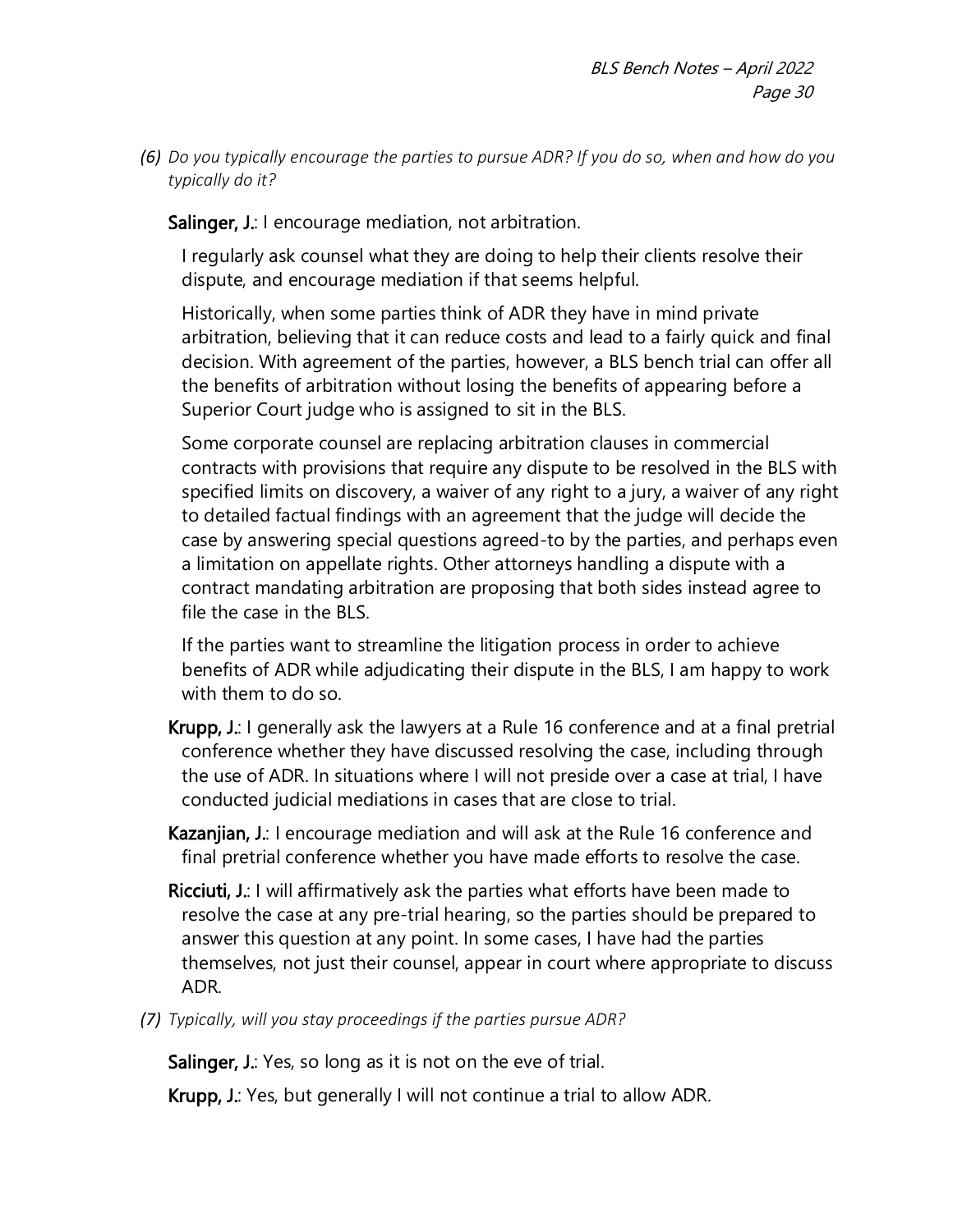- Kazanjian, J.: Yes, but not on the eve of trial. I will not necessarily continue a final pretrial conference based on a last-minute representation that the parties have decided to mediate the case. If you seek a continuance or stay of any kind due to a decision to mediate, please note the date of the mediation in your motion.
- Ricciuti, J.: Generally yes, and sometimes on the eve of trial if the facts support that result and the parties show that the benefit is worth the cost of the delay.
- <span id="page-38-0"></span>*(8) Do you have any other tips or preferences for pretrial practice?*

Salinger, J.: Here are a few more suggestions.

Contract Interpretation. If you are trying a case that turns on the meaning of a contract, you should raise any disputes or questions about contract interpretation before trial. Sometimes these issues are best resolved on a motion for summary judgment long before trial. But if they have not been, you may need to file a motion in limine asking the Court to decide whether particular provisions are ambiguous and will need to be construed by the factfinder at trial, or are unambiguous and will need to be explained by the judge to the jury or themselves. And, of course, if the judge concludes that a disputed contract provision is unambiguous you need to know before trial how the judge construes the contract. You do not want to discover in the middle of a trial that your theory of the case is inconsistent with the judge's interpretation of your client's contract.

Choice of Law. I prefer to know well before trial if the law of some other jurisdiction will govern part or all of the issues at trial. If there is a dispute as to choice of law, please raise it in a motion in limine and make sure that motion gets heard more than a few days before trial. If there is agreement that some other jurisdiction's law governs, please make that clear in the joint pre-trial memorandum and flag it for me during our final trial conference.

Affirmative Defenses. Similarly, if any affirmative defenses as to which the defendant has the burden proof will have to be decided at trial, note them in the joint pre-trial memo and remind me of them during the final trial conference.

### Krupp, J.: No.

#### Kazanjian, J.: No.

Ricciuti, J.: Same as Judge Salinger. In addition, I will want to discuss early on the circumstances under which whether younger lawyers will be given opportunities to participate at trial.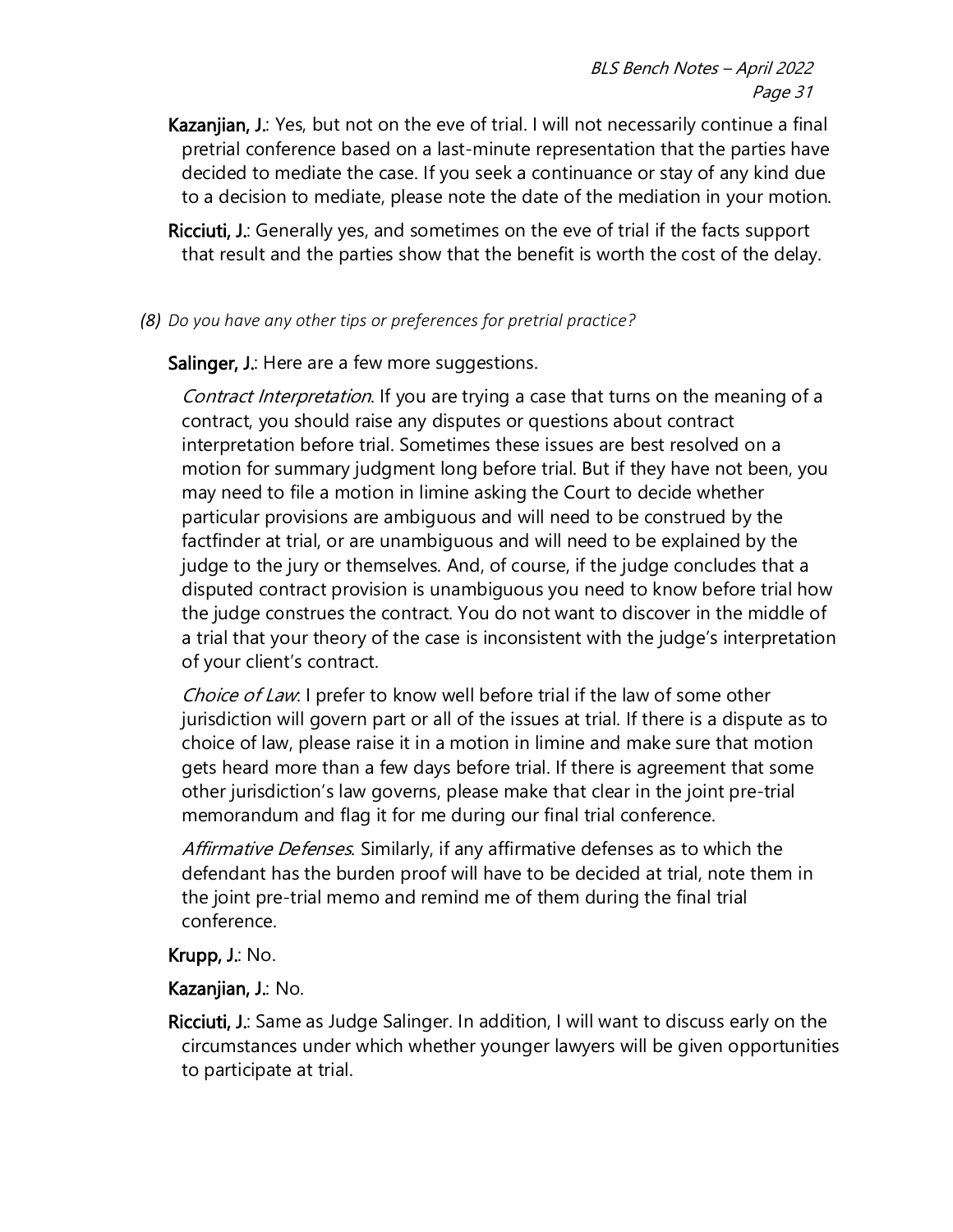# <span id="page-39-0"></span>F. Trials

- <span id="page-39-1"></span>*(1) During the ongoing pandemic, are you holding any type of trial or any aspect of trial via videoconference (e.g., out-of-state witness)? Do you expect that to change postpandemic?* 
	- Salinger, J.: In the Spring of 2021, I conducted a two-week bench trial by video conference. Though I hope not to do that again, I am open to conducting parts of a trial by video hookup where necessary or appropriate, for example if a witness lives far away and will testify for a very short time, or cannot reasonably attend in person.
	- Krupp, J.: I have not held a trial by videoconference. I have had witnesses testify in evidentiary proceedings (e.g., a civil trial, various hearings) by videoconference. In appropriate cases post-pandemic, I would consider allowing a witness to testify by videoconference, particularly where all parties agree. It is often cheaper and easier for all concerned to allow such testimony by videoconference rather than require the parties to take a video deposition to preserve trial testimony of a witness who is otherwise unavailable.
	- Kazanjian, J.: I am unlikely to do a full trial by videoconference. I have had individual witnesses testify by video conference and would consider that if the parties agree and there is a good reason to proceed that way.
	- Ricciuti, J.: I have tried one case by videoconference. As much as I strongly prefer in person proceedings, especially trials, I encourage the parties to consider how videoconference can be used effectively to promote efficiency and reduce costs. After all, we routinely permit video depositions to be played at trial; videoconference is similar but allows the jury (or judge in a jury-waived trial) to see the witness is real time, which is often preferable.
- <span id="page-39-2"></span>*(2) Do you typically schedule full-day or half-day trials? Does the schedule differ between jury and bench trials?*

Salinger, J.: I usually try BLS cases from 9am to 1pm, whether it is a jury trial or a bench trial. I will go into the afternoon if necessary to accommodate a witness's scheduling constraints. But generally, while on trial I need the time after 1pm to attend to other cases, by holding hearings and working on decisions.

A small quibble: a 9am to 1pm schedule is 2/3 of a 9-4 schedule, after subtracting a short morning break from both and a lunch break from the latter. So, if you refer to a 9-1 schedule as calling for half-days, I may protest.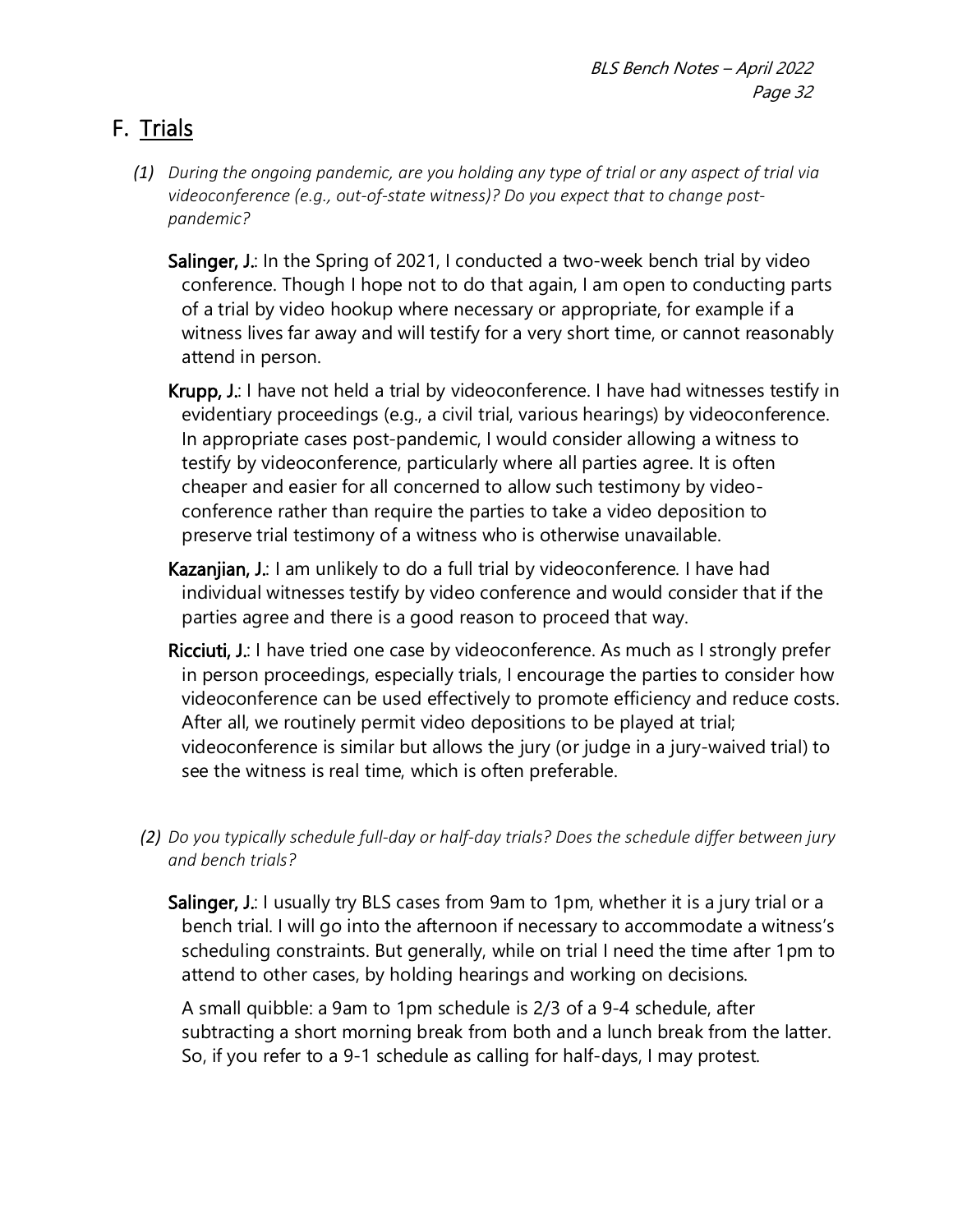- Krupp, J.: Jury and bench trials are generally held from 9 a.m. to 1 p.m. Over the course of a week, I can and generally will find one or two days when the trial day can go until 4 p.m. Such scheduling issues are usually known and discussed by the time of the final trial conference.
- Kazanjian, J.: I usually try cases from 9am -1pm and reserve the afternoons for other business.
- Ricciuti, J.: While trials are generally held 9 to 1, I will schedule full day trials when appropriate.
- <span id="page-40-0"></span>*(3) Do you set time limits for trials? If so, under what circumstances and what are they?*
	- Salinger, J.: I have only set time limits for trials a few times, when I was concerned that counsel would fail to complete the trial within the time they promised me and the jury unless I set and enforced explicit time limits. It worked quite well. I keep a running tally of time used and can tell the parties at the end of each trial day where they stand. In each case the parties did not come close to using all their allotted time.
	- Krupp, J.: I have not had to set time limits. At the final trial conference, I talk about each side's case in detail, including how long their direct examination will be of key witnesses. I then come up with an estimate of the duration of the trial. I usually tell the prospective jurors how long I expect the case will take based on my discussion with the lawyers. I update the jurors daily about whether we are on schedule. No one wants to upset the jurors' expectations.
	- Kazanjian, J.: I have never had to set time limits at a trial. I have limited the length of any filings during trial (e.g., nothing more than 5 pages) so that we do not get bogged down trying to resolve issues. I expect counsel to try to move the case along efficiently for the sake of maintaining the jurors' attention.
	- Ricciuti, J.: I have considered, and will consider, time limits in appropriate cases, much as Judge Salinger has outlined.
- <span id="page-40-1"></span>*(4) In general, how do you conduct jury voir dire? Do you allow counsel to ask questions on voir dire?*
	- Salinger, J.: I have always welcomed attorney-conducted voir dire.

If we are using individual voir dire, I will ask a set of questions to the entire venire and then ask additional questions to each prospective juror individually. If I have not excused the juror for cause, I will then let the lawyers follow up on answers to my questions, ask about anything in or missing from the written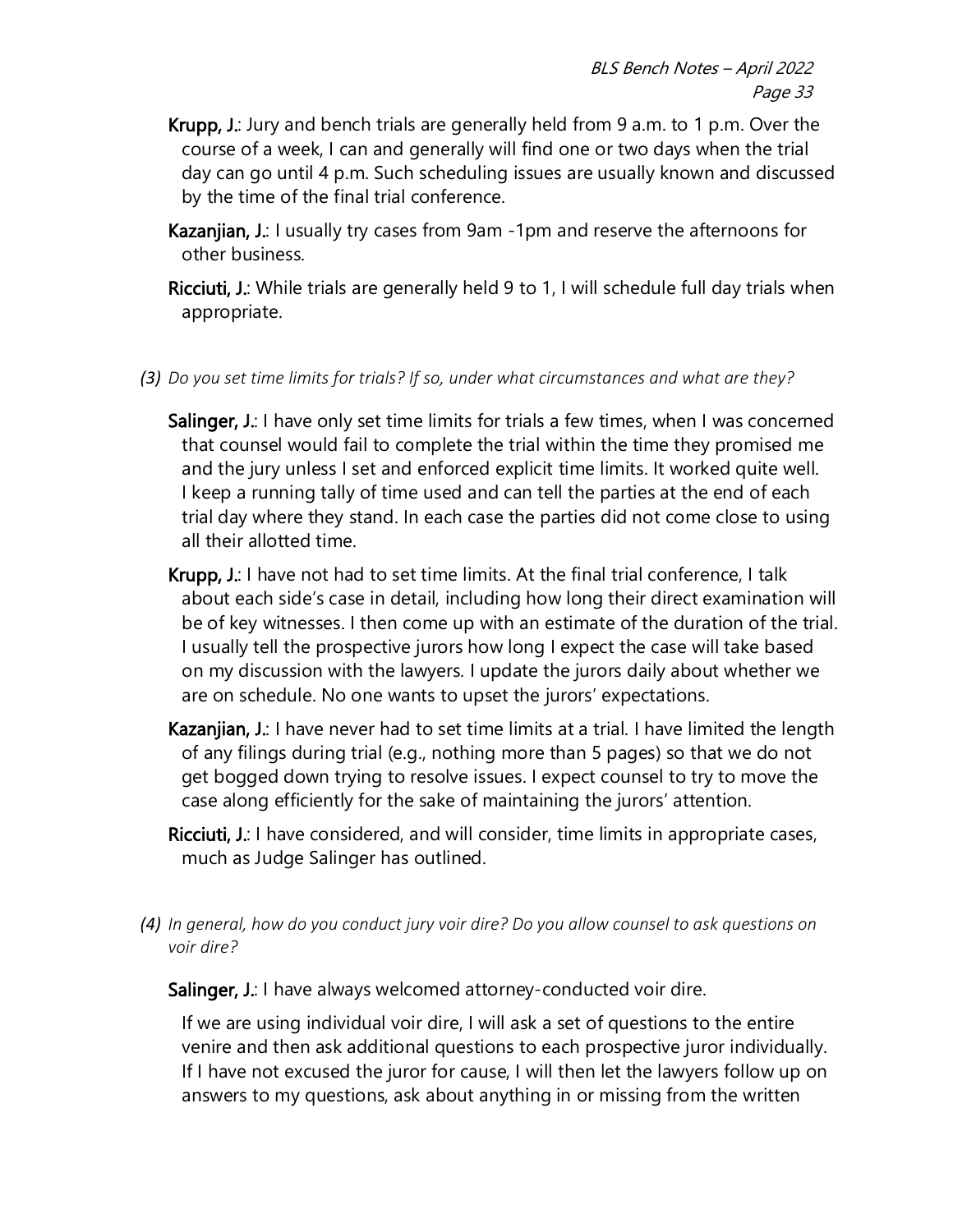juror questionnaire, and ask questions on any additional topics that I have approved in advance during the final trial conference.

If we are using panel voir dire, I will conduct more limited questioning of jurors to determine whether they seem able to sit on the jury. Some of that questioning will be done individually, and I let the lawyers follow up on those answers during the individual questioning. But most of the questioning by counsel will take place when they speak with each panel of prospective jurors.

Under either method, I am not a fan of supplemental written juror questionnaires.

Lawyers need to read, understand, and follow Superior Court Rule 6, which governs jury selection; pay particular attention to the provision listing lines of questioning that are improper.<sup>[11](#page-41-0)</sup> In addition, avoid any question the fair answer to which would be, "It depends on what the evidence shows."

Please remember that individual voir dire is not an opportunity to learn everything about what makes each prospective juror tick. Trial lawyers' training and instinct in conducting depositions is to learn everything possible, leaving no stone unturned. Voir dire is very different. You will want to pose just a few short, open-ended questions that focus on your key criteria for selecting jurors and that are aimed at getting each prospective juror to provide a narrative answer.

Also, do not expect or demand that prospective jurors answer voir dire questions with lawyerly precision. Normal humans may say "I think so" or "I guess," but their tone and manner make clear they mean "Yes." If a potential juror says "I think I can be fair" in a firm and declarative tone, do not insist that they add, "By that I meant I can definitely, without reservation, be completely fair to both sides." If you try to pin down every prospective juror, the way you might with an adverse witness during a deposition, you will annoy them and may not accomplish much else.

Please be aware that the Superior Court now has official model jury empanelment scripts that judges may use or adapt as they see fit.<sup>[12](#page-41-1)</sup>

Krupp, J.: I permit panel voir dire, attorney-conducted voir dire at the sidebar, or attorney-conducted voir dire in other formats. I have used supplemental juror questionnaires as another way of assessing juror bias. Having presided over more than two dozen cases in which panel voir dire was used, I have been persuaded that panel voir dire is an incredibly powerful tool to detect juror bias

<span id="page-41-0"></span><sup>11</sup> See https://www.mass.gov/superior-court-rules/superior-court-rule-6-jury-selection.

<span id="page-41-1"></span><sup>12</sup> Available at<https://www.mass.gov/guides/superior-court-model-jury-instructions>.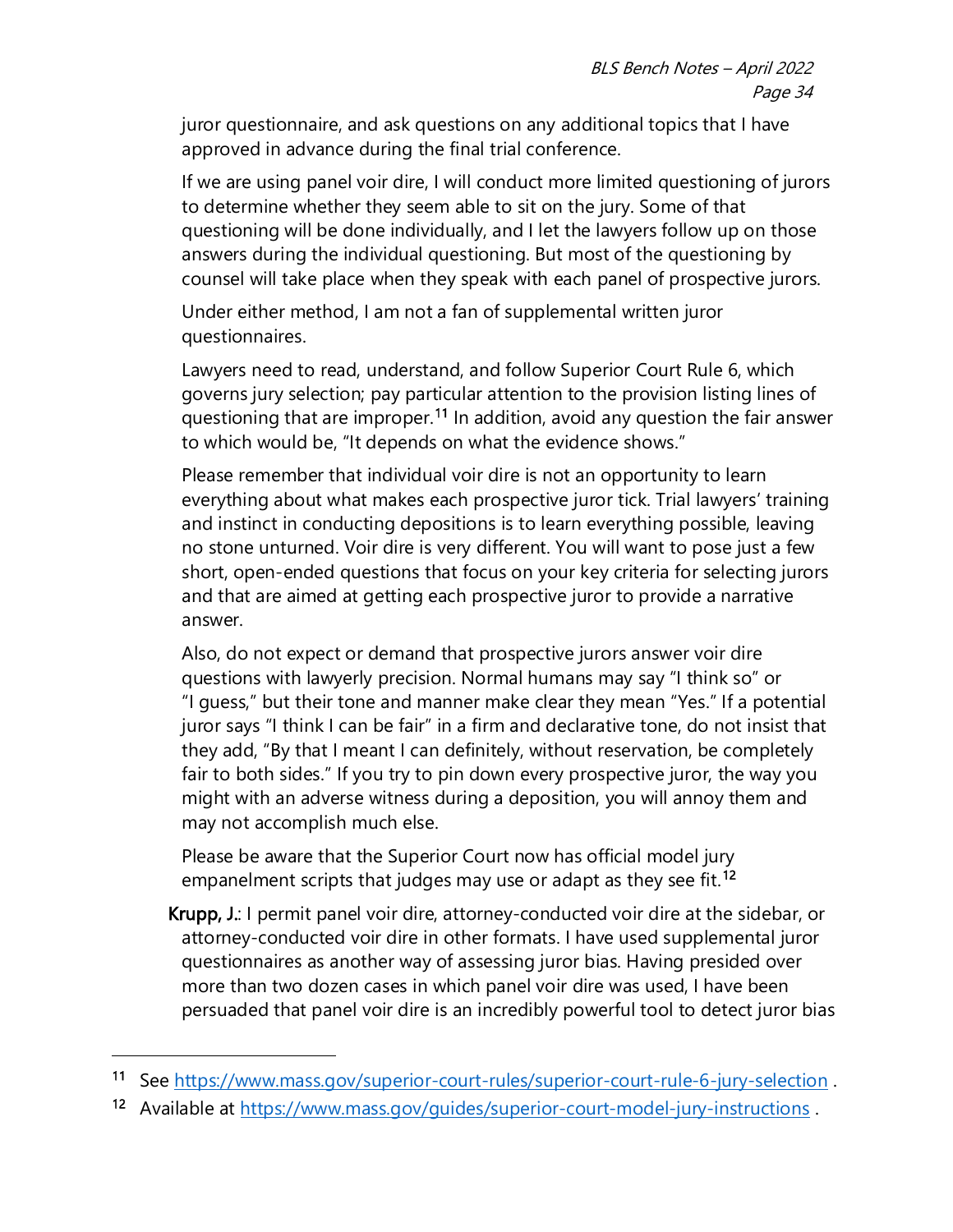and to assess the suitability of jurors for a particular case. It has been underused in the last five years.

- Kazanjian, J.: I permit attorney conducted individual voir dire and panel voir dire. If the parties opt for panel voir dire, I will limit the questions that are asked of each juror during the individual voir dire stage. I will also give you a time limit for the panel portion of panel voir dire. I have used supplemental questionnaires in certain types of cases. Counsel sometimes need to be reminded that the goal of voir dire is to select a fair and impartial jury, not to interrogate each potential jury the way you would depose an adverse party.
- Ricciuti, J.: I disfavor panel voir dire. I will ask a set of questions to the entire venire and then ask additional questions to each prospective juror individually. If at any point I believe the juror should be excused for case, I will address that with the parties immediately to maximize efficiency. If I have not excused the juror for cause, I will then let the lawyers follow up on answers to my questions and ask questions on any additional topics that I have approved in advance during the final trial conference. I usually limit such questioning to two minutes or five questions per side, unless there is cause to extend the questioning (such as when the juror fails to give a clear answer). I do not find juror questionnaires helpful, and need to be convinced to use them. I will hear strikes for cause or using peremptory challenges immediately upon the conclusion of the questioning of a prospective juror.
- <span id="page-42-0"></span>*(5) Do you have a process for the sequence in which counsel exercise peremptory challenges?*
	- Salinger, J.: I usually try to alternate between opposing parties. Sometimes I alternate for each prospective juror. Other times, if conducting individual voir dire, I alternate for each jury seat—plaintiffs go first until we fill seat one, defendants go first until we fill seat two, etc.—because that makes it easier for me to keep track of who goes first.
	- Krupp, J.: With attorney-conducted voir dire at the sidebar, I usually require attorneys to exercise their peremptory challenges after we see each juror. In that context, we alternate the order of exercising peremptory challenges after each juror. With panel voir dire, after the attorney questioning of the first panel, I will require plaintiff to exercise its peremptory challenges until content, and then have defendant exercise its peremptory challenges until content, with no back strikes. The order is reversed with respect to the second panel.
	- Kazanjian, J.: With individual voir dire, I generally require counsel to exercise preemptory challenges after each juror is found indifferent. I will alternate who goes first. With panel voir dire, each party must exercise peremptory challenges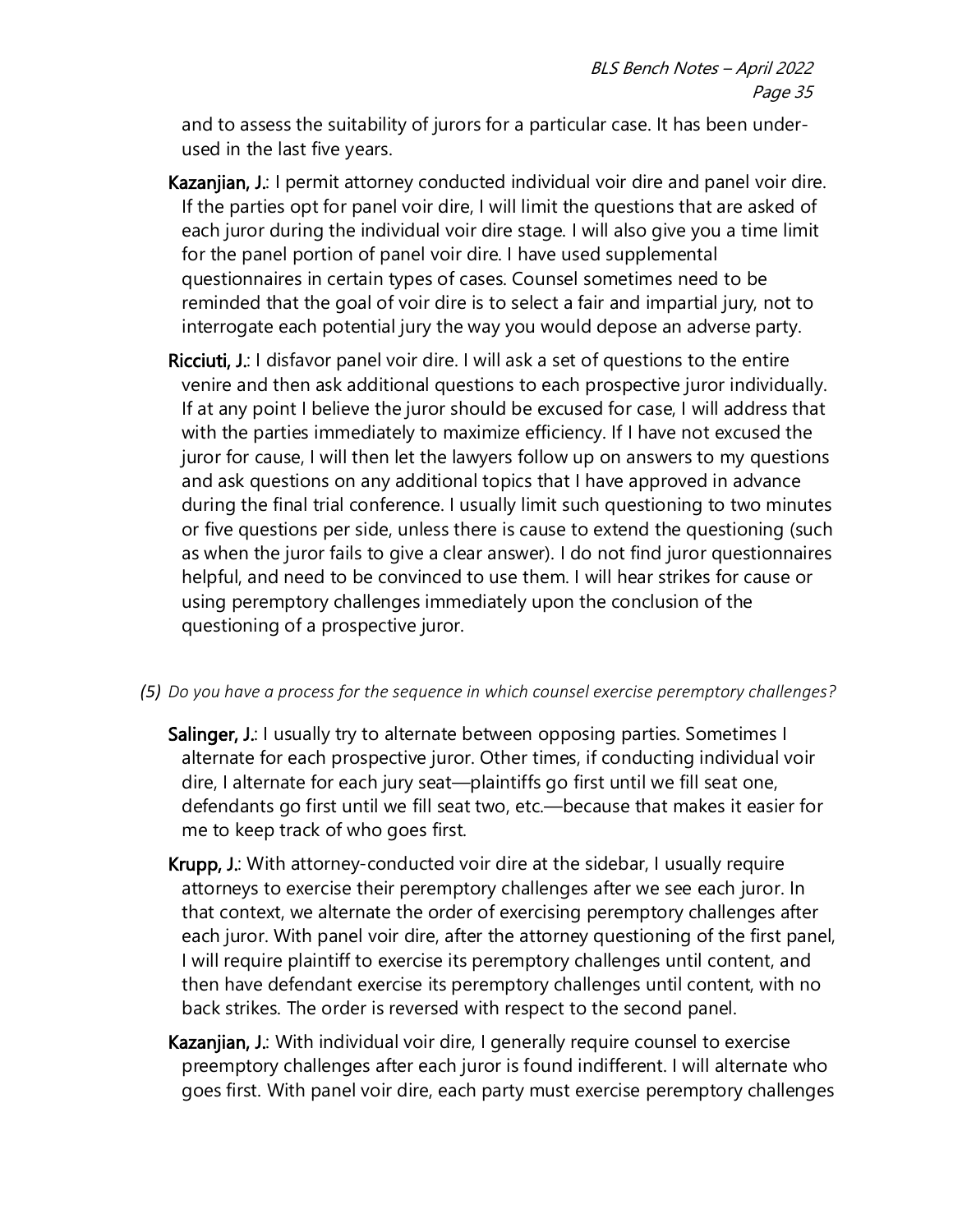on the seated panel. The remaining jurors are seated and the parties may not back strike.

- Ricciuti, J.: I will hear strikes for cause or using peremptory challenges immediately upon the conclusion of the questioning of a prospective juror, and alternate which side goes first.
- <span id="page-43-0"></span>*(6) Do you exclude witnesses or exhibits that are not listed in the pretrial memorandum, either sua sponte or by motion of the party?*
	- Salinger, J.: I will exclude an undisclosed witness or exhibit only if the opposing party can show they are unfairly prejudiced by the surprise. I do not do so sua sponte.
	- Krupp, J.: When it comes to exhibits, I do not police compliance with the pretrial memorandum. If a lawyer objects to an exhibit, prejudice is the principal concern. Was the exhibit produced in discovery? Was it the subject of questioning during a deposition? Is it being introduced as part of witness' direct examination (i.e. was using it foreseeable), or during cross-examination or unexpected impeachment of a witness? The answers to these questions are relevant. As for a new witness, I am more likely to question the lawyer sua sponte, particularly if I have carefully reviewed each party's anticipated witnesses in advance. If you expect to call a witness or introduce an exhibit that was not previously disclosed, it is best to alert opposing counsel and the court as early as possible.

Kazanjian, J.: I will judge the situation based on fundamental fairness.

Ricciuti, J.: I will look at the facts and may, in rare cases, act sua sponte.

- <span id="page-43-1"></span>*(7) Do you strictly limit the scope of expert testimony at trial to matters explicitly disclosed in expert reports, either sua sponte or by motion of the party, or do you permit an expert to testify on matters related to but not specifically described in the reports?*
	- Salinger, J.: I will bar an expert witness from testifying about matters not specifically disclosed only if the opposing party can show they are unfairly prejudiced by the surprise. I do not do so sua sponte.
	- Krupp, J.: I generally limit an expert's testimony to matters contained in the expert disclosures, but I rely on the opposing party to bring issues to my attention.
	- Kazanjian, J.: I will bar an expert witness from testifying about matters not specifically disclosed if the opposing party can show they are unfairly prejudiced by the testimony. I do not do so sua sponte.

Ricciuti, J.: Same as Judge Krupp.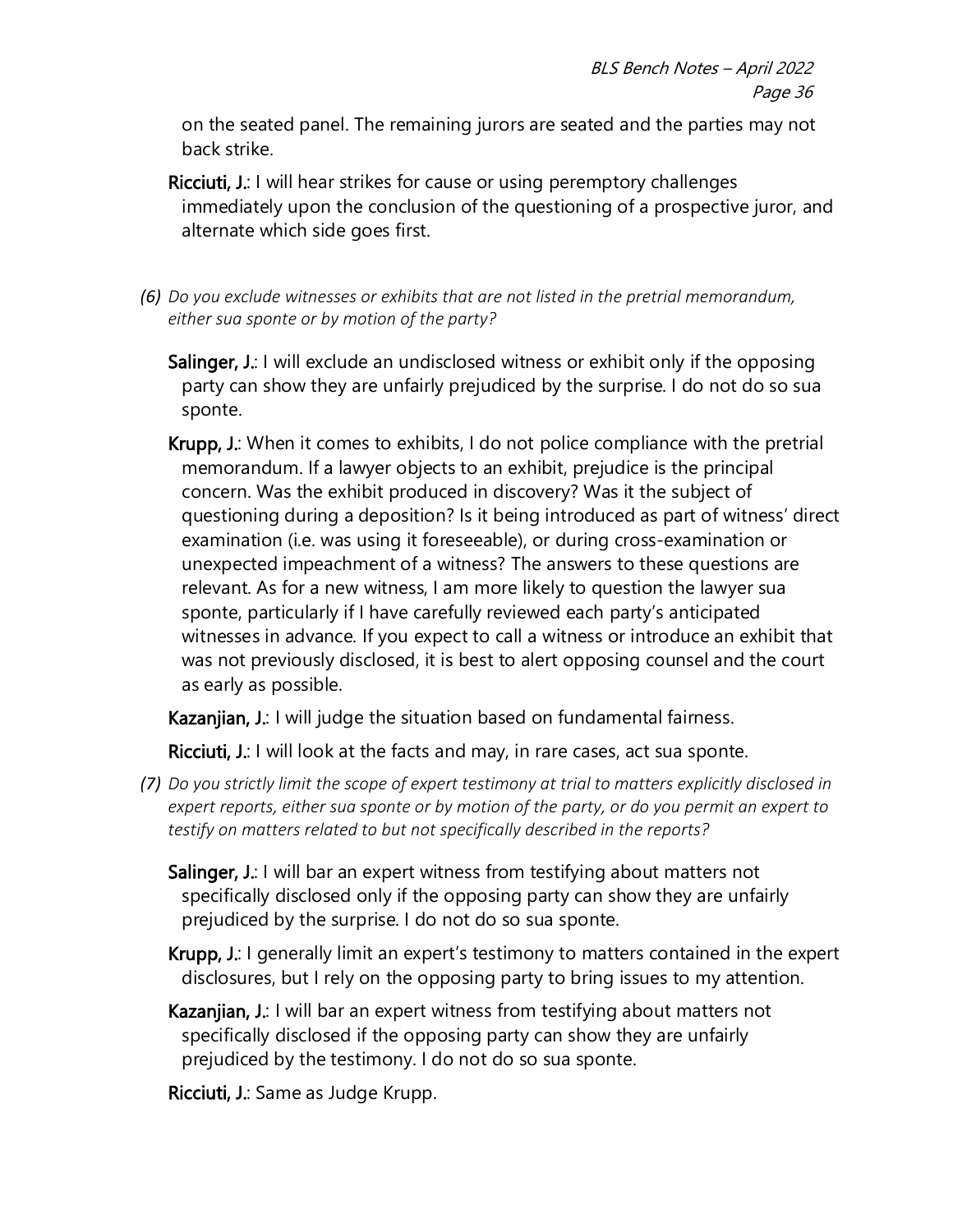#### <span id="page-44-0"></span>*(8) What do you prefer that attorneys include or not include in proposed jury instructions?*

Salinger, J.: Please be aware that the Superior Court now has a growing body of official model jury instructions, including model versions of the instructions that apply in every case; judges may use or adapt these models as they see fit.<sup>[13](#page-44-1)</sup> We welcome lawyers' feedback on the model instructions. As the introduction to these models on the Superior Court website notes:

These Model Jury Instructions have been drafted by a committee of Superior Court judges. They are designed to be legally accurate and easy for jurors to understand and for judges and practitioners to use. The instructions will be revised regularly to keep current with developments in statutory and case law. They are published here in both PDF and searchable Microsoft Word format, and are accompanied by a Table of Contents organized by topic.

These Model Jury Instructions are intended to be just that—models. Judges have broad discretion and inherent authority to decide how to instruct a jury, whether it is by adapting these models, crafting their own instructions, or starting with some other model.

\* \* \*

The Superior Court welcomes input regarding these instructions. Please forward your comments or suggestions to Superior Court Assistant Deputy Court Administrator William Burke at [william.burke@jud.state.ma.us.](mailto:william.burke@jud.state.ma.us)

Counsel should read and think about these models before drafting their own proposed jury instructions.

My aim in every case is to craft jury instructions focused on the particular special questions that we need the jury to answer. So I would like the parties to propose a jury verdict slip as early as possible, ideally before trial. I also welcome proposed jury questions tailored to the case and the questions we will put to the jury. I do not need the parties to give me copies of model instructions that I already have access to. Nor do I need proposed forms of all the general instructions that I deliver in every case; I tend not to look at those at all.

Krupp, J.: A party's proposed jury instructions should focus on the core legal issues in the case. In the usual case, I do not need general instructions or proposed instructions about how the jury should handle its deliberations.

<span id="page-44-1"></span><sup>13</sup> Available at<https://www.mass.gov/guides/superior-court-model-jury-instructions>.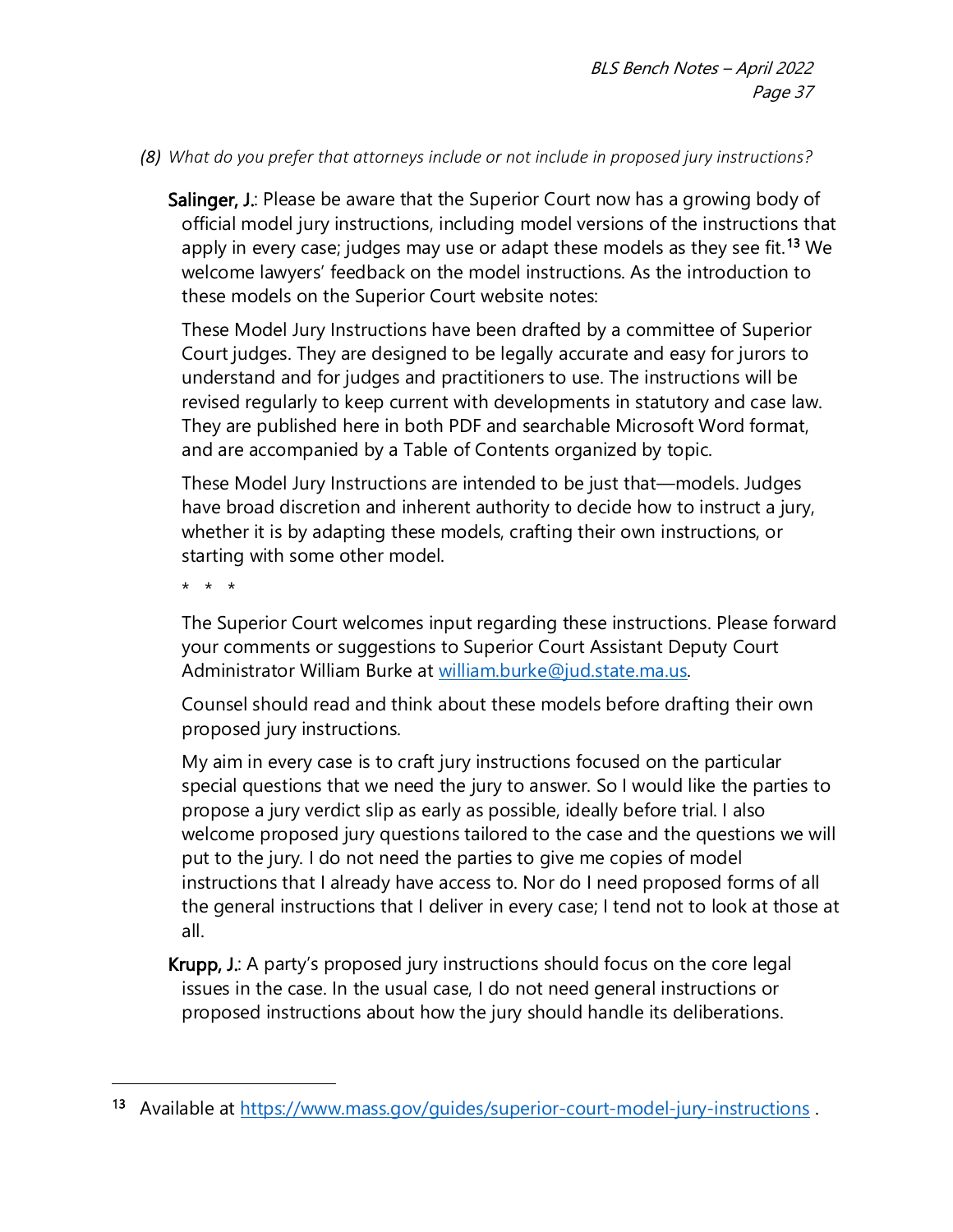I will usually provide counsel with a draft set of instructions one or two days before charging the jury, followed by a charge conference. It is quite useful if counsel is prepared at or before the charge conference to provide specific suggested changes to the language in my draft instructions.

- Kazanjian, J.: I do not need any general instructions from the parties. Please provide the court with your proposed instructions on the substantive claims before the Final Trial Conference. I will also hear your requests for additional instructions as the trial progresses. I will usually follow model instructions (MCLE or Superior Court) unless there is a reason to deviate, or the instructions can be made clearer. I will provide counsel with a draft set of instructions so that we can have a meaningful discussion at the charge conference. I expect counsel to read the draft before the charge conference and to be ready to suggest any alternative language.
- Ricciuti, J.: Same as Judge Kazanjian. I'd like to see proposed instructions on any genuinely disputed issues of law as early as possible, preferably at the final pretrial conference.
- <span id="page-45-0"></span>*(9) What process do you use in charging the jury?* 
	- Salinger, J.: I provide counsel with a draft of my instructions well before the end of trial, give them a chance to review and think about my draft, and then conduct a jury charge conference in which I ask counsel to tell me what changes they would like me to consider making to my draft.

Then, when I charge the jury, I will provide every juror with a copy of my final written instructions and invite them to read along if that will help them absorb and understand what I am saying.

And I split my charge by delivering my substantive instructions about the special questions before closing arguments, pausing for closing arguments, and then delivering my general instructions about how to evaluate evidence and jury deliberations. I closely follow the Superior Court's new "Civil Jury Instruction Template,"[14](#page-45-1) pausing for closing arguments just before the "Role of the Jury" section.

Krupp, J.: I usually charge the jury from the well of the courtroom. I give each juror a copy of my instructions. I allow the jurors to mark up the draft as I go through the instructions and take their copy with them into the jury

<span id="page-45-1"></span><sup>14</sup> Available at [https://www.mass.gov/guides/superior-court-model-jury-instructions#](https://www.mass.gov/guides/superior-court-model-jury-instructions#-civil-instruction-scripts-(empanelment,-precharge,-final-charge)-) [civil-instruction-scripts-\(empanelment,-precharge,-final-charge\)-](https://www.mass.gov/guides/superior-court-model-jury-instructions#-civil-instruction-scripts-(empanelment,-precharge,-final-charge)-) .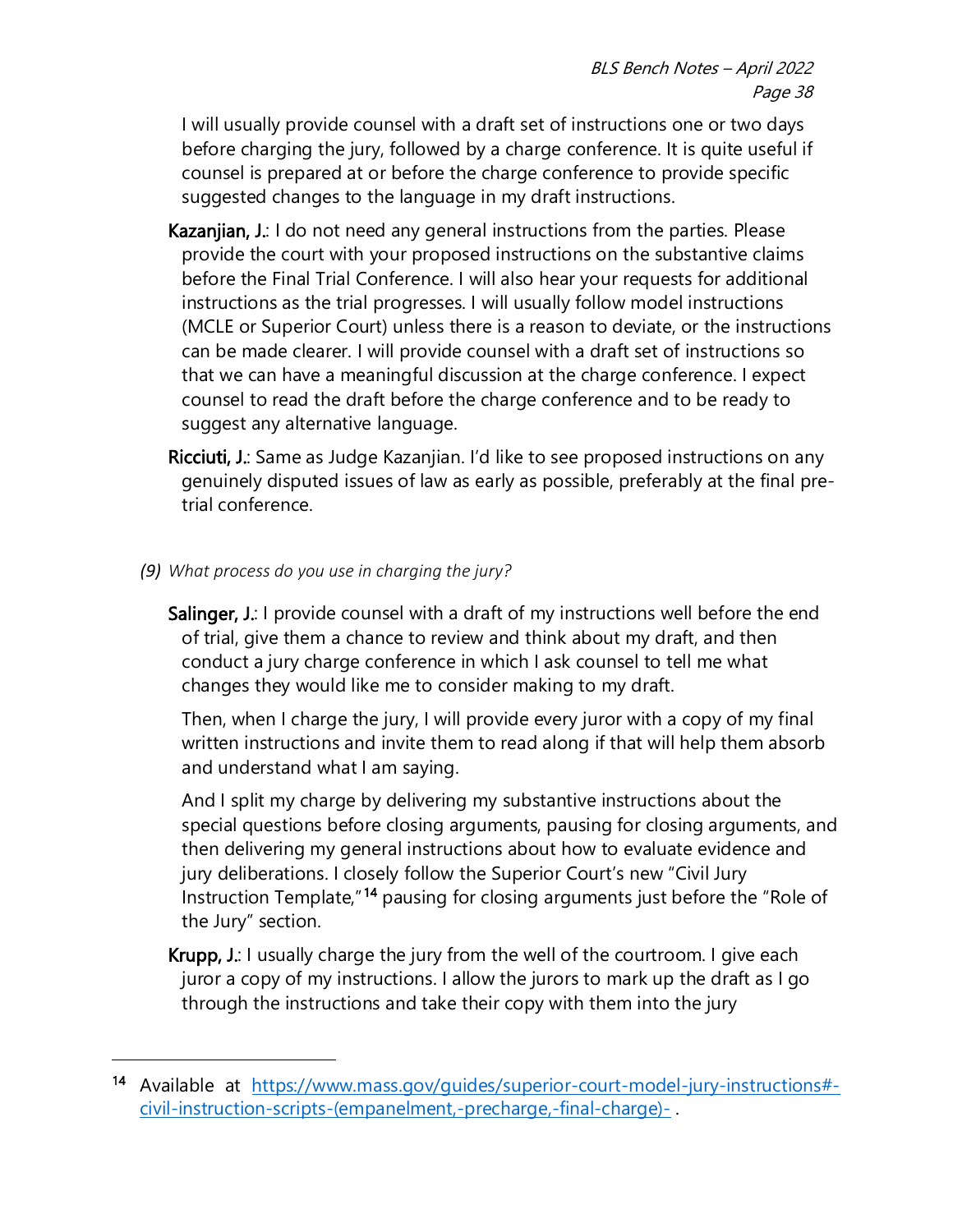deliberation room. I ordinarily do not split my charge, but I have done so on the parties' request.

- Kazanjian, J.: I will provide counsel with the final version of the charge so they can follow along while I charge the jury. I provide the jury with a copy of my instructions to use during their deliberations. I will consult with counsel before providing the copy to the jury to see if my oral instructions deviated in any way from the written instructions.
- Ricciuti, J.: Same as Judge Salinger, but I generally do not give the jury a copy of the charge when I deliver it to minimize prejudice if an error or ambiguity is identified during the charging process.
- <span id="page-46-0"></span>*(10) Do you allow jurors to take notes during trial?*

Salinger, J.: Yes, always.

Krupp, J.: Yes. Usually we pass out notebooks after the opening statements.

Kazanjian, J.: Yes, always.

Ricciuti, J.: Yes.

- <span id="page-46-1"></span>*(11) Do you permit parties to provide jurors with notebooks of exhibits?*
	- Salinger, J.: Yes. The parties should confer, try to reach agreement on the most effective way to present evidence in that particular case, and propose an appropriate process during the final trial conference.

Krupp, J.: Jurors do not want to be left out. They want to see what everyone else is talking about. Juror notebooks of some subset of all of the exhibits is a great way to allow the jurors to follow along. Blowing up exhibits, or projecting exhibits on a screen, is another excellent way of including the jurors. In a long trial, think about using mixed media to keep the jurors engaged.

Once a juror notebook is given to a juror, it belongs to the juror. The juror may highlight or make notes on the documents in the notebook. As a result, the juror notebook may not be "taken back" by the lawyers to add exhibits. Juror notebooks may be supplemented by providing additional pages with appropriate tabs for the jurors to insert into their notebooks.

#### Kazanjian, J.: Yes.

Ricciuti, J.: Yes – I strongly prefer it when the exhibits are few in number.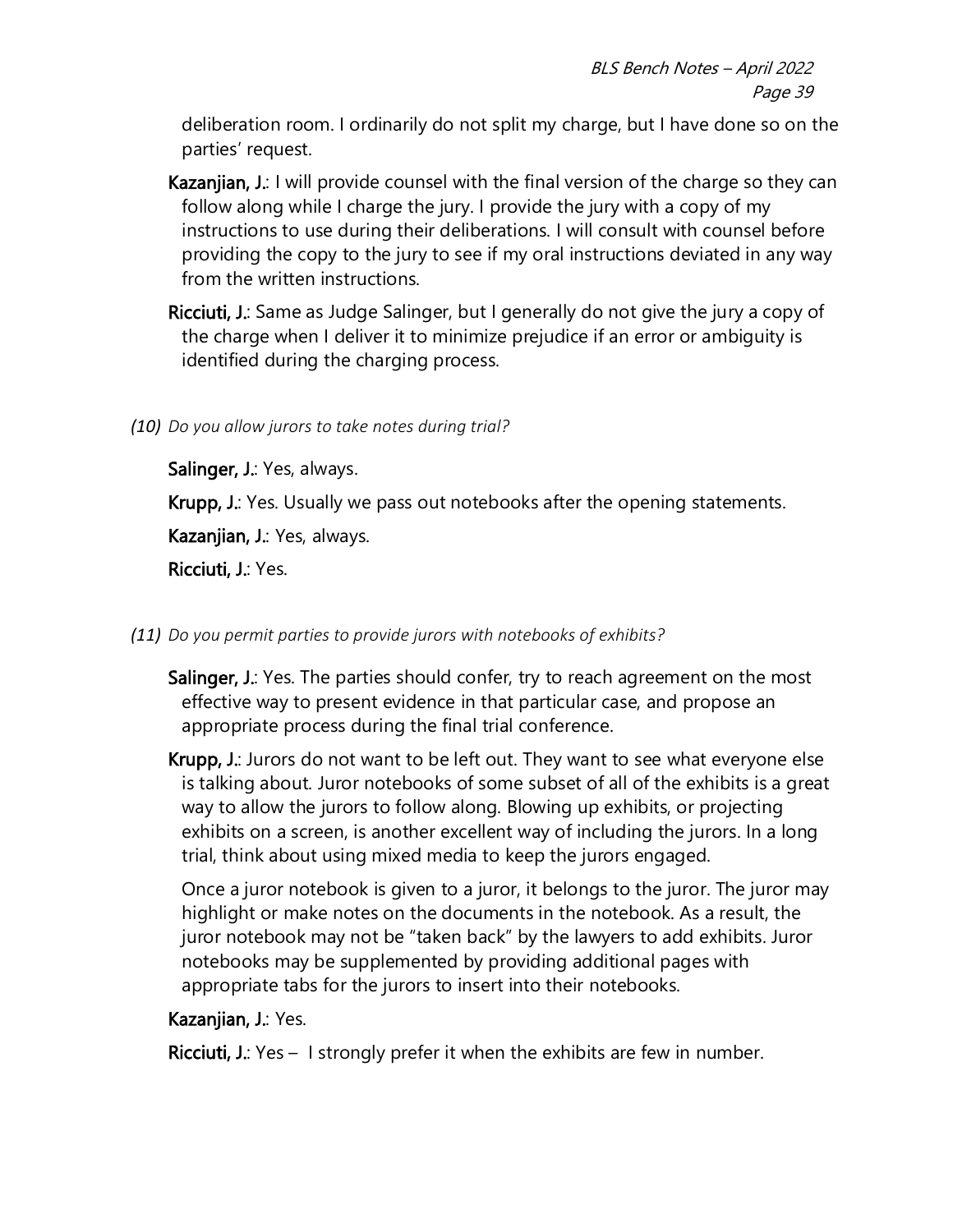<span id="page-47-0"></span>*(12) Do you allow jurors to submit questions during the presentation of evidence at trial?*

Salinger, J.: No. I have done so twice at the request of all parties. The first time the jurors asked just a few questions that were very focused and quite helpful. The second time the jurors proposed long lists of questions, most of which I had to exclude; the process was time consuming, disruptive, and added no value. That experience left me skeptical about letting jurors try to take control of the presentation of evidence away from the lawyers.

Krupp, J.: No.

Kazanjian, J.: No.

Ricciuti, J.: No.

- <span id="page-47-1"></span>*(13) Do you allow the parties to determine the technology they want to use during trials? What happens when counsel cannot agree?* 
	- Salinger, J.: Yes. If counsel cannot agree, we should discuss it during the final trial conference, or earlier if need be. I agree with Judge Krupp that display technology used in the courtroom must be available to all parties. And I agree with Judge Kazanjian that counsel should do a practice run with evidencedisplay technology in the courtroom before trial.
	- Krupp, J.: Yes. Any technology brought into the courtroom by one party must be available to all parties. This may include providing the personnel necessary to operate the technology.
	- Kazanjian, J.: Yes. I encourage the use of technology. If you cannot agree, please raise that issue at the final trial conference and I will resolve it. I also urge parties to make arrangements with the clerk to practice the technology in the courtroom before trial.
	- Ricciuti, J.: I agree with all of my colleagues on this.
- <span id="page-47-2"></span>*(14) Do you have any other tips or preferences for lawyers trying BLS cases?*

Salinger, J.: I would like to address two other trial-related topics.

Waiving Findings of Fact in Bench Trials. When a case is being tried without a jury, try to convince your client and all other parties to waive the default rule requiring a judge to make detailed findings of fact, and agree instead to submit detailed special questions for the judge to answer. Your clients will avoid the cost of having you prepare proposed findings of fact and rulings of law, and get a much faster decision from the judge. I am happy to have the equivalent of a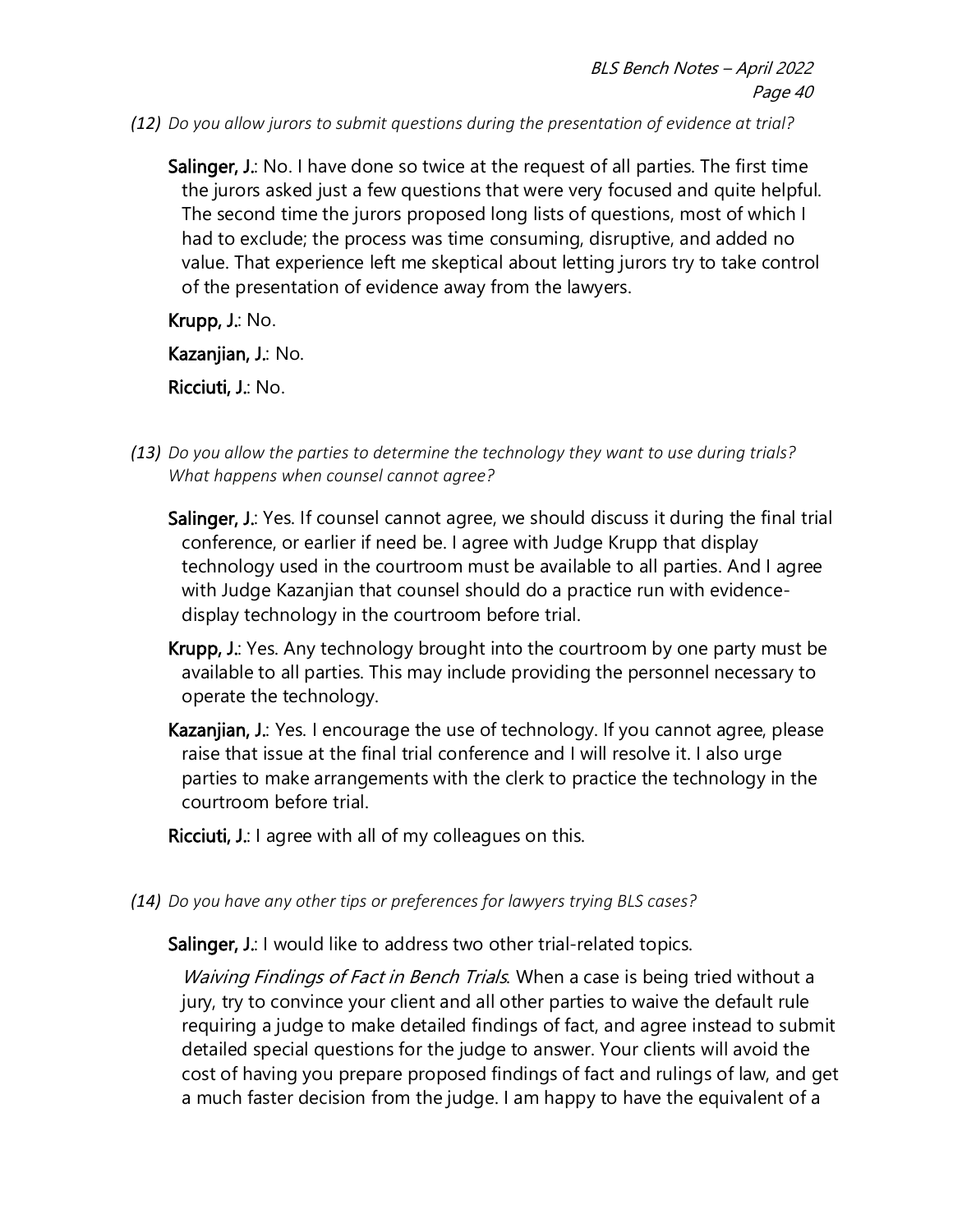jury charge conference, and to prepare (with the parties' input) written instructions to myself, to make clear how I will instruct myself on the governing law. Doing so where the parties waive detailed findings of fact should address any concern that your client will inadvertently lose the opportunity to have a legal error corrected on appeal.

Here are a few tips about *trial exhibits*.

- $\circ$  Limit the number of exhibits that you offer at trial. Discovery in a BLS case will often unearth a large volume of emails and other documentation. There is no need to introduce all of that into evidence, however. Parties that introduce hundreds of exhibits usually ask the jury or judge to focus and decide the case based on a small subset of them. Which means most of the others probably did not have to be introduced into evidence.
- o Summary Documents. Summaries of voluminous financial, accounting, or other records are admissible into evidence.[15](#page-48-0) A summary exhibit that is a compilation of parts of many other exhibits may also be admissible.<sup>[16](#page-48-1)</sup> Such summaries or compilations can be a very effective way to distill this kind of information; trial counsel should use them more often.
- $\circ$  *Index*. If you expect there will be more than a handful of exhibits, the parties should keep a running index in a form that everyone agrees may be given to the jury or judge at the end of the trial. Each exhibit should be described or unidentified in a completely neutral way that will let the jurors or judge find an exhibit even if they failed to make note of the exhibit number.
- $\circ$  *Electronic Exhibits*. If any of the exhibits in a jury trial are in electronic form (such as a spreadsheet in native Excel format, or a copy of a television advertisement) and will need to be accessed or played on an appropriate device for the jury to consider them while deliberating, the parties will need to provide a tablet or laptop that the jury may use to do so.

I recently conducted a BLS jury trial in which we ended up with well over 200 exhibits, the official exhibits were in paper form, but all exhibits were presented to the jury electronically during the trial. The parties provided the deliberating jury with a clean laptop, electronic copies of all the exhibits, and a searchable electronic copy of the index. The jurors really appreciated being able to search

<span id="page-48-0"></span><sup>&</sup>lt;sup>15</sup> Mass. Guide to Evid. § 1006; see also, e.g., *Commonwealth v. Bin*, 480 Mass. 665, 679– 680 (2018); Commonwealth v. Greenberg, 339 Mass. 557, 581-582 (1959).

<span id="page-48-1"></span><sup>&</sup>lt;sup>16</sup> See Commonwealth v. Chin, 97 Mass. App. Ct. 188, 201-205 (2020) (compilation of surveillance video from different locations).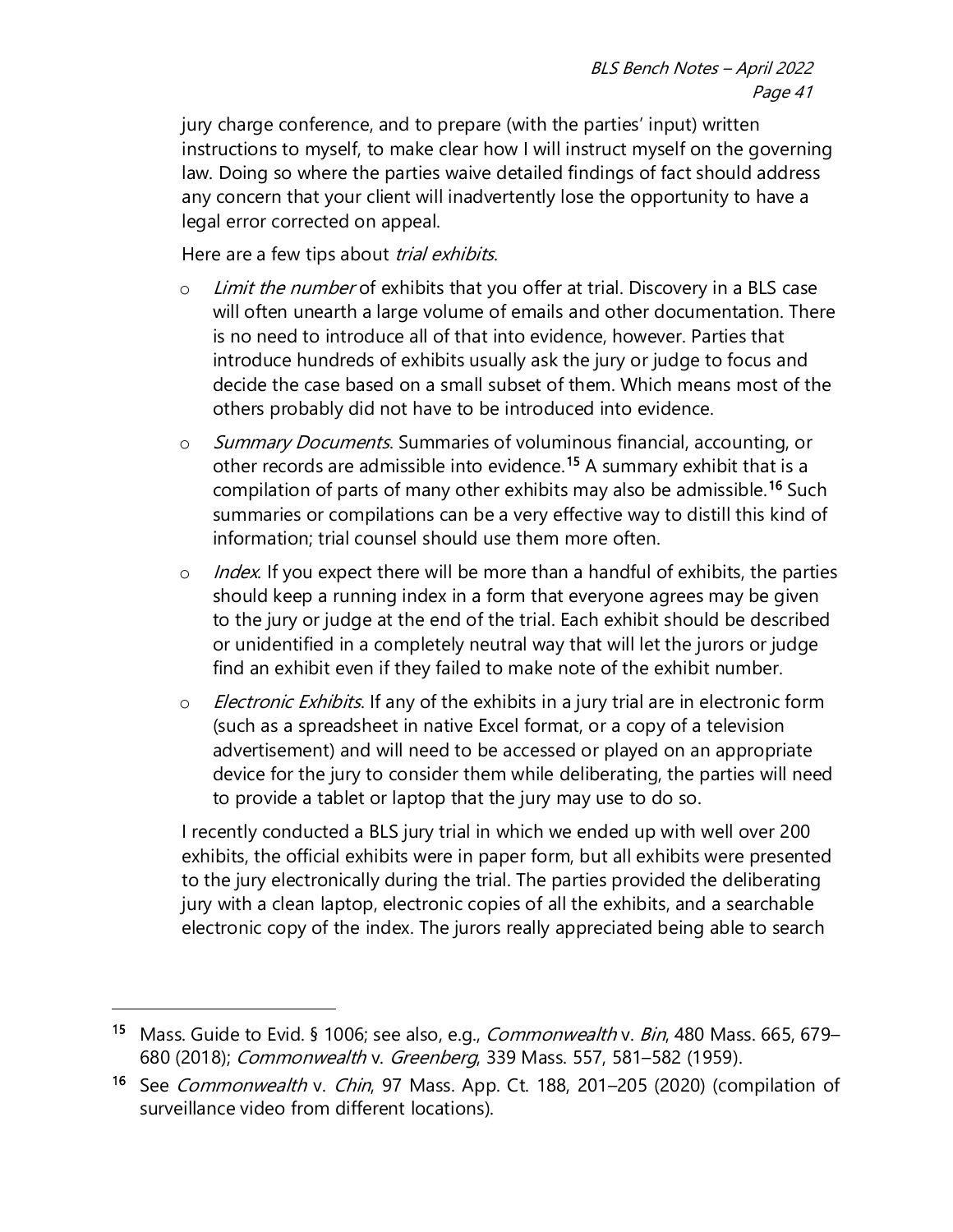the index and access the exhibits electronically. Their ability to do so probably shaved days off their deliberations.

- Krupp, J.: BLS cases are often heavy document cases. Do not lose the jurors in the sea of documents. Think about ways to pare down the documents you need. If you must introduce many documents, work hard to keep the case interesting for the jurors. There are many software products available that allow a document to be projected on a screen, a portion to be highlighted, and then the highlighted portion to be blown up so it can be seen at a distance by the jurors. Making sure the jurors know which part of a document you are addressing is key to keeping the jurors engaged.
- Kazanjian, J.: The goal should be to keep the jury's attention and to simplify the issues. This also applies to the bench trials. It is more effective if you focus your case and the issues for the judge.

Ricciuti, J.: I agree with all of my colleagues.

### <span id="page-49-0"></span>G. Miscellaneous

<span id="page-49-1"></span>*(1) Are there any other matters with regard to practice or procedure in your courtroom about which you would like to advise the attorneys who appear before you?* 

Salinger, J.: Don't forget Superior Court Rule 20, which allows and encourages parties to propose, and ideally agree upon, case management rules that will allow for faster and less expensive resolution of their dispute. Parties can craft ground rules that will let a BLS case move forward with the speed and cost savings associated with arbitration, while letting the case be managed and perhaps be decided by an experienced Superior Court judge—at no extra cost to the parties—who will be able to give the case the attention it deserves (because of the smaller caseloads in the BLS sessions) and apply well understood law and rules of evidence. And the substantial and growing body of decisions by BLS judges can often give parties insight into how legal issues in their case will be resolved if they proceed in the BLS.

I have already touched on some options that are expressly contemplated in Rule 20, such as specified limits on discovery, a waiver of any right to a jury, and a waiver detailed factual findings in a bench trial with an agreement that the judge will decide the case by answering special questions agreed-to by the parties. The rule also lets parties waive argument on certain kinds of motions, agree to submit direct testimony by expert witnesses in writing (in a bench trial) with only cross-examination conducted live, agree or ask the judge to impose reasonable limits on the length and scope of trial. Indeed, the rule permits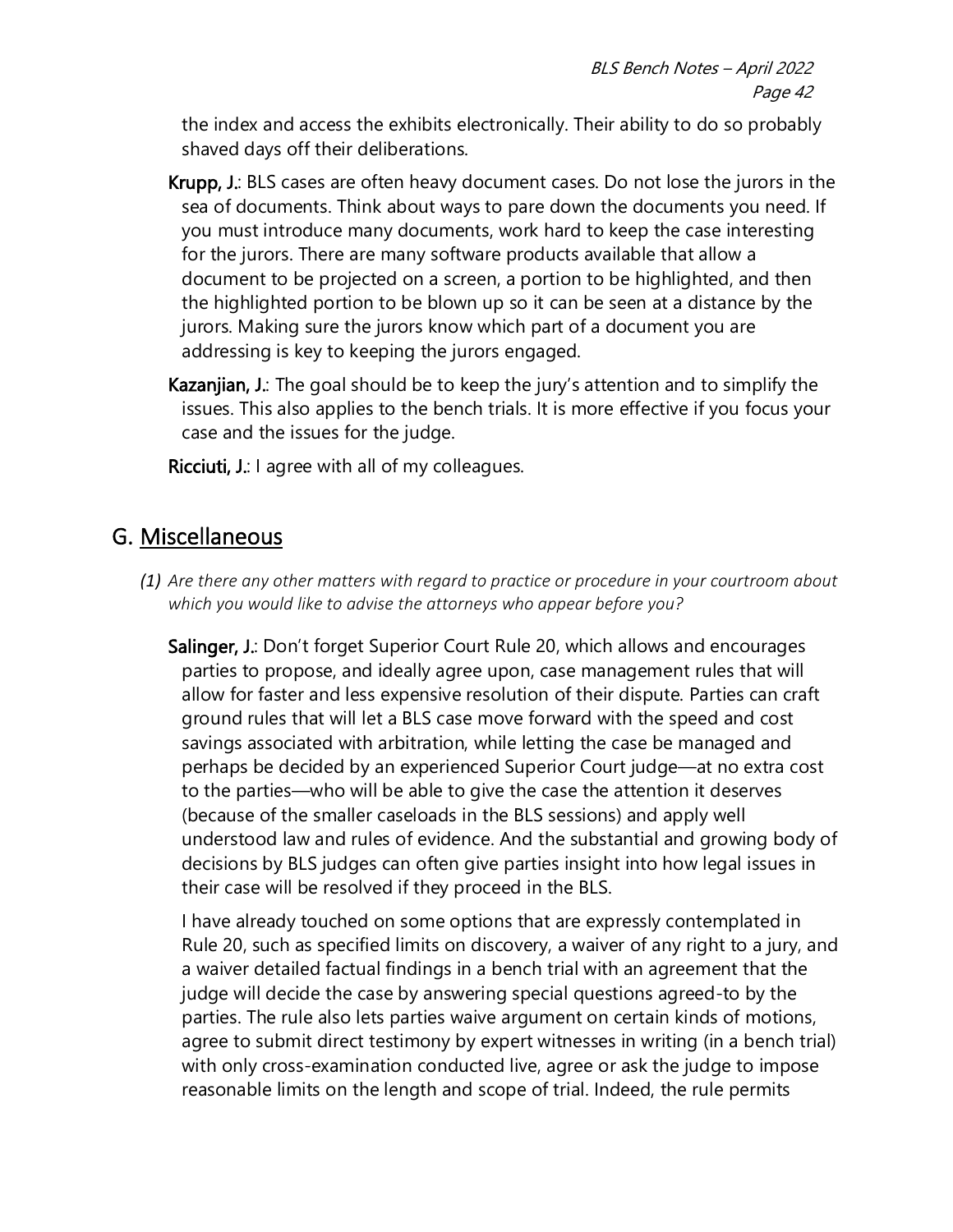parties to propose (and, again, ideally agree upon) any set of special rules that will help lead to a fair decision while avoiding unnecessary expense and delay.

Though parties are free to waive or limit rights of appeal from Superior Court judgments, just as with an arbitration proceeding, many commercial litigants prefer the safety valve of appellate rights that are lost if a case is arbitrated.

If parties agree upon a set of streamlined procedures that they would like to apply in their BLS case, they can be confident that the BLS judges will welcome that agreement and make sure that it is carried out.

Krupp, J.: The BLS1 courtroom (Courtroom 1309) was built for appellate argument. The acoustics leave much to be desired. Lawyers trying in Courtroom 1309 need to prepare for that situation, including familiarity with the location of the fixed microphones.

Kazanjian, J.: Ask me this question a year from now!

- Ricciuti, J.: I agree with Judge Salinger on Rule 20. Be creative. Sometimes a unique approach is wise – trying a representative claim, for instance. And even if a contract requires binding arbitration or some other dispute-resolution mechanism other than BLS, the parties can always agree to waive it and proceed here.
- <span id="page-50-0"></span>*(2) Are there common deficiencies in practice that you regularly observe on which you would like to comment?*
	- Salinger, J.: Do not let your client's dispute with the opposing party turn into personal animus toward opposing counsel. You can provide your client with diligent and aggressive representation on all matters of substance, without ever being disagreeable and without getting into pointless fights over matters of procedure or minor things that will make no difference to the outcome. Be nice.

On a related note, please keep your advocacy focused on the substance of whatever it is your client needs me to decide. Arguments that amount to "But they've been bad!" are neither helpful nor effective advocacy.

- Krupp, J.: The two most common deficiencies I have observed are the failure to confer adequately before filing motions and the lack of civility by some lawyers in written filings and even during in-person hearings. The two problems are often linked. Most discovery and scheduling motions can and should be resolved between counsel acting in good faith. And, like all judges I know, I find ad hominem attacks – often veiled as questioning the integrity or motives of the opposing party or its lawyer – to be distracting and counterproductive.
- Kazanjian, J.: The incivility that exists during the discovery phase of civil cases is sometimes disheartening. Not every issue warrants at battle. In fact, very few